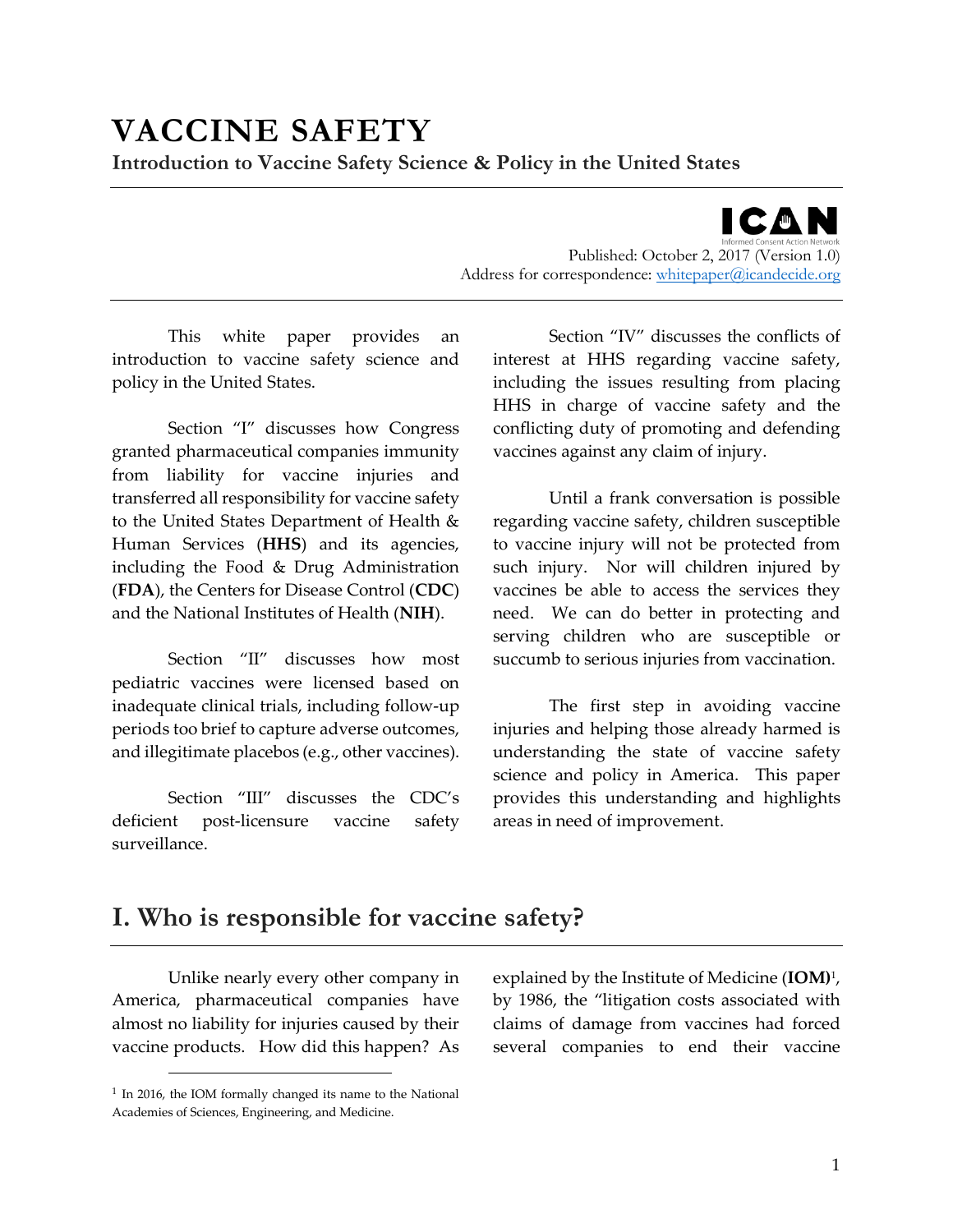research and development programs as well as to stop producing already licensed vaccines."<sup>2</sup> Instead of letting market forces compel vaccine makers to create safer vaccines, Congress granted pharmaceutical companies financial immunity from injuries caused by vaccines recommended by the CDC. <sup>3</sup> Congress did so by passing the National Childhood Vaccine Injury Act (the **1986 Act**). 4

By granting immunity from actual or potential liability from injuries caused by vaccines, Congress eliminated the market forces that are generally relied upon to assure the safety of all other products. As the 1986 Act expressly provides: "No person may bring a civil action … against a vaccine administrator or manufacturer in a State or Federal court for damages arising from a vaccine-related injury or death."<sup>5</sup>

The 1986 Act even shields vaccine makers from liability where it is clear and unmistakable that the vaccine in question could have been designed safer. 6 As recently explained in a U.S. Supreme Court opinion:

*[N]o one—neither the FDA nor any other federal agency, nor state and federal juries—ensures that vaccine manufacturers adequately take account of scientific and technological advancements. This concern is especially acute with respect to vaccines that have already been*

*released and marketed to the public. Manufacturers ... will often have little or no incentive to improve the designs of vaccines that are already generating significant profit margins.<sup>7</sup>*

Recognizing that the 1986 Act eliminated the incentive for vaccine makers to assure the safety of their vaccine products, the 1986 Act explicitly places this responsibility in the hands of the United States Department of Health & Human Services (**HHS**).<sup>8</sup>

As provided in the 1986 Act, HHS is responsible for "research ... to prevent adverse reactions to vaccines," "develop[ing] the techniques needed to produce safe ... vaccines," "safety ... testing of vaccines," "monitoring ... adverse effects of vaccines," and "shall make or assure improvements in ... the licensing, manufacturing, processing, testing, labeling, warning, use instructions, distribution, storage, administration, field surveillance, adverse reaction reporting, ... and research on vaccines in order to reduce the risks of adverse reactions to vaccines."<sup>9</sup>

Since passage of the 1986 Act, the number of required pediatric vaccines has grown rapidly. In 1983, the CDC's childhood vaccine schedule included 11 injections of 4 vaccines.<sup>10</sup> As of 2017, the CDC's childhood vaccine schedule includes 56 injections of 30 different vaccines.<sup>11</sup>

<sup>2</sup> <https://www.nap.edu/read/2138/chapter/2#2>

<sup>3</sup> [42 U.S.C. § 300aa-1 et seq.](https://www.law.cornell.edu/uscode/text/42/chapter-6A/subchapter-XIX/)

<sup>4</sup> Ibid.

<sup>5</sup> [42 U.S.C. § 300aa-11](https://www.law.cornell.edu/uscode/text/42/300aa-11)

<sup>6</sup> [Bruesewitz v. Wyeth LLC, 562 U.S. 223 \(2011\)](https://supreme.justia.com/cases/federal/us/562/223/dissent.html)

<sup>7</sup> Ibid.

<sup>8</sup> [42 U.S.C. § 300aa-2;](https://www.law.cornell.edu/uscode/text/42/300aa%E2%80%932) [42 U.S.C. § 300aa-27](https://www.law.cornell.edu/uscode/text/42/300aa%E2%80%9327)

<sup>9</sup> Ibid.

<sup>10</sup> [https://www.cdc.gov/vaccines/schedules/images/schedule](https://www.cdc.gov/vaccines/schedules/images/schedule1983s.jpg) [1983s.jpg](https://www.cdc.gov/vaccines/schedules/images/schedule1983s.jpg)

<sup>11</sup> [https://www.cdc.gov/vaccines/schedules/hcp/imz/child-adol](https://www.cdc.gov/vaccines/schedules/hcp/imz/child-adolescent.html) [escent.html](https://www.cdc.gov/vaccines/schedules/hcp/imz/child-adolescent.html) (note that the influenza vaccine is different every year)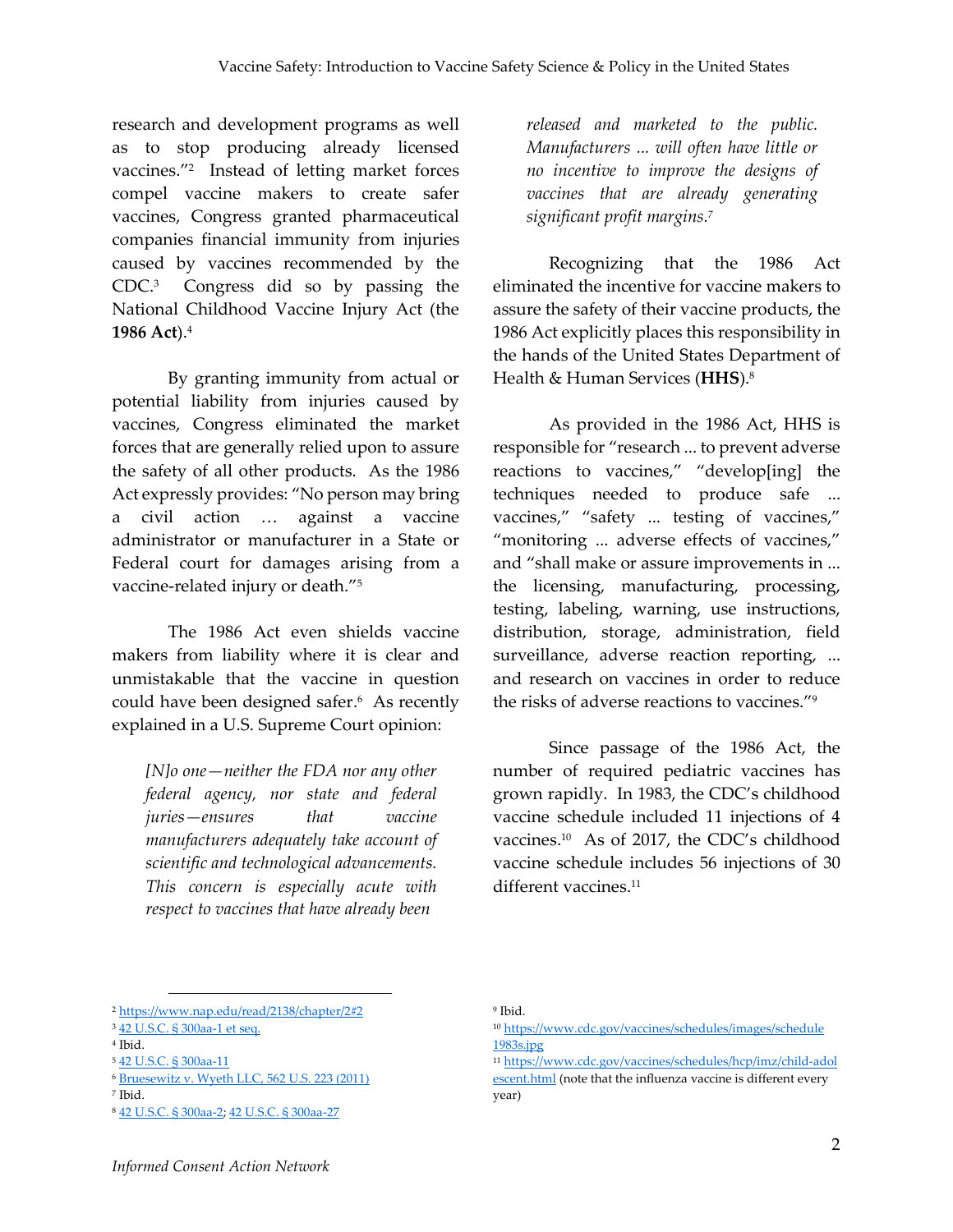| CDC Childhood Immunization Schedule <sup>12</sup>                                                                                                                                                               |                                                                                                                                                                                                                                                                                                                                                                                                                                                                                                                                                                                                                      |                                                                                                                                                                                                                                                                                                                                                                                                                                                                                                                                                                                                                                     |
|-----------------------------------------------------------------------------------------------------------------------------------------------------------------------------------------------------------------|----------------------------------------------------------------------------------------------------------------------------------------------------------------------------------------------------------------------------------------------------------------------------------------------------------------------------------------------------------------------------------------------------------------------------------------------------------------------------------------------------------------------------------------------------------------------------------------------------------------------|-------------------------------------------------------------------------------------------------------------------------------------------------------------------------------------------------------------------------------------------------------------------------------------------------------------------------------------------------------------------------------------------------------------------------------------------------------------------------------------------------------------------------------------------------------------------------------------------------------------------------------------|
| 1986                                                                                                                                                                                                            | 2017                                                                                                                                                                                                                                                                                                                                                                                                                                                                                                                                                                                                                 |                                                                                                                                                                                                                                                                                                                                                                                                                                                                                                                                                                                                                                     |
| DTP (2 months)<br>Polio (2 months)<br>DTP (4 months)<br>Polio (4 months)<br>DTP (6 months)<br>MMR (15 months)<br>DTP (18 months)<br>Polio (18 months)<br>DTP (4 years)<br>Polio (4 years)<br>Tetanus (14 years) | Influenza (pregnancy)<br>TDaP (pregnancy)<br>Hepatitis B (one day)<br>Hepatitis B (one month)<br>DTaP (2 months)<br>Polio (2 months)<br>Hib (2 months)<br>PCV (2 months)<br>Rotavirus (2 months)<br>DTaP (4 months)<br>Polio (4 months)<br>Hib (4 months)<br>PCV (4 months)<br>Rotavirus (4 months)<br>DTaP (6 months)<br>Polio (6 months)<br>Hepatitis B (6 months)<br>Hib (6 months)<br>PCV (6 months)<br>Rotavirus (6 months)<br>Influenza (6 months)<br>MMR (12 months)<br>Varicella (12 months)<br>Hib (12 months)<br>Hepatitis A (12 months)<br>PCV (12 months)<br>DTaP (15 months)<br>Hepatitis A (18 months) | Influenza (18 months)<br>Influenza (2 years)<br>Influenza (3 years)<br>Influenza (4 years)<br>DTaP (4 years)<br>Polio (4 years)<br>MMR (4 years)<br>Varicella (4 years)<br>Influenza (5 years)<br>Influenza (6 years)<br>Influenza (7 years)<br>Influenza (8 years)<br>Influenza (9 years)<br>Influenza (10 years)<br>HPV (11 years)<br>Men (11 years)<br>TDaP (11 years)<br>Influenza (11 years)<br>HPV (11 1/2 years)<br>Influenza (12 years)<br>HPV (12 years)<br>Influenza (13 years)<br>Influenza (14 years)<br>Influenza (15 years)<br>Men (16 years)<br>Influenza (16 years)<br>Influenza (17 years)<br>Influenza (18 years) |

It is only when the CDC adds a vaccine to its recommended vaccine schedule that the manufacturer is granted immunity from

liability for vaccine injuries. And due to a federal funding scheme, CDC recommended vaccines are then made compulsory to American children under state laws and subsidized by the Federal government for children unable to afford the vaccine.<sup>13</sup>

The end result is that under the 1986 Act, every pediatric vaccine recommended by the CDC creates for its manufacturer a liability-free captive market of 78 million children with guaranteed payment. This incentive structure is unequal in the marketplace and eliminates the normal market forces driving product safety. Hence the 1986 Act transferred essentially all responsibility for vaccine safety from the pharmaceutical companies to HHS.

# **II. Pre-Licensure Vaccine Safety Review**

HHS, through the FDA, licenses all vaccines used by the American public.

All non-vaccine drugs licensed by the FDA undergo long-term multi-year doubleblind safety studies during which the rate of adverse reactions in the group receiving the drug under review is compared to the rate of adverse reactions in a group receiving an inert placebo, such as a sugar pill or saline injection.

For example: Enbrel's pre-licensure trials followed subjects up to 80 months and

 $\overline{a}$ 

controls received a saline injection.<sup>14</sup> Lipitor's pre-licensure trials lasted a median of 4.8 years and controls received a sugar pill.<sup>15</sup> Botox's pre-licensure trials lasted a median of 51 weeks and controls received a saline injection.<sup>16</sup> And even with these long-term studies, drugs are still often recalled.

While most drugs, like the ones above, are given to sick adults, pediatric vaccines are typically given universally to babies and toddlers. And while pharmaceutical companies remain liable for injuries caused by their

<sup>12</sup> The rapid growth of CDC's vaccine schedule is excepted to accelerate since there were 271 new vaccines under development in 2013 and far more currently under development. [http://www.phrma.org/press-release/medicines-in-developme](http://www.phrma.org/press-release/medicines-in-development-vaccines) [nt-vaccines](http://www.phrma.org/press-release/medicines-in-development-vaccines) (listing 2,300 trials in search for "vaccines" between 2013 and 2017)

<sup>13</sup> See Section IV below.

<sup>14</sup> [https://www.accessdata.fda.gov/drugsatfda\\_docs/label/2012/](https://www.accessdata.fda.gov/drugsatfda_docs/label/2012/103795s5503lbl.pdf) [103795s5503lbl.pdf](https://www.accessdata.fda.gov/drugsatfda_docs/label/2012/103795s5503lbl.pdf)

<sup>15</sup> [https://www.accessdata.fda.gov/drugsatfda\\_docs/label/2009/](https://www.accessdata.fda.gov/drugsatfda_docs/label/2009/020702s056lbl.pdf) [020702s056lbl.pdf](https://www.accessdata.fda.gov/drugsatfda_docs/label/2009/020702s056lbl.pdf)

<sup>16</sup> [https://www.accessdata.fda.gov/drugsatfda\\_docs/label/2017/](https://www.accessdata.fda.gov/drugsatfda_docs/label/2017/103000s5302lbl.pdf) [103000s5302lbl.pdf](https://www.accessdata.fda.gov/drugsatfda_docs/label/2017/103000s5302lbl.pdf)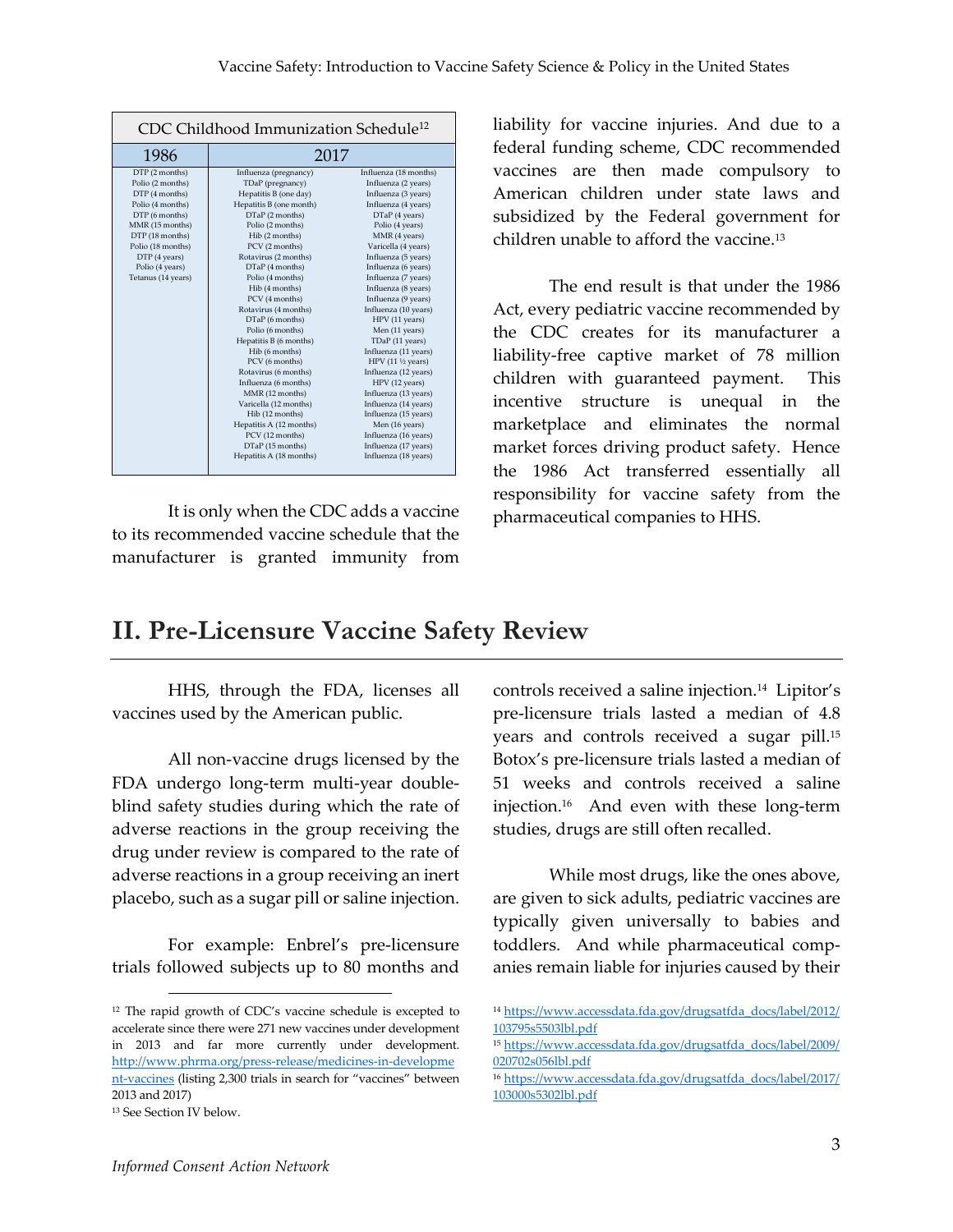non-vaccine drugs, as discussed above, they have no liability for injuries caused by their vaccines. One would therefore expect that pre-licensure safety testing for vaccines would be more rigorous than that conducted for drugs.

Unfortunately, unlike all non-vaccine drugs licensed by the FDA, vaccines are *not* required to undergo long-term double-blind inert-placebo controlled trials to assess safety. In fact, not a single one of the clinical trials for vaccines given to babies and toddlers had a control group receiving an inert placebo. Further, most pediatric vaccines currently on the market have been approved based on studies with inadequate follow-up periods of only a few days or weeks.

For example, there are two Hepatitis B vaccines licensed for one day old babies in the United States – one manufactured by Merck and the other by GlaxoSmithKline. Merck's Hepatitis B vaccine was licensed by the FDA after trials which solicited adverse reactions for *only five days* after vaccination.<sup>17</sup> Similarly, GlaxoSmithKline's Hepatitis B vaccine was licensed by the FDA after trials which solicited adverse reactions for *only four days* after vaccination.<sup>18</sup>

Follow-up periods of 4 or 5 days are not nearly long enough to detect possible adverse effects such as autoimmune or neurological disorders, seizures, or death. Worse is that since neither of these clinical trials used a control group, it was impossible to scientifically determine if any adverse

[Vaccines/ApprovedProducts/UCM110114.pdf](https://www.fda.gov/downloads/BiologicsBloodVaccines/Vaccines/ApprovedProducts/UCM110114.pdf) <sup>18</sup> [https://www.fda.gov/downloads/BiologicsBloodVaccines/](https://www.fda.gov/downloads/BiologicsBloodVaccines/Vaccines/ApprovedProducts/UCM224503.pdf) reaction in the limited four or five day safety review period was even caused by the Hepatitis B vaccine being evaluated.

Similarly, the HiB vaccines manufactured by Merck and GlaxoSmithKline were licensed by the FDA based on trials in which adverse reactions were monitored for only three days and four days, respectively, after vaccination.<sup>19</sup> The only stand-alone polio vaccine in the United States was licensed after a mere 48-hour follow-up period. 20

Even more amazing is that unlike every drug licensed by the FDA, the control groups in these vaccine trials did not receive an inert placebo. 21 Rather, the control group was given one or more previously licensed vaccines as the "placebo."<sup>22</sup> This means each new vaccine need only be roughly as safe as one (or in some cases numerous) previously licensed vaccines. Such flawed and unscientific study designs cannot establish the actual safety profile of any vaccine. The real adverse event rate for a vaccine can only be determined by comparing subjects receiving the vaccine with those receiving an inert placebo. Yet, this study design, required for every drug, is never required before or after licensing a vaccine.

It is unacceptable that the FDA licensing process for vaccines fails to assess the safety profile of each vaccine. It is also unacceptable that the FDA does not require the use of inert placebo controls to assure the integrity of even the minimal safety review conducted. As HHS's own paid experts, the

<sup>20</sup> [https://www.fda.gov/downloads/BiologicsBloodVaccines/](https://www.fda.gov/downloads/BiologicsBloodVaccines/Vaccines/ApprovedProducts/UCM133479.pdf)

<sup>17</sup> [https://www.fda.gov/downloads/BiologicsBloodVaccines/](https://www.fda.gov/downloads/BiologicsBloodVaccines/Vaccines/ApprovedProducts/UCM110114.pdf)

[Vaccines/ApprovedProducts/UCM224503.pdf](https://www.fda.gov/downloads/BiologicsBloodVaccines/Vaccines/ApprovedProducts/UCM224503.pdf)

<sup>19</sup> [https://www.fda.gov/downloads/BiologicsBloodVaccines/](https://www.fda.gov/downloads/BiologicsBloodVaccines/Vaccines/ApprovedProducts/UCM253652.pdf) [Vaccines/ApprovedProducts/UCM253652.pdf;](https://www.fda.gov/downloads/BiologicsBloodVaccines/Vaccines/ApprovedProducts/UCM253652.pdf) 

[https://www.fda.gov/downloads/BiologicsBloodVaccines/](https://www.fda.gov/downloads/BiologicsBloodVaccines/Vaccines/ApprovedProducts/UCM179530.pdf) [Vaccines/ApprovedProducts/UCM179530.pdf](https://www.fda.gov/downloads/BiologicsBloodVaccines/Vaccines/ApprovedProducts/UCM179530.pdf)

[Vaccines/ApprovedProducts/UCM133479.pdf](https://www.fda.gov/downloads/BiologicsBloodVaccines/Vaccines/ApprovedProducts/UCM133479.pdf)

<sup>21</sup> Ibid. (prior two footnotes) <sup>22</sup> Ibid.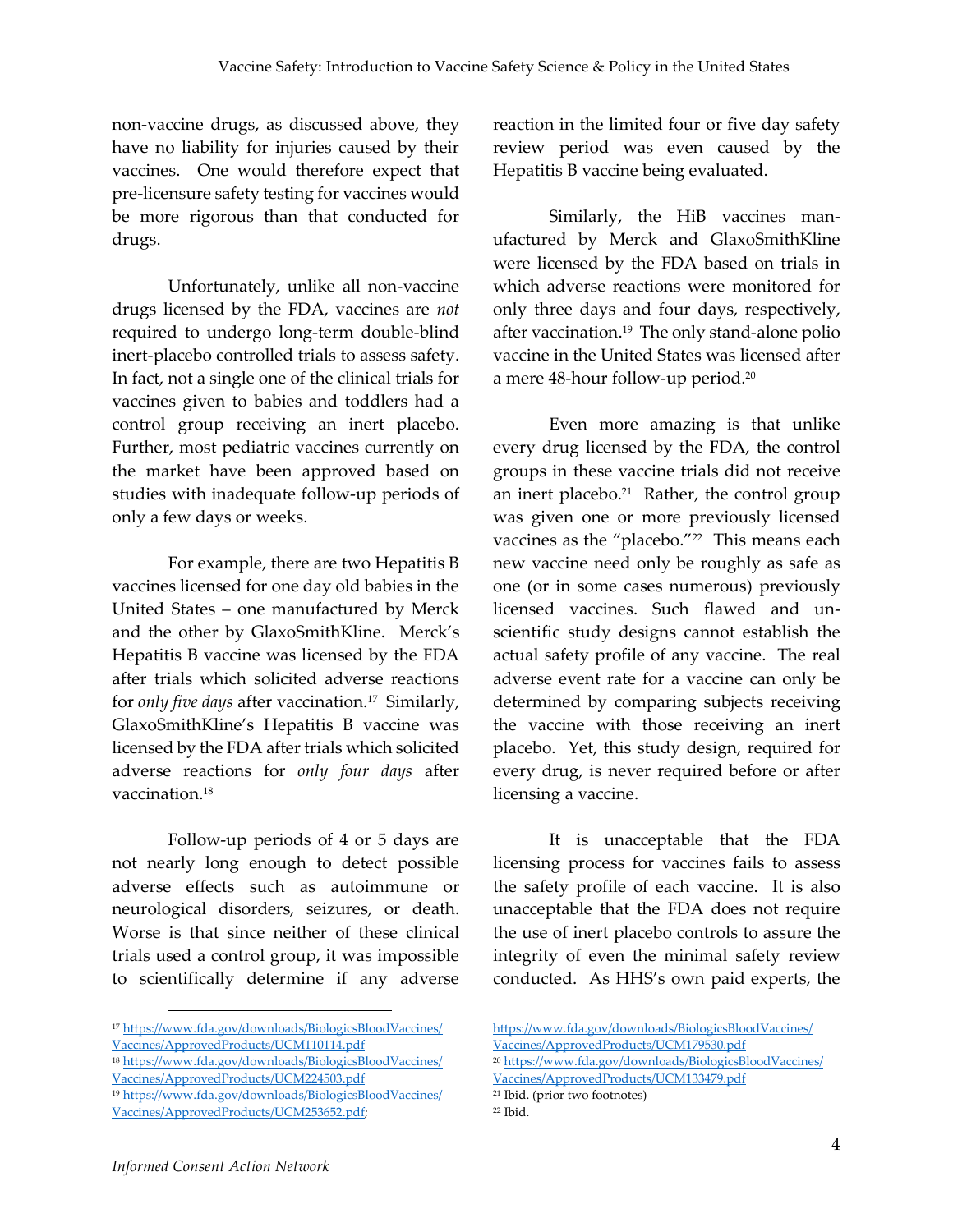IOM, explains: "Because [vaccine] trials are primarily … for determination of efficacy, conclusions about vaccine safety derived from these trials are limited."<sup>23</sup>

# **III. Post-Licensure Surveillance of Vaccine Safety & the Known and Unknown Risks of Vaccination**

HHS also fails to conduct proper postlicensure monitoring and studies of vaccine safety.

### **1. CDC Blocks Automation of Vaccine Adverse Events Reporting**

The paucity of pre-licensure safety reviews for vaccines (see discussion above) leaves the assessment of adverse reactions to the post-licensing period when they are being administered to children in the "real world."

In order to capture adverse events that may arise from vaccination in the "real world," the 1986 Act established the Vaccine Adverse Events Reporting System (**VAERS**) operated by HHS and co-sponsored by the CDC and FDA.<sup>24</sup> VAERS is a passive, not mandatory, reporting system.<sup>25</sup> Anyone, including health care providers, on a voluntary basis, may report adverse vaccine reactions to VAERS.<sup>26</sup> HHS compiles these adverse reaction reports in VAERS and the CDC uses VAERS as a "safety signal detection and hypothesis generating system" to identify potential injuries caused by vaccines. <sup>27</sup>

In 2016, VAERS received 59,117 reports of adverse reactions following vaccination including 432 deaths, 1,091 permanent disabilities, 4,132 hospitalizations, and 10,284 emergency room visits.<sup>28</sup>

A problem with VAERS is that it is a passive reporting system, relying on voluntary, rather than mandatory, reporting.<sup>29</sup> As such, numerous reviews of VAERS have found that only a tiny fraction of vaccine adverse events are reported. For example, an HHS-funded review of vaccine adverse events over a three-year period by Harvard Medical School involving 715,000 patients found that "fewer than 1% of vaccine adverse events are reported."<sup>30</sup> A U.S. House Report similarly stated: "Former FDA Commissioner David A. Kessler has estimated that VAERS reports currently represent only a fraction of the serious adverse events."<sup>31</sup>

Assuming VAERS captures 1 percent of adverse events (which is more than is estimated), then the number of adverse events reported to VAERS in 2016 would reflect for that year 5,911,700 adverse events, 43,200 deaths, 109,100 permanent disabilities, 413,200 hospitalizations, and 1,028,400 emergency

- <sup>25</sup> <https://www.ncbi.nlm.nih.gov/pmc/articles/PMC4632204/>
- <sup>26</sup> Ibid.

<sup>23</sup> <https://www.nap.edu/read/13563/chapter/4>

<sup>24</sup> <https://wonder.cdc.gov/vaers.html>

<sup>27</sup> Ibid.

<sup>28</sup> <https://wonder.cdc.gov/vaers.html>

<sup>29</sup> <https://www.ncbi.nlm.nih.gov/pmc/articles/PMC4632204/>

<sup>30</sup> [https://healthit.ahrq.gov/sites/default/files/docs/publication/](https://healthit.ahrq.gov/sites/default/files/docs/publication/r18hs017045-lazarus-final-report-2011.pdf) [r18hs017045-lazarus-final-report-2011.pdf](https://healthit.ahrq.gov/sites/default/files/docs/publication/r18hs017045-lazarus-final-report-2011.pdf)

<sup>31</sup> [https://www.congress.gov/106/crpt/hrpt977/CRPT-106hrpt](https://www.congress.gov/106/crpt/hrpt977/CRPT-106hrpt977.pdf) [977.pdf](https://www.congress.gov/106/crpt/hrpt977/CRPT-106hrpt977.pdf)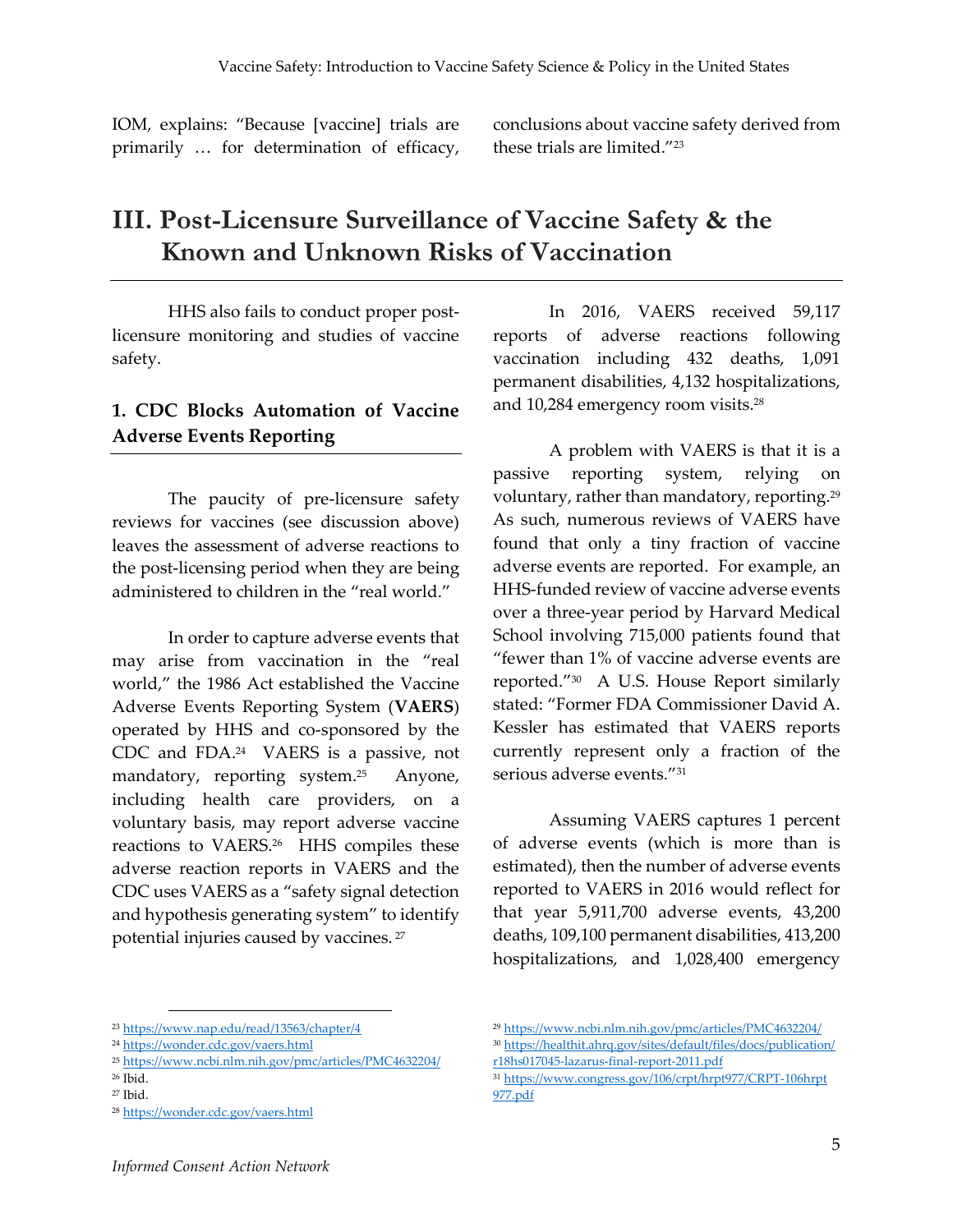room visits. If accurate, these figures are very troubling.

Of course, these figures are merely estimates. It would be far better if adverse events reports were automatically created and submitted to VAERS to avoid the issue of underreporting. Automated reporting would provide invaluable information that could clarify which vaccines might cause which harms and to whom, potentially allowing us to avoid these injuries and deaths.

The idea of automating adverse event reporting to VAERS is not new or even difficult to achieve.<sup>32</sup> The Agency for Healthcare Research and Quality, an agency within HHS, sought to do exactly that in 2007 when it provided an approximately \$1 million grant to automate VAERS reporting at Harvard Pilgrim Health Care.<sup>33</sup> The result was the successful automation of adverse event reports at Harvard Pilgrim:

*Preliminary data were collected from June 2006 through October 2009 on 715,000 patients, and 1.4 million doses (of 45 different vaccines) were given to 376,452 individuals. Of these doses, 35,570 possible reactions ... were identified.<sup>34</sup>*

These results should have been startling to HHS since they show that over only a three-year period, there were 35,570 reportable reactions in just 376,452 vaccine recipients. Given HHS's statutory mandate to assure safer vaccines, it should have rushed forward with automating VAERS reporting. However, this is not what happened.

After automating adverse event reports at Harvard Pilgrim, the developers of this system asked the CDC to take the final step of linking VAERS with the Harvard Pilgrim system so that these reports could be automatically transmitted into VAERS. Instead, the CDC refused to cooperate. As the Harvard grant recipients explained:

*Unfortunately, there was never an opportunity to perform system performance assessments because the necessary CDC contacts were no longer available and the CDC consultants responsible for receiving data were no longer responsive to our multiple requests to proceed with testing and evaluation.<sup>35</sup>*

After three years and spending \$1 million of taxpayers' money, the CDC refused to even communicate with the HHS' Harvard Medical School grant recipients.

While HHS generally strongly supports automating public health surveillance systems, when it comes to vaccine safety, the CDC has only supported projects that would limit VAERS to passive surveillance.<sup>36</sup> Automation would improve safety and address many of the long-standing issues and limitations raised by CDC regarding VAERS.<sup>37</sup>

Capturing "fewer than 1% of vaccine adverse events" thirty years after the passage of the 1986 Act is unacceptable – and potentially deadly.

<sup>32</sup> [https://healthit.ahrq.gov/ahrq-funded-projects/electronic](https://healthit.ahrq.gov/ahrq-funded-projects/electronic-support-public-health-vaccine-adverse-event-reporting-system)[support-public-health-vaccine-adverse-event-reporting-system](https://healthit.ahrq.gov/ahrq-funded-projects/electronic-support-public-health-vaccine-adverse-event-reporting-system) <sup>33</sup> [https://healthit.ahrq.gov/sites/default/files/docs/publication/](https://healthit.ahrq.gov/sites/default/files/docs/publication/r18hs017045-lazarus-final-report-2011.pdf) [r18hs017045-lazarus-final-report-2011.pdf](https://healthit.ahrq.gov/sites/default/files/docs/publication/r18hs017045-lazarus-final-report-2011.pdf) <sup>34</sup> Ibid.

<sup>35</sup> Ibid.

<sup>36</sup> [http://www.ajpmonline.org/article/S0749-3797\(12\)00249-](http://www.ajpmonline.org/article/S0749-3797(12)00249-8/pdf) [8/pdf;](http://www.ajpmonline.org/article/S0749-3797(12)00249-8/pdf) [https://www.ncbi.nlm.nih.gov/pubmed/26209838;](https://www.ncbi.nlm.nih.gov/pubmed/26209838)  https://www. [ncbi.nlm.nih.gov/pmc/articles/PMC4632204/](https://www.ncbi.nlm.nih.gov/pmc/articles/PMC4632204/) <sup>37</sup> Ibid.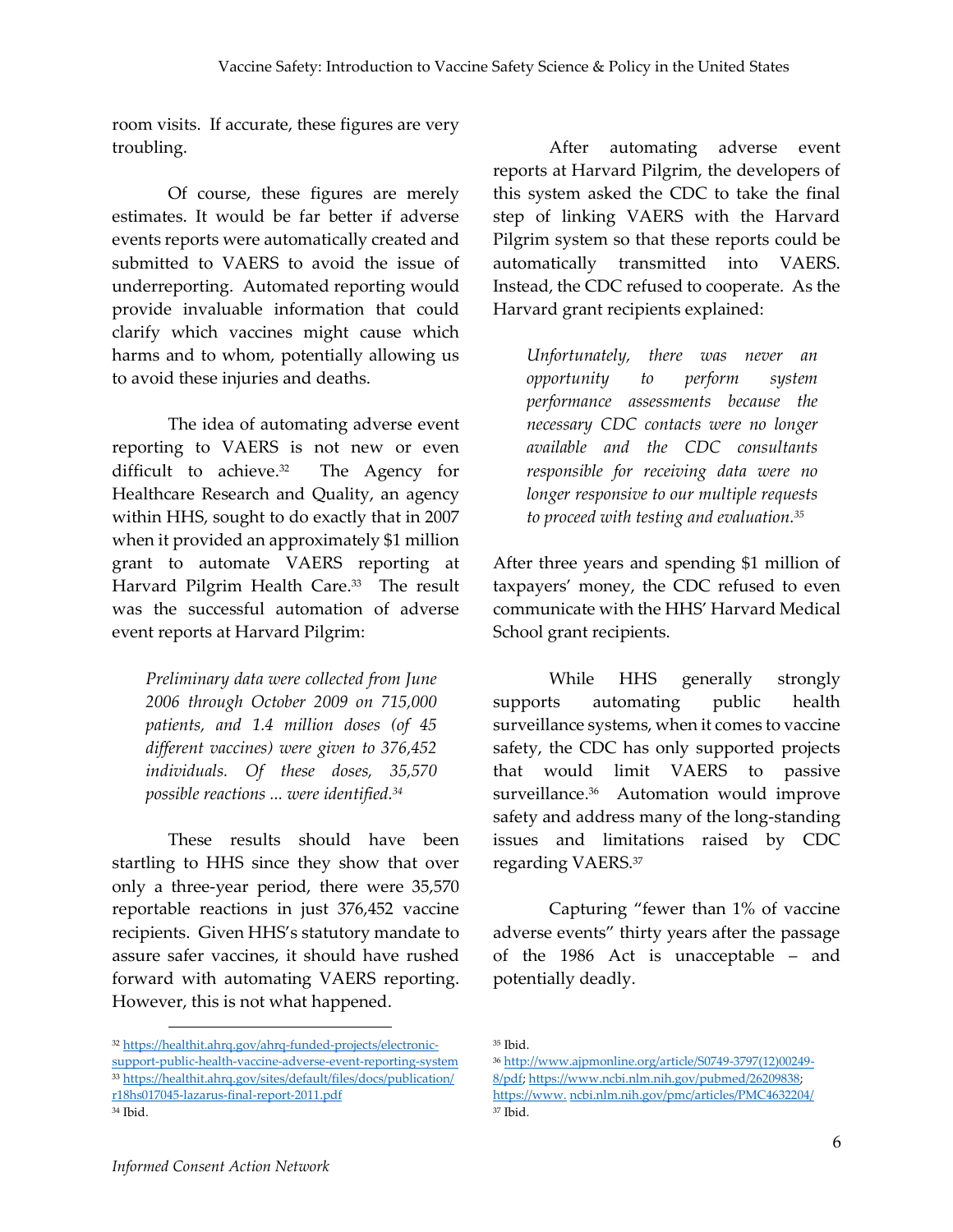## **2. CDC Ignores IOM's Calls to Identify Injuries Caused by Vaccines**

The IOM was formed in 1863 by congressional charter, to "provide expert advice on some of the most pressing challenges facing the nation and the world."<sup>38</sup> The IOM further claims its "members are among the world's most distinguished scientists, engineers, physicians, and researchers; more than 300 members are Nobel laureates."<sup>39</sup>

Under the 1986 Act, the IOM was charged with issuing reports on injuries from vaccination. In 1991, the IOM examined 22 commonly reported serious injuries following the DTP vaccine.<sup>40</sup> The IOM concluded the scientific literature supported a causal relationship between the DTP vaccine and 6 of these injuries: acute encephalopathy, chronic arthritis, acute arthritis, shock and unusual shock-like state, anaphylaxis, and protracted inconsolable crying.<sup>41</sup>

While this picture was troubling enough, equally concerning was that the IOM found that the scientific literature was insufficient to conclude whether or not the DTP vaccine can cause 12 other serious injuries commonly reported from this vaccine:

*Aseptic meningitis (serious inflammation of the brain); Chronic neurologic damage; Learning disabilities and attention-deficit disorder; Hemolytic anemia; Juvenile diabetes; Guillain-Barre syndrome;* 

 $\overline{a}$ 

*Erythema multiforme; Autism; Peripheral mononeuropathy (nerve damage); Radiculoneuritis and other neuropathies; Thrombocytopenia; Thrombocytopenic purpura<sup>42</sup>*

These commonly reported serious injuries *could* be caused by this vaccine – the IOM just couldn't determine one way or another due to a lack of science.

The IOM lamented that it "encountered many gaps and limitations in knowledge bearing directly and indirectly on the safety of vaccines."<sup>43</sup> The IOM also remarked on the poor design of the few vaccine studies that had been conducted, stating these "studies are too small or have inadequate length of follow-up to have a reasonable chance of detecting true adverse reactions."<sup>44</sup> Moreover, the IOM reported that "existing surveillance systems of vaccine injury have limited capacity to provide persuasive evidence of causation."<sup>45</sup>

The IOM thus cautioned in its 1991 report that: "If research capacity and accomplishment in this field are not improved, future reviews of vaccine safety will be similarly handicapped."<sup>46</sup>

As charged under the 1986 Act, the IOM issued another report in 1994 entitled *Adverse Events Associated with Childhood Vaccines: Evidence Bearing on Causation.<sup>47</sup>* This second IOM Report examined the scientific literature for evidence that could either prove or disprove a causal link between 54

<sup>38</sup> [http://www.national-academies.org/about/whoweare/](http://www.national-academies.org/about/whoweare/index.html) [index.html](http://www.national-academies.org/about/whoweare/index.html)

<sup>39</sup> Ibid.

<sup>40</sup> <https://www.nap.edu/read/1815/chapter/2#7>

<sup>41</sup> Ibid.

<sup>42</sup> Ibid.

<sup>43</sup> <https://www.nap.edu/read/1815/chapter/2#8>

<sup>44</sup> <https://www.nap.edu/read/1815/chapter/9>

 $45$  Ibid.

<sup>46</sup> Ibid.

<sup>47</sup> <https://www.nap.edu/read/2138/chapter/1>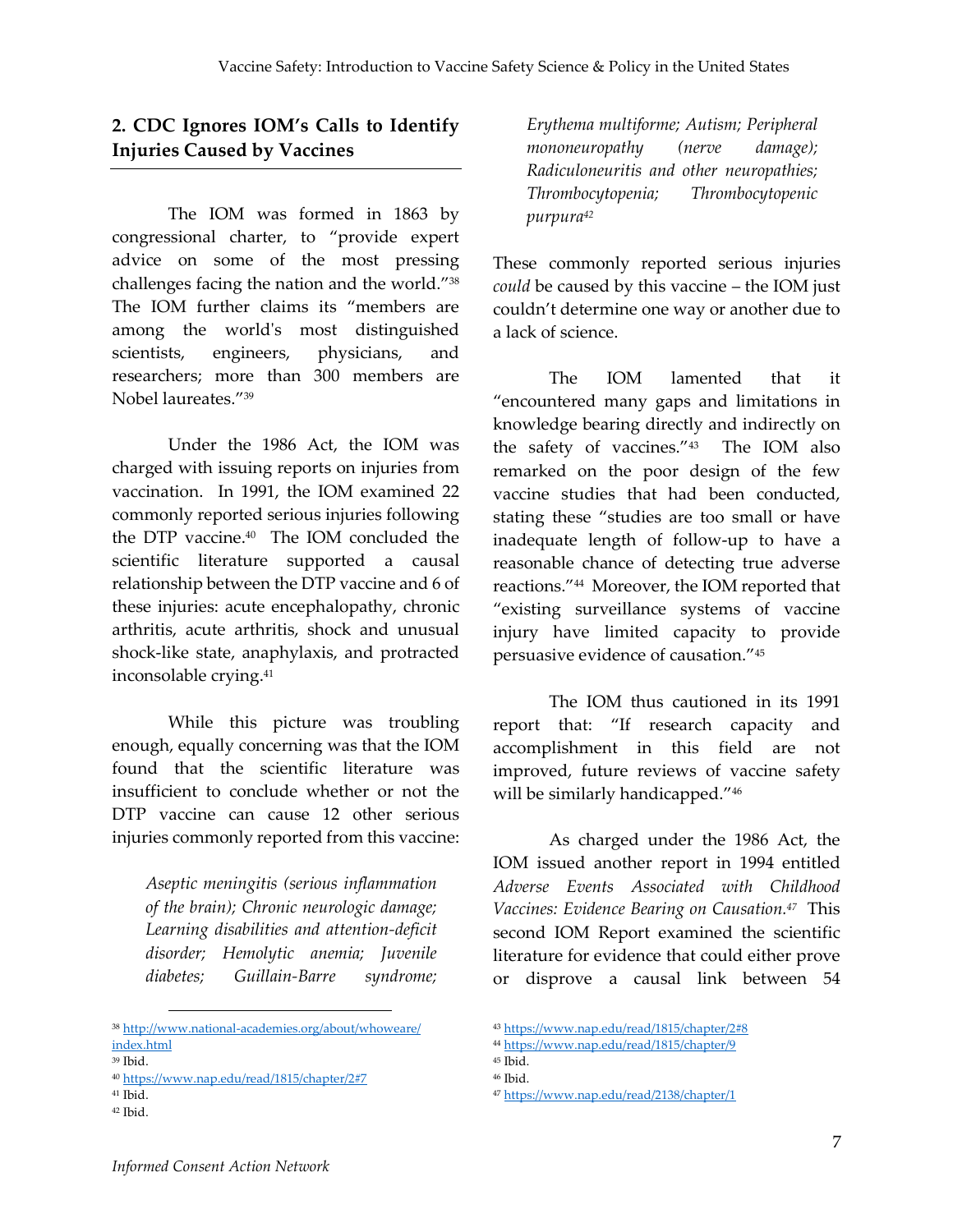commonly reported serious injuries and vaccination for diphtheria, tetanus, measles, mumps, polio, hepatitis B, and Hib.<sup>48</sup>

For this Report, the IOM located sufficient science to support a causal connection between these vaccines and 12 injuries, including death, anaphylaxis, thrombocytopenia, and Guillain-Barre syndrome.<sup>49</sup>

Again, as with the IOM Report from 1991, for "the majority of vaccine-adverse event pairs the evidence was considered inadequate to accept or reject causality."<sup>50</sup> The problem that basic scientific studies had not been done continued to persist. The IOM could not determine whether there was a causal connection between vaccination and 38 of the most common serious injuries parents reported their children experienced following these vaccines, including:

*Demyelinating diseases of the central nervous system, Sterility, Arthritis, Neuropathy, Residual seizure disorder, Transverse myelitis, Sensorineural deafness, Optic neuritis, Aseptic meningitis, Insulin-dependent diabetes mellitus, SIDS<sup>51</sup>*

This means that of the 54 vaccine-injury pairs studied, there was sufficient science to find a causal relationship of harm for 12, and to reject a relationship for 4. 52 But for the remaining 38, there was insufficient science to reach any conclusion.<sup>53</sup>

 $\overline{a}$ 

As in 1991, this IOM Report from 1994 again stated: "The lack of adequate data regarding many of the adverse events under study was of major concern to the committee. Presentations at public meeting indicated that many parents and physicians share this concern."<sup>54</sup>

Another acute concern raised by the IOM in 1994 was the potential risks posed by combining vaccines. The IOM noted that this subject simply had not been studied: "The committee was able to identify little information pertaining to the risk of serious adverse events following administration of multiple vaccines simultaneously. This is an issue of increasing concern as more vaccines and vaccine combinations are developed for routine use."<sup>55</sup>

In 2011, HHS paid the IOM to conduct another assessment regarding vaccine safety. 56 This Report, entitled *Adverse Effects of Vaccines: Evidence and Causality*, was the culmination of the largest review by the IOM regarding vaccine safety since the IOM's reports from 1991 and 1994*. 57*

This third IOM Report reviewed the 158 most common vaccine injuries claimed to have occurred from vaccination for varicella, hepatitis B, tetanus, measles, mumps, and/or rubella.<sup>58</sup> The IOM located science which "convincingly supports a causal relationship" for 14 of these serious injuries, including pneumonia, meningitis, hepatitis, MIBE (deadly brain inflammation a year after vaccination), febrile seizures, and

<sup>48</sup> <https://www.nap.edu/read/2138/chapter/2#12>

<sup>49</sup> <https://www.nap.edu/read/2138/chapter/2#12>

<sup>50</sup> <https://www.nap.edu/read/2138/chapter/1#vi> <sup>51</sup> <https://www.nap.edu/read/2138/chapter/2#12>

<sup>52</sup> Ibid.

<sup>53</sup> Ibid.

<sup>54</sup> <https://www.nap.edu/read/2138/chapter/12>

<sup>55</sup> <https://www.nap.edu/read/2138/chapter/12#307>

<sup>56</sup> <https://www.nap.edu/read/13164/chapter/2#2>

<sup>57</sup> Ibid.

<sup>58</sup> Ibid.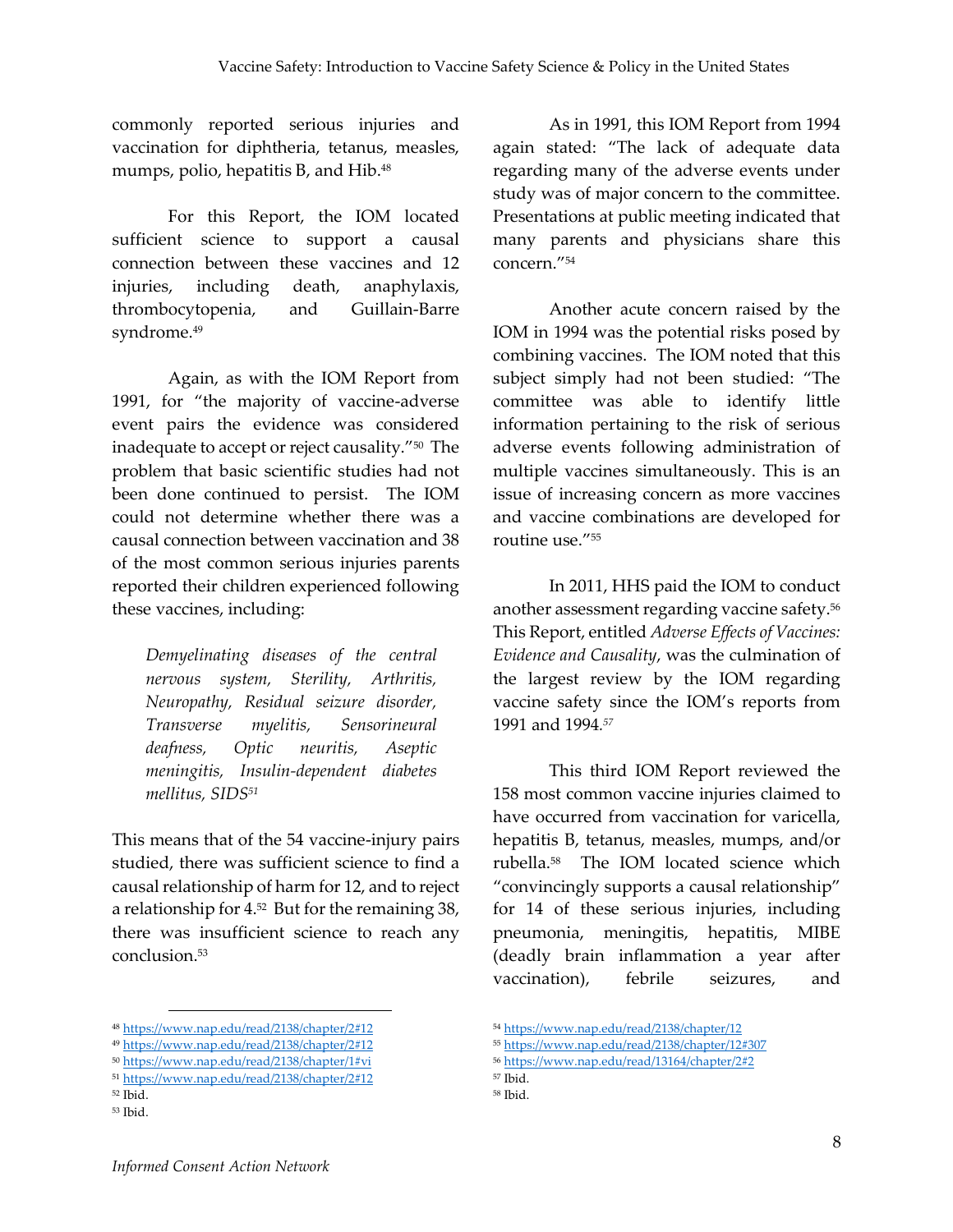anaphylaxis. <sup>59</sup> The review found sufficient evidence to support "acceptance of a causal relationship" for 4 additional serious injuries.<sup>60</sup>

The IOM, however, found the scientific literature was insufficient to conclude whether or not those vaccines caused 135 other serious injuries commonly reported after their administration, including:

*Encephalitis (brain inflammation), Encephalopathy (gradual degeneration of brain function, including memory, cognitive ability, concentration, lethargy, and eventually consciousness), Infantile Spasms, Afebrile Seizures, Seizures, Cerebellar Ataxia (inflammation of and/or damage to the cerebellum), Ataxia (the loss of full control of bodily movements), Acute Disseminated Encephalomyelitis (brief but widespread attack of inflammation in the brain and spinal cord that damages myelin – the protective covering of nerve fibers), Transverse Myelitis (neurological disorder caused by inflammation across both sides of one level, or segment, of the spinal cord that typically results in permanent impairments), Optic Neuritis (inflammation of the optic nerve and symptoms are usually unilateral, with eye pain and partial or complete vision loss), Neuromyelitis Optica (body's immune system over time repeatedly mistakenly attacks healthy cells and proteins in the body, most often those in the spinal cord and eyes resulting in permanent disability), Multiple Sclerosis, Guillain-Barre Syndrome (body's immune system attacks part of the peripheral nervous system), Chronic Inflammatory* 

*Demyelinating Polyneuropathy (autoimmune inflammatory disorder of the peripheral nervous system resulting in loss of nerve axons), Brachial Neuritis (autoimmune reaction against nerve fibers of the brachial plexus), Amyotrophic Lateral Sclerosis (rapidly progressive, invariably fatal neurological disease that attacks the nerve cells responsible for controlling voluntary muscles), Small Fiber Neuropathy (damage to the small unmyelinated peripheral nerve fibers), Chronic Urticaria (chronic hives), Erythema Nodosum (skin inflammation in the fatty layer of skin), Systemic Lupus Erythematosus (autoimmune disease in which the body's immune system mistakenly attacks healthy tissue), Polyarteritis Nodosa (inflammation resulting in injury to organ systems), Psoriatic Arthritis, Reactive Arthritis, Rheumatoid Arthritis, Juvenile Idiopathic Arthritis, Arthralgia (joint pain), Autoimmune Hepatitis, Stroke, Chronic Headache, Fibromyalgia, Sudden Infant Death Syndrome, Hearing Loss, Thrombocytopenia, Immune Thrombocytopenic Purpura*<sup>61</sup>

Thus, out of the 158 most common serious injuries reported to have been caused by the vaccines under review, the evidence "convincingly supports a causal relationship" for 14, "favors acceptance of a causal relationship" for 4, and "favors rejection of a causal relationship" for only 5 of them.<sup>62</sup> For the remaining 135 vaccine-injury pairs, over 86 percent of those reviewed, the IOM found

<sup>59</sup> <https://www.nap.edu/read/13164/chapter/2#3> <sup>60</sup> Ibid.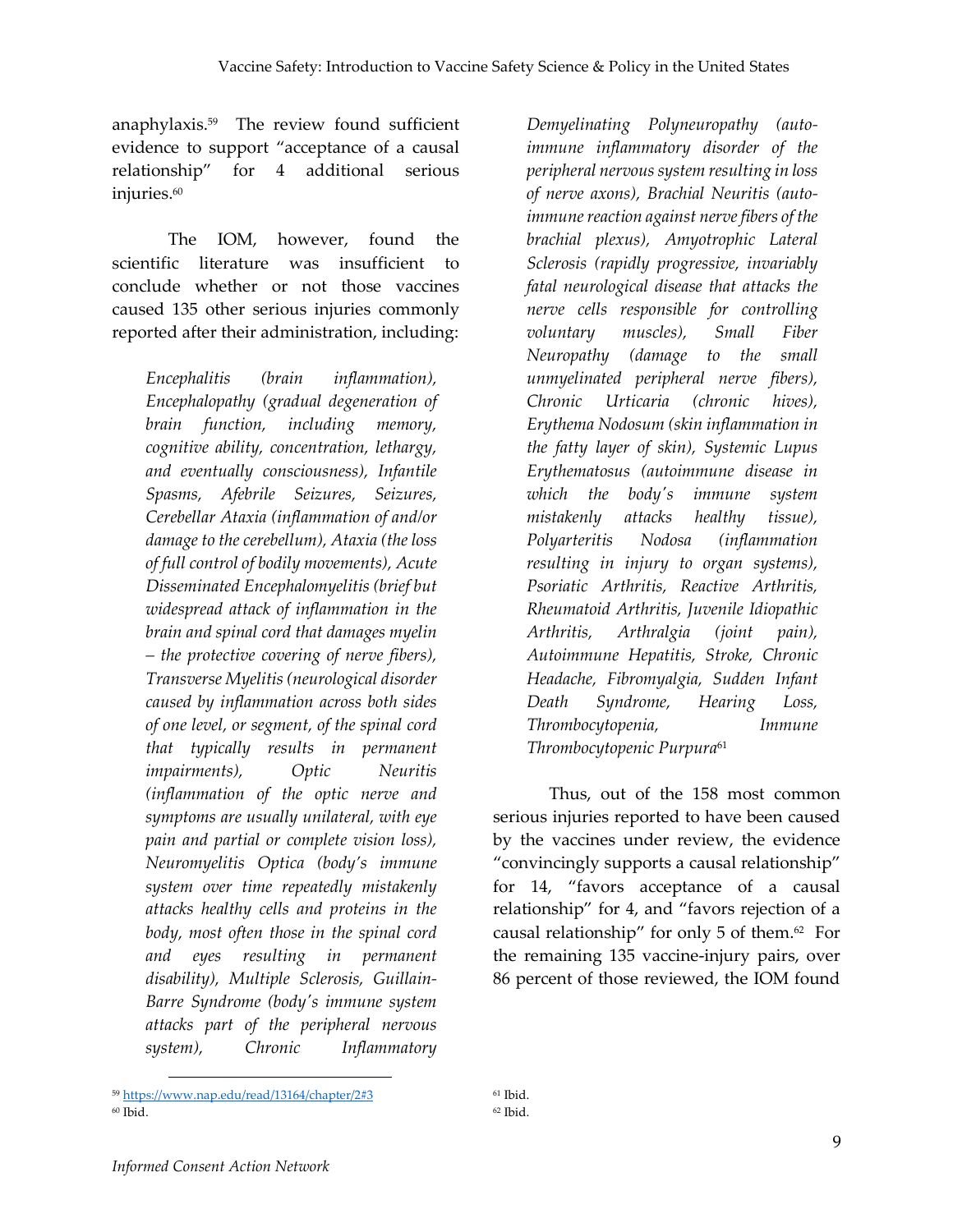that the science simply had not been performed.<sup>63</sup>

## **3. CDC Ignores IOM's Calls to Identify Children Susceptible to Vaccine Injury**

Compounding the lack of adequate science to simply ascertain whether the most commonly reported serious adverse reactions following vaccination are caused by vaccines, the IOM Reports discussed above have consistently acknowledged there is individual susceptibility to serious vaccine injuries.

The IOM has also acknowledged that research on such susceptibility must be done on an individual basis, considering a child's personal genome, behaviors, microbiome, intercurrent illness, and present and past environmental exposure.<sup>64</sup> Unfortunately, HHS has not conducted this research.

In 1994, the IOM, building on concerns raised in its 1991 Report, stated: "The committee was able to identify little information pertaining to why some individuals react adversely to vaccines when most do not."<sup>65</sup> The IOM urged that "research should be encouraged to elucidate the factors that put certain people at risk."<sup>66</sup>

Yet, seventeen years later, in 2011, the IOM acknowledged this research had still not been done:

*Both epidemiologic and mechanistic research suggest that most individuals who experience an adverse reaction to vaccines* 

1

*have a preexisting susceptibility. These predispositions can exist for a number of reasons—genetic variants (in human or microbiome DNA), environmental exposures, behaviors, intervening illness, or developmental stage, to name just a few all of which can interact as suggested graphically in Figure 3-1.*

*Some of these adverse reactions are specific to the particular vaccine, while others may not be. Some of these predispositions may be detectable prior to the administration of vaccine. … [M]uch work remains to be done to elucidate and to develop strategies to document the immunologic mechanisms that lead to adverse effects in individual patients.* 



**FIGURE 3-1** Present and past environmental exposures.*<sup>67</sup>*

In 2013, HHS commissioned the IOM to review the safety of the entire vaccine schedule.<sup>68</sup> The IOM again explained that while "most children who experience an adverse reaction to immunization have preexisting susceptibility," the IOM:

<sup>63</sup> Ibid.

<sup>64</sup> <https://www.nap.edu/read/13164/chapter/5#82>

<sup>65</sup> [https://www.nap.edu/read/2138/chapter/12#307.](https://www.nap.edu/read/2138/chapter/12#307) *See also*  <https://www.nap.edu/read/1815/chapter/9>

<sup>66</sup> Ibid.

<sup>67</sup> <https://www.nap.edu/read/13164/chapter/5#82>

<sup>68</sup> <https://www.nap.edu/read/13563/chapter/1>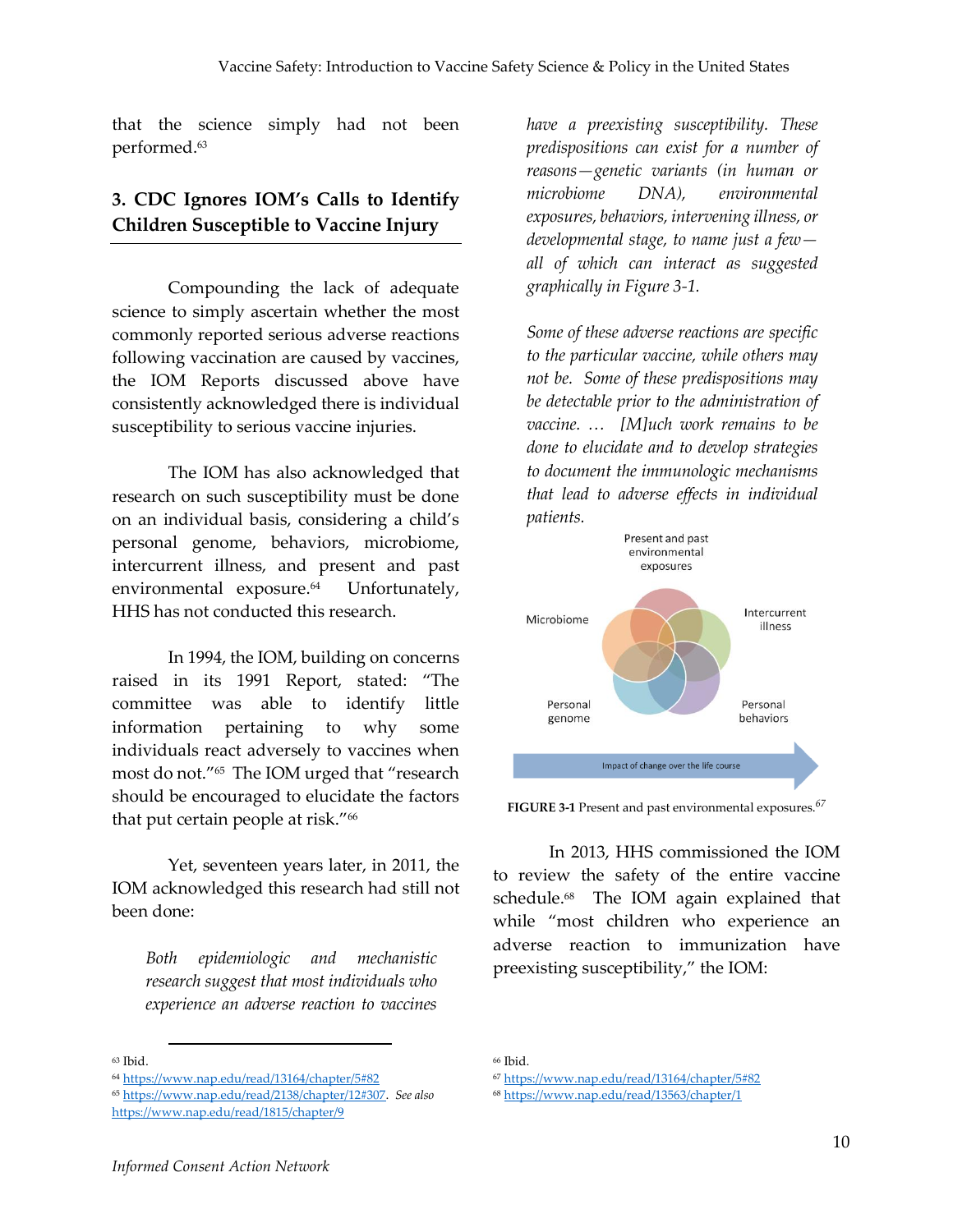*found that evidence assessing outcomes in sub populations of children who may be potentially susceptible to adverse reactions to vaccines (such as children with a family history of autoimmune disease or allergies or children born prematurely) was limited and is characterized by uncertainty about the definition of populations of interest and definitions of exposures and outcomes.<sup>69</sup>*

HHS had failed to even define the terminology for the study of susceptible subpopulations; hence IOM admonished HHS to "develop a framework that clarifies and standardizes definitions of ... populations that are potentially susceptible to adverse events."<sup>70</sup> While every vaccine brand is the same, it is plain that every child is different.

The IOM correctly points out in 2011 that given the "widespread use of vaccines" and "state mandates requiring vaccination of children … it is essential that safety concerns receive assiduous attention."<sup>71</sup> This is the same call for diligent attention that the IOM made in 1991 and 1994. Unfortunately, all of these calls for action have gone unheeded. The critical scientific inquiry to identify individuals susceptible to serious vaccine injury has simply never commenced.

Since the IOM's first call for this science in 1991, HHS has spent tens of billions promoting and purchasing vaccines, and

vaccine makers have accumulated hundreds of billions in vaccine revenue.<sup>72</sup> Yet, during this time, no material funds have been allocated to identify susceptible subpopulations, let alone what injuries are caused by vaccines.<sup>73</sup>

## **4. CDC Views Vaccine Safety as a Public Relations Issue**

The CDC, unfortunately, has treated vaccine safety as a public relations issue rather than a public health imperative. For example, the CDC claims on its website that "Vaccines Do Not Cause Autism" even though this broad claim is plainly not supported by the scientific literature.<sup>74</sup>

Indeed, as part of the IOM's 2011 review of vaccine safety, it was asked by HHS whether there is a causal relationship between autism and the DTaP vaccine administered to children at two, four, six, and fifteen months of age.<sup>75</sup> The IOM could not locate a single study supporting that DTaP does not cause autism. <sup>76</sup> The IOM therefore concluded: "The evidence is inadequate to accept or reject a causal relationship between diphtheria toxoid–, tetanus toxoid–, or acellular pertussis–containing vaccine and autism." 77 The IOM's full explanation for this finding is as follows:

1

<sup>77</sup> Ibid.

<sup>69</sup> <https://www.nap.edu/read/13563/chapter/9#130> <sup>70</sup> Ibid.

<sup>71</sup> <https://www.nap.edu/read/13164/chapter/3#28>

<sup>72</sup> [https://www.hhs.gov/about/budget/index.html#previous;](https://www.hhs.gov/about/budget/index.html#previous)  [https://www.statista.com/statistics/265102/revenues-in-the](https://www.statista.com/statistics/265102/revenues-in-the-global-vaccine-market/)[global-vaccine-market/;](https://www.statista.com/statistics/265102/revenues-in-the-global-vaccine-market/) [https://www.ft.com/content/93374f4a](https://www.ft.com/content/93374f4a-e538-11e5-a09b-1f8b0d268c39)[e538-11e5-a09b-1f8b0d268c39](https://www.ft.com/content/93374f4a-e538-11e5-a09b-1f8b0d268c39)

<sup>73</sup> For example, while in 2016 vaccine makers reported over \$33 billion from vaccine sales and the CDC reported spending over

<sup>\$5</sup> billion promoting and purchasing vaccines (Ibid.), the CDC Immunization Safety Office's budget is apparently only around \$20 million. [http://www.ajpmonline.org/article/S0749-3797\(15\)](http://www.ajpmonline.org/article/S0749-3797(15)00314-1/pdf) [00314-1/pdf](http://www.ajpmonline.org/article/S0749-3797(15)00314-1/pdf)

<sup>74</sup> <https://www.cdc.gov/vaccinesafety/concerns/autism.html>

<sup>75</sup> <https://www.nap.edu/read/13164/chapter/2#2>

<sup>76</sup> <https://www.nap.edu/read/13164/chapter/12#545>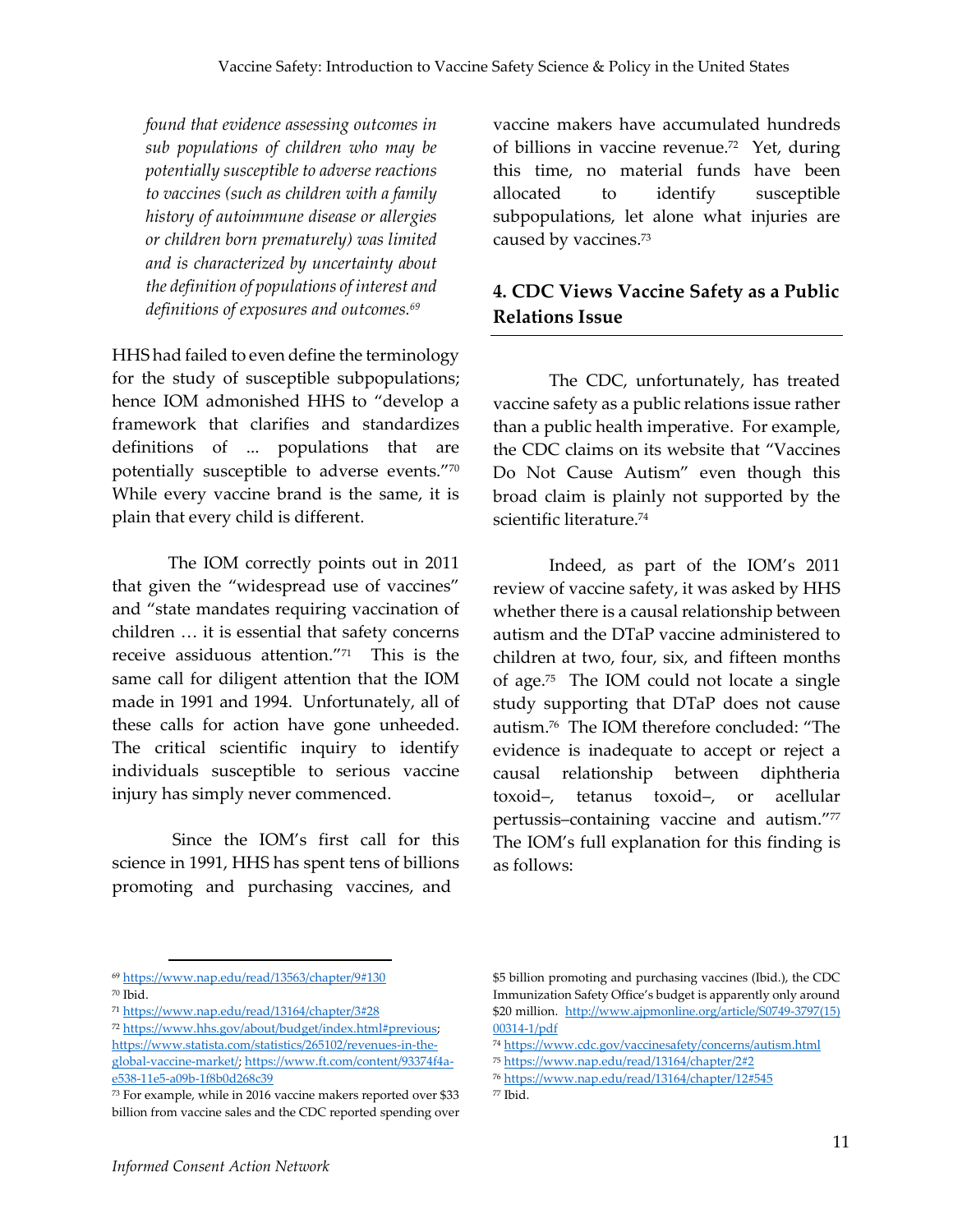# **AUTISM**

### **Epidemiologic Evidence**

The committee reviewed one study to evaluate the risk of autism after the administration of DTaP vaccine. This one study (Geier and Geier, 2004) was not considered in the weight of epidemiologic evidence because it provided data from a passive surveillance system and lacked an unvaccinated comparison population.

## **Weight of Epidemiologic Evidence**

The epidemiologic evidence is insufficient or absent to assess an association between diphtheria toxoid–, tetanus toxoid–, or acellular pertussis– containing vaccine and autism.

### **Mechanistic Evidence**

The committee did not identify literature reporting clinical, diagnostic, or experimental evidence of autism after the administration of vaccines containing diphtheria toxoid, tetanus toxoid, and acellular pertussis antigens alone or in combination.

### **Weight of Mechanistic Evidence**

The committee assesses the mechanistic evidence regarding an association between diphtheria toxoid–, tetanus toxoid–, or acellular pertussis–containing vaccine and autism as lacking.

### **Causality Conclusion**

Conclusion 10.6: The evidence is inadequate to accept or reject a causal relationship between diphtheria toxoid–, tetanus toxoid–, or acellular pertussis– containing vaccine and autism.<sup>78</sup>

It is troubling that the only study the IOM could locate regarding whether DTaP causes autism, (Geier and Geier, 2004), concluded there *was* an association between DTaP and autism.<sup>79</sup> No research has been published since 2011 that could change the IOM's conclusion. Based on the foregoing, the CDC cannot validly make the blanket assertion that "Vaccines Do Not Cause Autism."

As with DTaP, there are also no published studies showing that autism is not caused by Hepatitis B, Rotavirus, Hib, Pneumococcal, Inactivated Poliovirus, Influenza, Varicella, or Hepatitis A vaccines – all of which HHS recommends babies receive by one year of age.<sup>80</sup>

Instead, HHS's claim that "Vaccines Do Not Cause Autism" relies almost entirely upon studies exclusively studying only one vaccine, MMR (which is administered no earlier than one year of age), or only one vaccine ingredient, thimerosal, with regard to autism.<sup>81</sup> Putting aside the controversy surrounding these studies, studies which focus on only one vaccine and one ingredient while ignoring the entire balance of the CDC's pediatric vaccine schedule cannot support the

<sup>78</sup> Ibid.

<sup>79</sup> Ibid. Ironically, this study was disregarded "because it provided data from a passive surveillance system [VAERS] and lacked an unvaccinated comparison population," which would be true of any study using VAERS data.

<sup>80</sup> [https://www.cdc.gov/vaccines/schedules/hcp/imz/child](https://www.cdc.gov/vaccines/schedules/hcp/imz/child-adolescent.html)[adolescent.](https://www.cdc.gov/vaccines/schedules/hcp/imz/child-adolescent.html) html

<sup>81</sup> <https://www.cdc.gov/vaccinesafety/concerns/autism.html>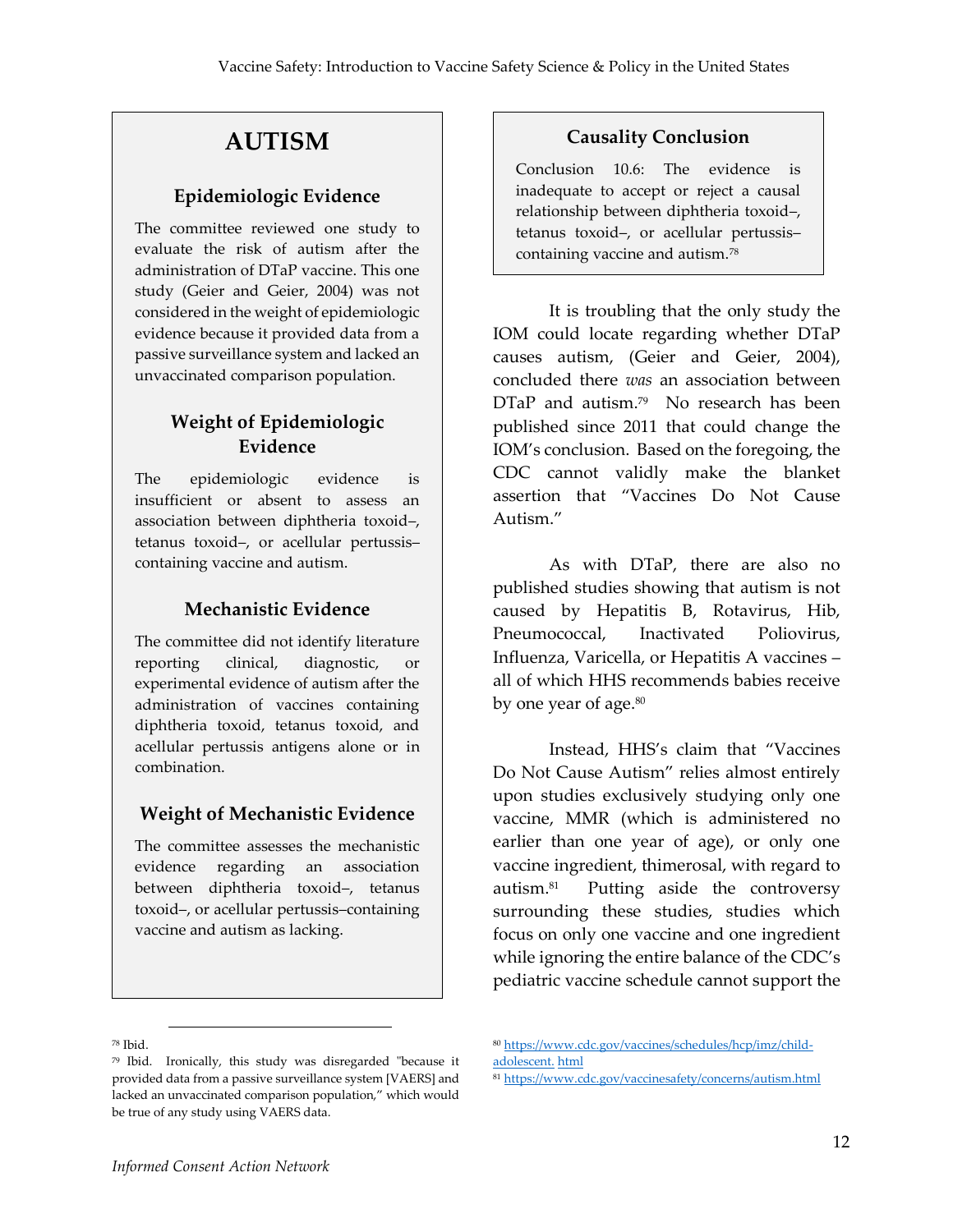CDC's overarching declaration that "Vaccines Do Not Cause Autism."

As for the MMR vaccine, the CDC's senior scientist for its seminal MMR-autism study has recently revealed that the CDC concealed an association between MMR and autism. Dr. William Thompson has been a scientist at CDC for nearly two decades and is the CDC's Senior Scientist on dozens of the CDC's peer-reviewed publications, including the core group of the CDC's vaccine-autism safety studies.<sup>82</sup>

Dr. Thompson recently provided a statement through his attorney that the CDC "omitted statistically significant information" showing an association between the MMR vaccine and autism in the first and only MMRautism study ever conducted by the CDC with American children. 83

Dr. Thompson, in a recorded phone call in 2014, described how the CDC concealed a finding indicating that healthy children who received the MMR vaccine may be eight times more likely to develop autism than those without the vaccine.<sup>84</sup> He stated: "Oh my God, I can't believe we did what we did. But we did. It's all there. It's all there. I have handwritten notes."<sup>85</sup> Dr. Thompson stated that "If I were forced to testify or something like that, I'm not gonna lie ... I basically have stopped lying."<sup>86</sup> Expressing contrition for concealing the MMR-autism association, Dr. Thompson stated:

*I have great shame now when I meet families with kids with autism because I* 

*have been part of the problem … the CDC is so paralyzed right now by anything related to autism. They're not doing what they should be doing because they're afraid to look for things that might be associated. So anyway there's still a lot of shame with that. … I am completely ashamed of what I did.*<sup>87</sup>

Dr. Thompson also provided the following statement explaining the CDC's concealment of the autism-MMR association with regard to African-American males:

*My primary job duties while working in the immunization safety branch from 2000 to 2006, were to later co-lead three major vaccine safety studies. … We hypothesized that if we found statistically significant effects at either 18 or 36 month thresholds, we would conclude that vaccinating children early with MMR vaccine could lead to autism-like characteristics or features. We all met and finalized the study protocol and analysis plan ... [and after implementing this plan we found] the adjusted race effect statistical significance was huge.*

*All the authors and I [therefore] met and decided ... to exclude reporting any race effects. The co-authors scheduled a meeting to destroy documents related to the study. The remaining four co-authors all met and brought a big garbage can into the meeting room, and reviewed and went through all the hardcopy documents that we had thought we should discard, and put them into a huge garbage can. However,* 

<sup>84</sup> [https://soundcloud.com/fomotion/cdc-whistle-blower-full](https://soundcloud.com/fomotion/cdc-whistle-blower-full-audio)[audio](https://soundcloud.com/fomotion/cdc-whistle-blower-full-audio)

<sup>82</sup> [https://www.ncbi.nlm.nih.gov/pubmed/?term=Thompson+](https://www.ncbi.nlm.nih.gov/pubmed/?term=Thompson+WW%5BAuthor%5D) [WW%5BAuthor%5D](https://www.ncbi.nlm.nih.gov/pubmed/?term=Thompson+WW%5BAuthor%5D)

<sup>83</sup> [http://www.rescuepost.com/files/william-thompson](http://www.rescuepost.com/files/william-thompson-statement-27-august-2014-3.pdf)[statement-27-august-2014-3.pdf](http://www.rescuepost.com/files/william-thompson-statement-27-august-2014-3.pdf)

<sup>85</sup> Ibid.

<sup>86</sup> Ibid. <sup>87</sup> Ibid.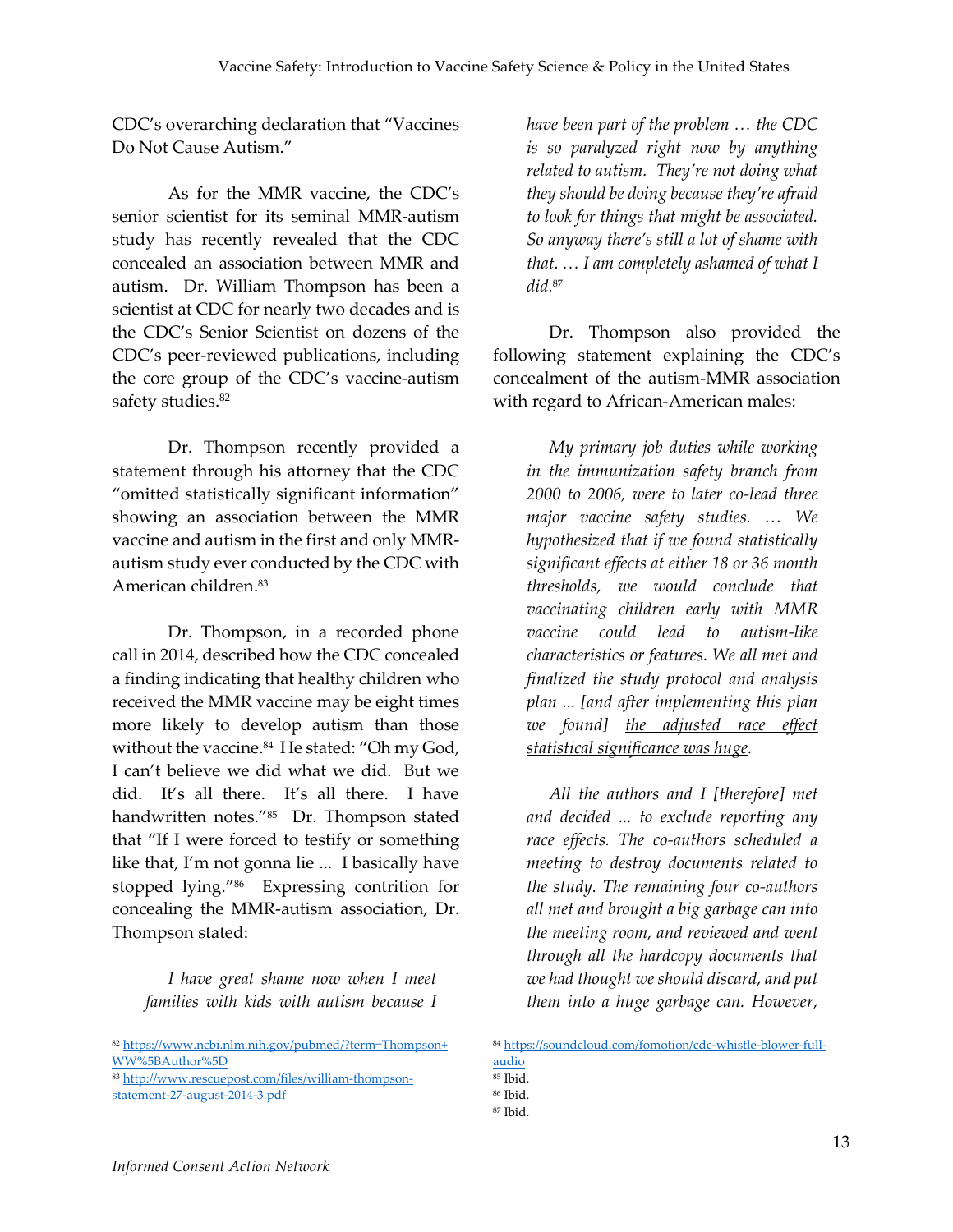*because I assumed it was illegal and would violate both FOIA and DOJ requests, I kept hardcopies of all documents in my office, and I retain all associated computer files. I believe we intentionally withheld controversial findings from the final draft of the Pediatrics paper.<sup>88</sup>* 

Hence, for the only vaccine (MMR) actually studied by the CDC with regard to autism, it appears the CDC concealed an association between that vaccine and autism.

When the former Director of the National Institutes of Health, Dr. Bernadine Healy, was asked about whether public health authorities are correct to claim that vaccines do not cause autism, she answered: "You *can't* say that."<sup>89</sup> When asked again, Dr. Healy explained: "The more you delve into it – if you look at the basic science – if you look at the research that's been done, in animals – if you also look at some of these individual cases – *and*, if you look at the evidence that there *is* no link - what I come away with is: *The question has not been answered.*" 90

Former NIH Director Dr. Healy goes on to explain:

*This is the time when we do have the opportunity to understand whether or not there are susceptible children, perhaps genetically, perhaps they have a metabolic issue, mitochondrial disorder, immunological issue, that makes them more susceptible to vaccines plural, or to one particular vaccine, or to a component of vaccine. … A susceptible group does not* 

*mean that vaccines are not good. What a susceptible group will tell us is that maybe there is a group of individuals, or a group of children, that shouldn't have a particular vaccine or shouldn't have vaccine on the same schedule. …*

*I think the government, or certain health officials in the government, are have been too quick to dismiss the concerns of these families without studying the population that got sick. I haven't seen major studies that focus on - three hundred kids, who got autistic symptoms within a period of a few weeks of a vaccine.* 

*I think that the public health officials have been too quick to dismiss the hypothesis as irrational, without sufficient studies of causation. I think that they often have been too quick to dismiss studies in the animal laboratory, either in mice, in primates, that do show some concerns with regard to certain vaccines. …*

*The reason why they didn't want to look for those susceptibility groups was because they're afraid if they found them however big or small they were—that that would scare the public away. First of all, I think the public's smarter than that; the public values vaccines. But, more importantly, I don't think you should ever turn your back on any scientific hypothesis because you're afraid of what it might show! 91*

The CDC's claim that "Vaccines Do Not Cause Autism" also fails to address the

<sup>90</sup> Ibid. <sup>91</sup> Ibid.

<sup>88</sup> [https://www.c-span.org/video/?c4546453/senator-posey](https://www.c-span.org/video/?c4546453/senator-posey-calls-investigation-cdc-fraud)[calls-investigation-cdc-fraud](https://www.c-span.org/video/?c4546453/senator-posey-calls-investigation-cdc-fraud)

<sup>89</sup> [http://www.cbsnews.com/news/the-open-question-on](http://www.cbsnews.com/news/the-open-question-on-vaccines-and-autism/)[vaccines-and-autism/](http://www.cbsnews.com/news/the-open-question-on-vaccines-and-autism/)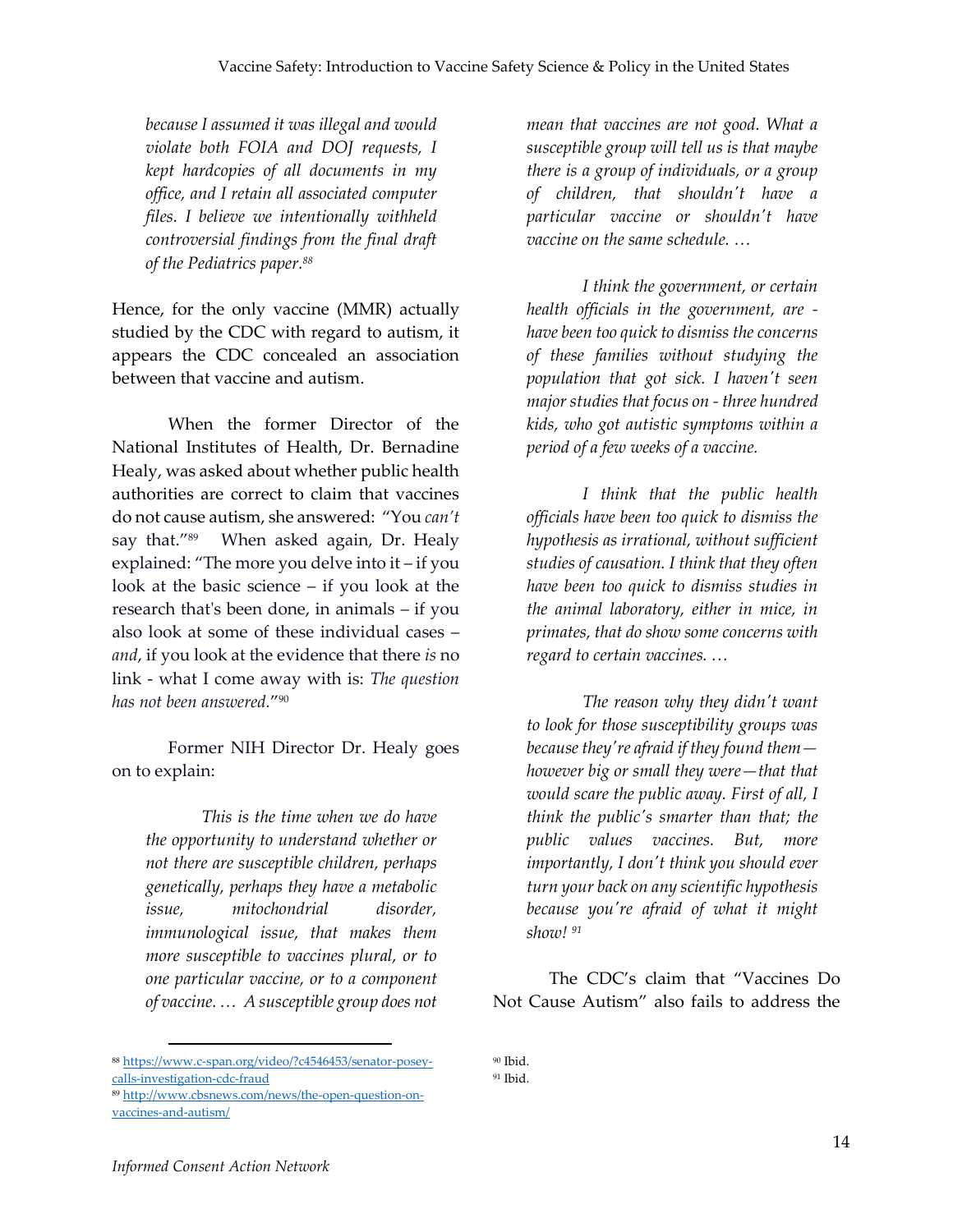science supporting a link between vaccines and autism.<sup>92</sup> For example, the CDC has not addressed a study which found a 300% increased rate of autism among newborns receiving the hepatitis B vaccine at birth compared to those that did not.<sup>93</sup> Nor a recent and first ever vaccinated vs. unvaccinated pilot study which found vaccinated children had a 420% increased rate of autism and that vaccinated preterm babies had an even higher rate of autism.<sup>94</sup> There is also a persuasive body of science supporting a connection between aluminum adjuvants in vaccines and autism which the CDC has, despite request, failed to directly or persuasively address. 95

The CDC also failed to address the fact that a review of vaccine injuries compensated by HHS, through the vaccine injury compensation program established by the 1986 Act, "found eighty-three cases of autism among those compensated for vaccineinduced brain damage."<sup>96</sup>

The CDC ignores all the foregoing and continues to rely on its prior MMR-autism studies which, even putting aside Dr. Thompson's claims of concealment, are not applicable to any of the 25 doses of seven vaccines the CDC advised doctors to inject into babies during the first year of life.<sup>97</sup>

The critical need for the CDC to properly engage in vaccine safety science regarding autism is made even more vital by the fact that vaccine makers are immune from liability for vaccine injury and vaccines are not safety-tested prior to licensure to assess whether they cause autism. Without proper *long-term* safety studies comparing those receiving the vaccine to a true placebo group, it is impossible to know prior to licensure whether these products cause autism. There are also no follow-up studies which compare vaccinated to unvaccinated individuals and hence no supportable basis to claim that vaccines do not cause any cases of autism. For the CDC to make this claim, it must demonstrate that a child receiving the entire vaccine schedule is at no greater risk of becoming autistic than a child that is unvaccinated. No such study has ever been done.

The IOM Report referenced above has confirmed that the CDC cannot make this claim even for children receiving only the DTaP, let alone the entire vaccine schedule. It is thus plain that the CDC cannot validly claim that "Vaccines Do Not Cause Autism." The truth is, the CDC, at best, does not know.

## **5. CDC & IOM Ignore Massive Body of Science Supporting Vaccine Injuries**

While the 2011 IOM Report has 75 pages of citations to peer-reviewed sources, there are far more peer-reviewed articles documenting vaccine injuries apparently not even considered by the 2011 IOM Report. Resources for references to these citations can be provided upon request.

<sup>92</sup> <https://www.cdc.gov/vaccinesafety/concerns/autism.html> 93 [http://hisunim.org.il/images/documents/scientific\\_literature/](http://hisunim.org.il/images/documents/scientific_literature/Gallagher_Goodman_HepB_2010.pdf) [Gallagher\\_Goodman\\_HepB\\_2010.pdf](http://hisunim.org.il/images/documents/scientific_literature/Gallagher_Goodman_HepB_2010.pdf)

<sup>94</sup> [http://www.cmsri.org/wp-content/uploads/2017/05/Mawson](http://www.cmsri.org/wp-content/uploads/2017/05/MawsonStudyHealthOutcomes5.8.2017.pdf) [StudyHealthOutcomes5.8.2017.pdf](http://www.cmsri.org/wp-content/uploads/2017/05/MawsonStudyHealthOutcomes5.8.2017.pdf)

<sup>95</sup> [http://vaccine-safety.s3.amazonaws.com/WhitePaper-Alum](http://vaccine-safety.s3.amazonaws.com/WhitePaper-AlumAdjuvantAutism.pdf) [AdjuvantAutism.pdf](http://vaccine-safety.s3.amazonaws.com/WhitePaper-AlumAdjuvantAutism.pdf)

<sup>96</sup> [http://digitalcommons.pace.edu/cgi/viewcontent.cgi?article=](http://digitalcommons.pace.edu/cgi/viewcontent.cgi?‌article=‌1681&‌context=pelr) [1681&context=pelr](http://digitalcommons.pace.edu/cgi/viewcontent.cgi?‌article=‌1681&‌context=pelr)

<sup>97</sup> Further, studies of MMR and autism are simply erroneous because of healthy user bias, which has been emphasized as a serious source of error in epidemiological vaccine safety studies by the CDC's own scientists. [https://www.ncbi.nlm.nih.gov/](https://www.ncbi.nlm.nih.gov/‌pubmed/‌1415136) [pubmed/1415136](https://www.ncbi.nlm.nih.gov/‌pubmed/‌1415136)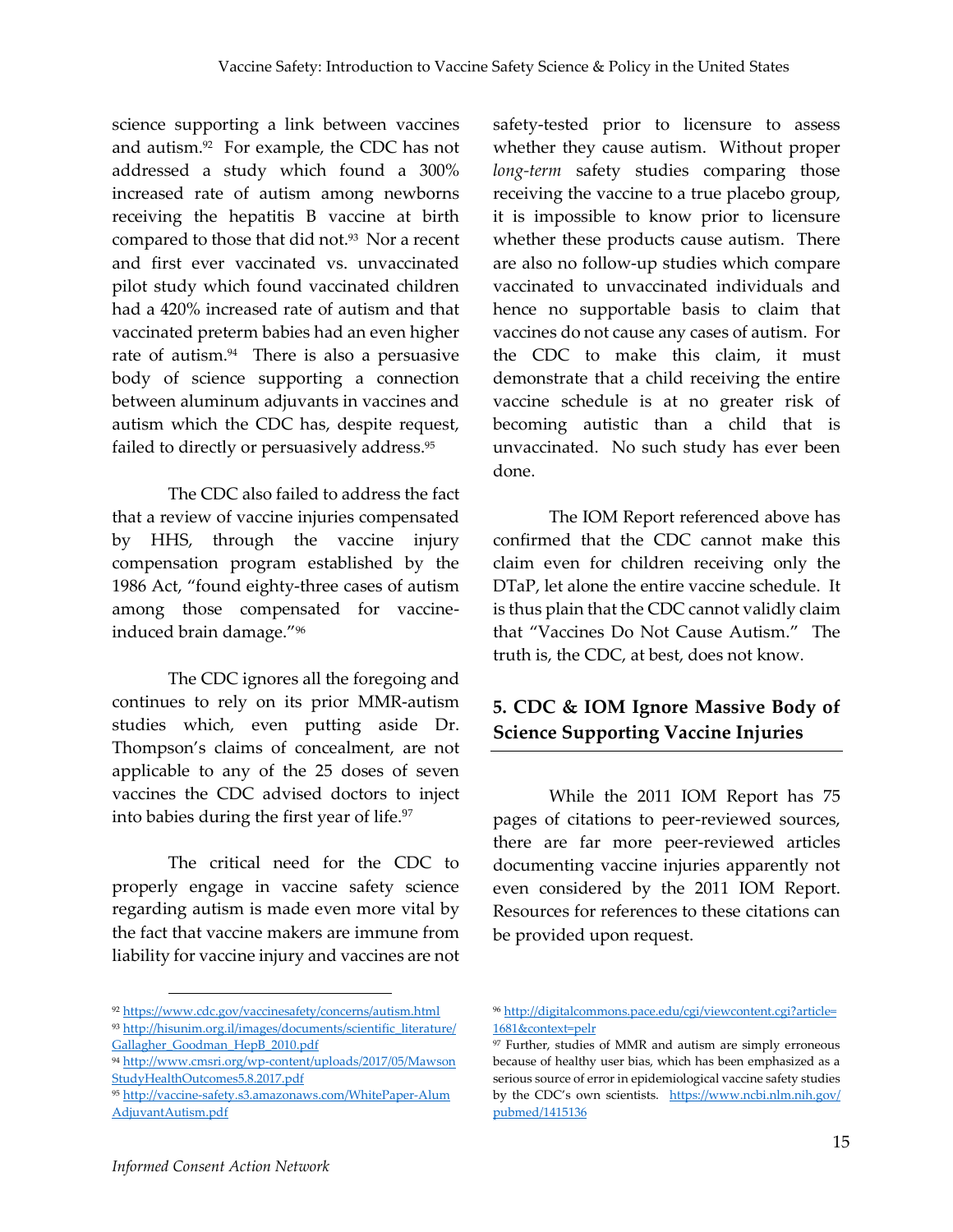A major theme among these peerreviewed vaccine papers is the connection between vaccination and chronic disease, mainly autoimmunity and immune mediated neurological disorders and injuries. As detailed above, in the last 30 years, the CDC's childhood vaccine schedule has rapidly increased from 11 injections of 4 vaccines in 1986 to 56 injections of 30 vaccines in 2017. This upsurge has occurred in lock step with the precipitous increase in childhood chronic illness and developmental disabilities which have, during this same period, risen among American children from 12.8% to 54%.<sup>98</sup>

Many of the same disorders that have sharply risen during this period, including neurological and autoimmune disorders, are associated with vaccination as reflected in VAERS<sup>99</sup>, manufacturer inserts for vaccines<sup>100</sup>, and claims in the Vaccine Injury Compensation Program<sup>101</sup> .

The causal mechanisms of these disorders are increasingly understood, and increasingly implicate vaccine exposure during early development.<sup>102</sup> For example, it is now known that early life immune activation can cause autism, mental illnesses, and immune disorders.<sup>103</sup> Vaccines and vaccine adjuvants (particularly in cases of adverse reactions) can cause the types of immune activation known to cause these disorders later in life.<sup>104</sup> Accordingly, there is an urgent and long-overdue need for higher quality vaccine safety research looking at long term neurological and immune outcomes.

Nonetheless, the 2011 IOM Report makes it clear that little has been ruled out with regard to what injures are caused by vaccines. In 2013, the IOM was again engaged by HHS to review the safety of the entire vaccine schedule on a population level. 105 The "committee's literature searches and review were intended to identify health outcomes associated with some aspect of the childhood immunization schedule."<sup>106</sup> "Allergy and asthma, autoimmunity, autism, other neurodevelopmental disorders (e.g., learning disabilities, tics, behavioral disorders, and intellectual disability), seizures, and epilepsy were included as search terms."<sup>107</sup>

Instead of answers, the IOM found that no studies had been conducted to validly assess the safety of the entire vaccine schedule or even portions of the vaccine schedule:

*[F]ew studies have comprehensively assessed the association between the entire immunization schedule or variations in the overall schedule and categories of health outcomes, and no study … compared the differences in health outcomes … between entirely unimmunized populations of children and fully immunized children. Experts who addressed the committee pointed not to a body of evidence that had been overlooked but rather to the fact that existing research has not been designed to test the entire immunization schedule. …* 

<sup>98</sup> <https://www.ncbi.nlm.nih.gov/pubmed/20159870>

<sup>99</sup> <https://wonder.cdc.gov/vaers.html>

<sup>100</sup> [https://www.fda.gov/biologicsbloodvaccines/vaccines/app](https://www.fda.gov/biologicsbloodvaccines/vaccines/approvedproducts/ucm093833.htm) [rovedproducts/ucm093833.htm;](https://www.fda.gov/biologicsbloodvaccines/vaccines/approvedproducts/ucm093833.htm) See also Section III(7) below. <sup>101</sup> [http://www.uscfc.uscourts.gov/aggregator/sources/7;](http://www.uscfc.uscourts.gov/aggregator/sources/7) See also Section IV(4) below.

<sup>102</sup> <https://www.ncbi.nlm.nih.gov/pubmed/27540164>

<sup>103</sup> <https://www.ncbi.nlm.nih.gov/pubmed/25311587> <sup>104</sup> [https://www.ncbi.nlm.nih.gov/pubmed/26531688;](https://www.ncbi.nlm.nih.gov/pubmed/26531688)  <https://www.ncbi.nlm.nih.gov/pubmed/27908630>

<sup>105</sup> <https://www.nap.edu/read/13563/chapter/1>

<sup>106</sup> <https://www.nap.edu/read/13563/chapter/2#5> <sup>107</sup> Ibid.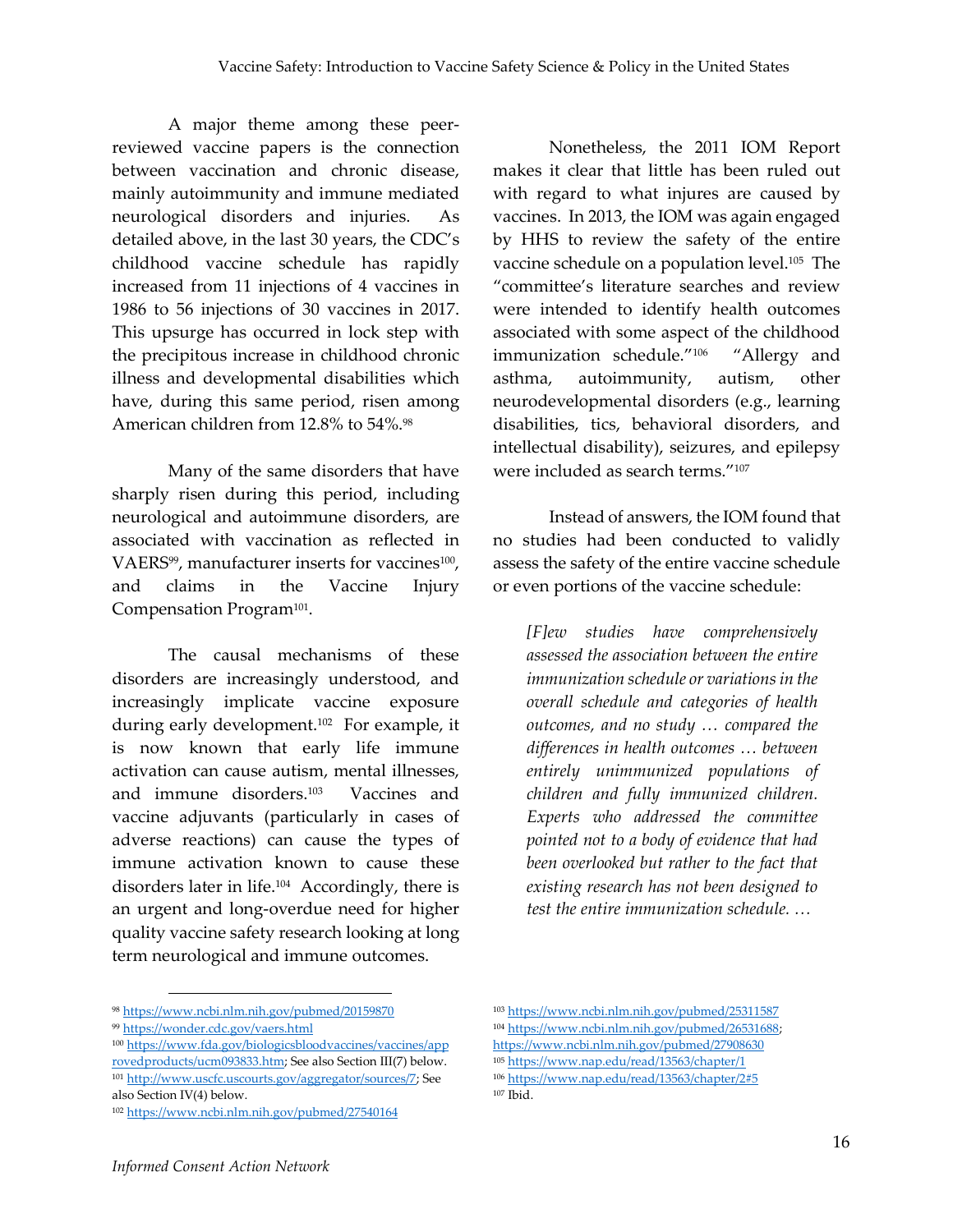*[Also,] studies designed to examine the long-term effects of the cumulative number of vaccines or other aspects of the immunization schedule have not been conducted.<sup>108</sup>*

While most of the 78 million children in America follow the CDC's childhood vaccine schedule, currently at 56 injections, no science has been done to confirm the safety of this schedule. 109 Even more alarming is that the IOM acknowledges that science does not yet even know "if there is a relationship between short-term adverse events following vaccination and long-term health issues."<sup>110</sup>

Due to the lack of science regarding the safety of the CDC vaccine schedule, the best the IOM could do was conclude: "There is no evidence that the schedule is not safe."<sup>111</sup> Left unsaid, but equally true: There is no evidence that the schedule is safe.

### **6. CDC Refuses to Conduct Vaccinated vs. Unvaccinated Study**

The best and most efficient way to answer a large portion of the questions raised regarding vaccine safety would be a longterm, properly powered (*i.e.,* sized) study comparing the overall health outcomes of vaccinated and completely unvaccinated children. Parents and safety advocacy groups

 $\overline{a}$ 

have been demanding for decades that HHS perform such a study. Even the CDC's internal vaccine committee recognizes that assessing "adverse events require more detailed epidemiologic studies to compare the incidence of the event among vaccinees to the incidence among unvaccinated persons."<sup>112</sup>

HHS has nonetheless consistently refused to study health outcomes of the completely unvaccinated. There have been, however, small-scale studies performed outside of HHS comparing vaccinated with completely unvaccinated children. And these smaller studies have consistently reported that the unvaccinated have much better health outcomes.

Dr. Peter Aaby is renowned for studying and promoting vaccines in Africa with over 300 published studies.<sup>113</sup> In 2017, he published a study finding children vaccinated with DTP were 10 times more likely to die in the first 6 months of life than the unvaccinated. 114 Dr. Aaby's study therefore concluded that: "All currently available evidence suggests that DTP vaccine may kill more children from other causes than it saves from diphtheria, tetanus or pertussis."<sup>115</sup> More disturbing is that children vaccinated with DTP were dying from causes never associated with this vaccine, such as respiratory infections, diarrhea, and malaria.<sup>116</sup> This indicated that while DTP

<sup>108</sup> Ibid.

<sup>109</sup> Ibid.

<sup>110</sup> <https://www.nap.edu/read/13563/chapter/5#45>

<sup>111</sup> <https://www.nap.edu/read/13563/chapter/2#12>

<sup>112</sup> [https://www.cdc.gov/mmwr/preview/mmwrhtml/rr6002a1](https://www.cdc.gov/mmwr/preview/mmwrhtml/rr6002a1.htm) [.htm](https://www.cdc.gov/mmwr/preview/mmwrhtml/rr6002a1.htm)

<sup>113</sup> [https://www.ncbi.nlm.nih.gov/pubmed/?term=PETER+](https://www.ncbi.nlm.nih.gov/pubmed/?term=PETER+AABY%5BAuthor+-+Full%5D) [AABY%5BAuthor+-+Full%5D](https://www.ncbi.nlm.nih.gov/pubmed/?term=PETER+AABY%5BAuthor+-+Full%5D)

<sup>114</sup> <https://www.ncbi.nlm.nih.gov/pmc/articles/PMC5360569/> Dr. Aaby's study was more reliable than other vaccine safety studies because the subjects were accurately matched. An

increasingly recognized problem in vaccine safety studies is that subjects are typically not well-matched. People with preexisting health problems are reluctant to receive a vaccine, and are therefore unwittingly used as controls. When this happens, the control group is sicker than the vaccine-exposed group at the outset of the study. Studies with this problem give wrong results, and make the vaccine look much safer than it really is. Dr. Aaby's study was one of the few specifically designed to avoid this error.

<sup>115</sup> Ibid.

<sup>116</sup> Ibid.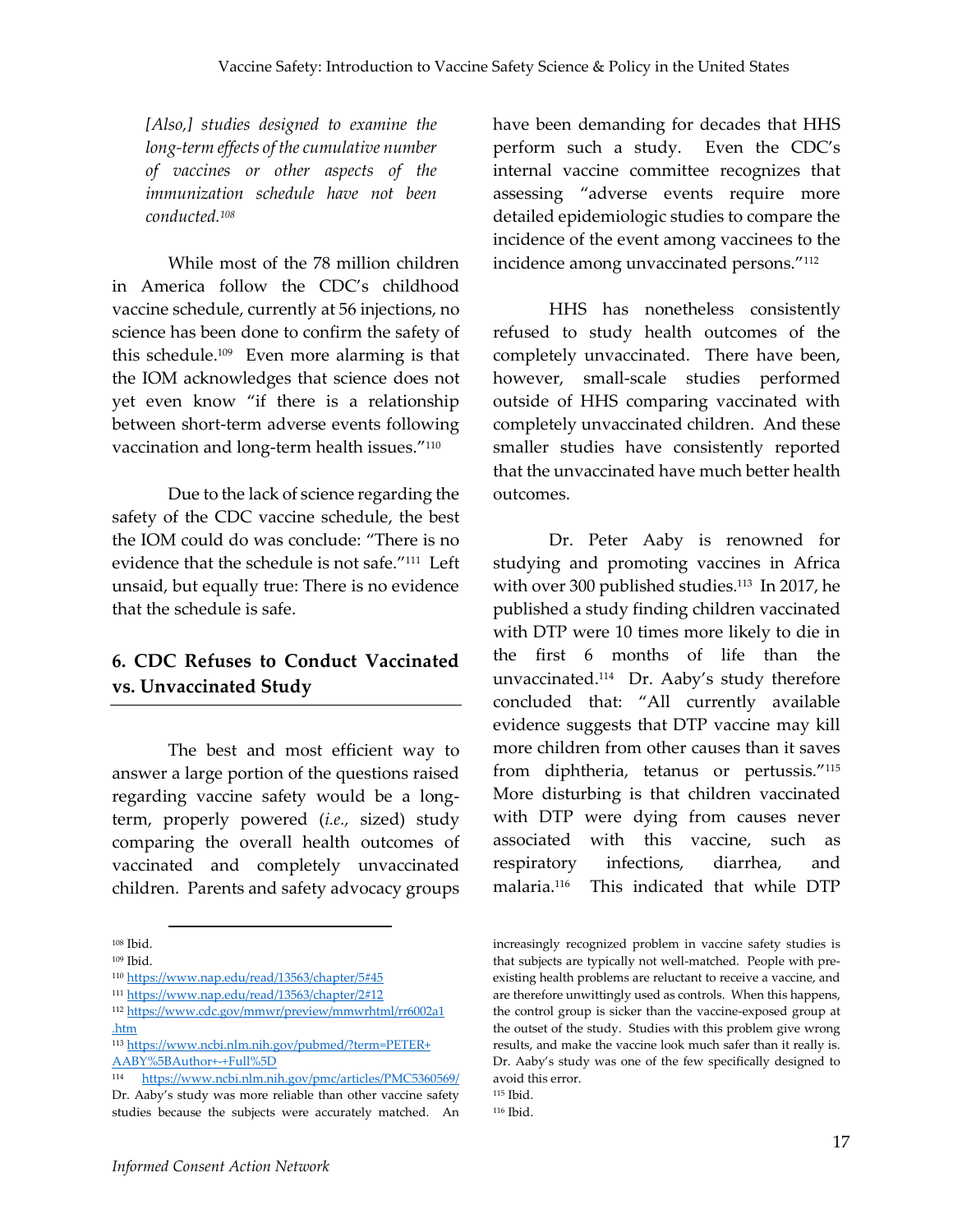reduced the incidence of diphtheria, tetanus, and pertussis, it increased susceptibility to other infections.<sup>117</sup>

It is equally troubling that Dr. Aaby's study was based on data that had been collecting dust for over 30 years. <sup>118</sup> This begs the question: what other serious vaccine injuries are we missing because of neglect to conduct proper vaccine safety science?

A pilot study comparing 650 vaccinated and unvaccinated homeschooled children in the United States provides a glimpse of the potential scope of vaccine harm. <sup>119</sup> The study found that, compared to completely-unvaccinated children, fullyvaccinated children had an increased risk of 390% for allergies, 420% for ADHD, 420% for autism, 290% for eczema, 520% for learning disabilities, and 370% for any neurodevelopmental delay.<sup>120</sup> Fully-vaccinated preterm infants had an increased risk of 1,450% for a neurodevelopmental disorder, which includes a learning disability, ADHD or autism, compared to completely unvaccinated preterm infants. 121

Another recent study compared children receiving the flu shot with those receiving a saline injection in a prospective randomized double-blind study.<sup>122</sup> Both groups had the same rate of influenza but the group receiving the flu shot had a 440% increased rate of non-influenza infection.<sup>123</sup>

 $\overline{a}$ 

Like the DTP study, the flu vaccine increased susceptibility to other infections.

As a final example, the CDC in 2001 unwittingly conducted a narrow vaccinated versus unvaccinated study comparing children receiving the Hepatitis B vaccine during the first month of life versus those who did not. <sup>124</sup> The results of this study were never released by the CDC, and an abstract of the study was only recently obtained under a FOIA request.<sup>125</sup> Children vaccinated with Hepatitis B vaccine in the first month of life, compared to children receiving no vaccines in the first month of life, had an increased risk of 829% for ADHD, 762% for autism, 638% for ADD, 565% for tics, 498% for sleep disorders, and 206% for speech delays.<sup>126</sup>

The foregoing limited studies should have raised alarm bells at the CDC regarding the urgency of a proper vaccinated versus unvaccinated study that stakeholders have been demanding the CDC perform for over 20 years. The IOM has even confirmed such a study can be conducted using the CDC's VSD, a database of health records for almost ten million individuals maintained by the CDC.<sup>127</sup> As explained by the IOM: "It is possible to make this comparison [between vaccinated and unvaccinated children] through analyses of patient information contained in large databases such as VSD."<sup>128</sup> Such a retrospective epidemiological study would be quick, cheap and efficient; CDC could literally

<sup>117</sup> Ibid.

<sup>118</sup> Ibid.

<sup>119</sup> <http://www.oatext.com/pdf/JTS-3-186.pdf>

<sup>120</sup> Ibid.

<sup>121</sup> <http://www.oatext.com/pdf/JTS-3-187.pdf>

<sup>122</sup> <https://www.ncbi.nlm.nih.gov/pmc/articles/PMC3404712/>

<sup>123</sup> Ibid.

<sup>124</sup> [http://vaccine-safety.s3.amazonaws.com/CDC\\_FOIA\\_Res](http://vaccine-safety.s3.amazonaws.com/CDC_FOIA_Response_UnpublishedStudy.pdf) ponse UnpublishedStudy.pdf The CDC's study abstract discusses comparing thimerosal exposure by one month of age.

Since the only vaccine recommended by one month of age was Hepatitis B, and since only thimerosal containing Hepatitis B vaccine was available at the time of this study, this study primarily compared children receiving Hepatitis B with children that did not receive this vaccine. <sup>125</sup> Ibid.

<sup>126</sup> Ibid.

<sup>127</sup> <https://www.nap.edu/read/13563/chapter/2#13>

<sup>128</sup> Ibid.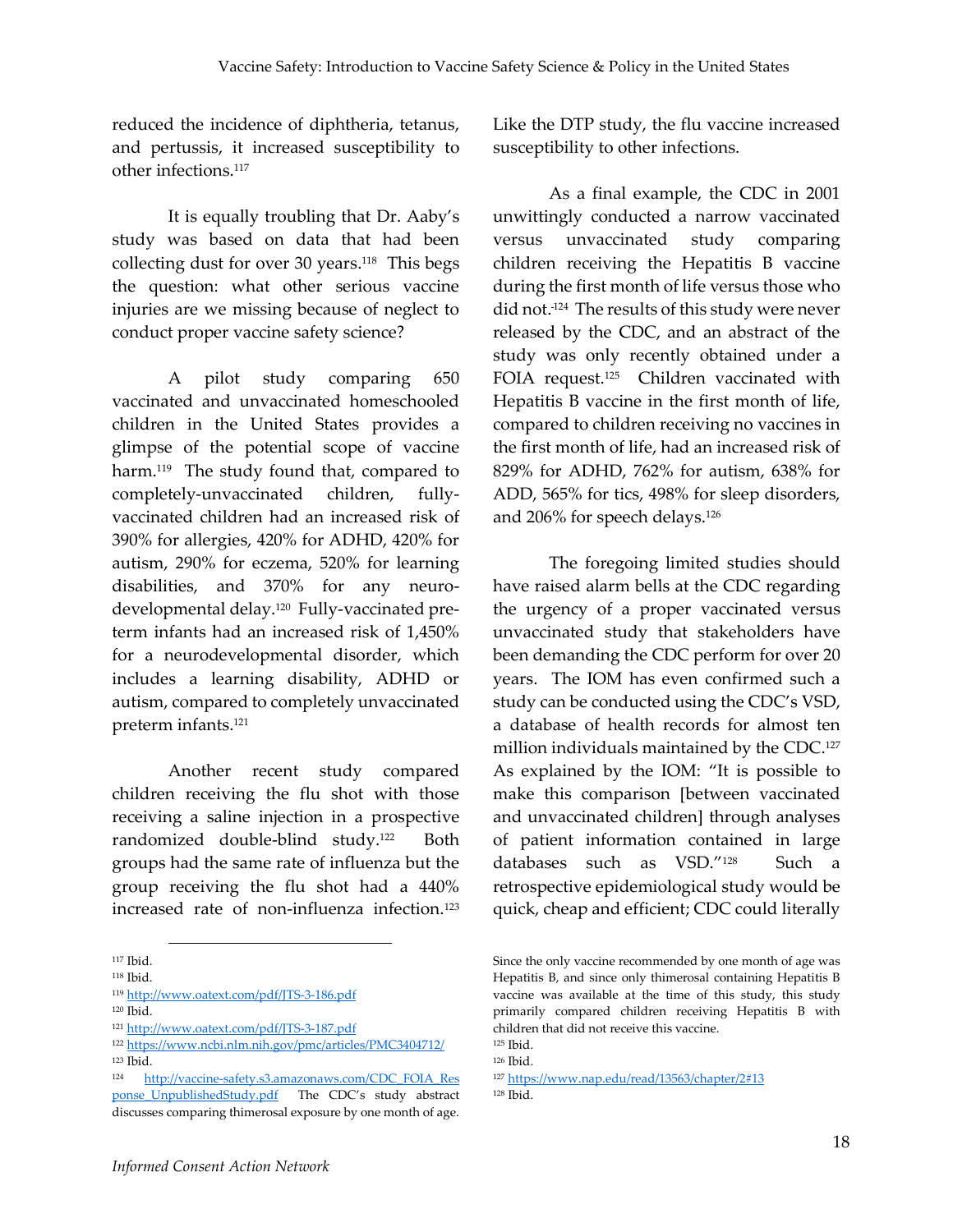conduct this study using the VSD in a matter of minutes. Yet it has never, as far as the public knows, been done. <sup>129</sup>

Every year tens of millions of American children are compelled to receive pediatric vaccines. Yet a large-scale study with completely-unvaccinated controls has never been performed to assess the long-term safety of the CDC's recommended vaccine schedule. 130 When vaccine makers are generating over \$33 billion in vaccine revenue annually and the CDC is spending over \$5 billion annually to promote and purchase vaccines, there is no justification for not performing this study.<sup>131</sup>

## **7. CDC Ignores Vaccine Manufacturer Disclosures of Potential Adverse Reactions**

Vaccine makers are required by law to report to the FDA complaints they receive from consumers of serious adverse reactions from their vaccines.<sup>132</sup> A partial list of these serious adverse reactions is detailed below. While studies have been conducted for a few of these to confirm whether they are in fact caused by vaccines, the CDC has failed to conduct such studies for most of them.

Meningitis *(acute inflammation of protective membranes covering the brain and spinal cord)*; Thrombocytopenia *(low blood platelet count which can result from autoimmune action)*; Stevens-Johnson's Syndrome *(severe autoimmune reaction in which the top layer of skin is burned off and dies)*; Alopecia Areata *(autoimmune skin disease resulting in the loss of hair on the scalp and elsewhere on the body)*; Arthritis *(painful and disabling autoimmune disease that includes joint pain, swelling and progressive stiffness in the fingers, arms, legs and wrists)*; Rhinitis *(irritation and inflammation of nasal mucous membranes impacting ability to breathe properly)*; Insomnia; Lupus Erythematosus *(autoimmune disease in which immune system attacks healthy tissue, including skin, joint, kidney, brain, and other organs)*; Hypotension *(abnormally low blood pressure)*; Guillian-Barre Syndrome *(autoimmune disease that attacks the nerves in the legs, upper body, arms and/or face)*; Polyarteritis Nodosa *(systemic vasculitis that affect medium-sized and small muscular arteries resulting in ruptures and other damage)*; Encephalitis *(inflammation of the brain, which can result in permanent injury)*; Bell's Palsy *(disfiguring paralysis or weakness on one side of the face)*; Radiculopathy *(compressed or pinched nerve)*; Myelitis *(inflammation of spinal cord that can involve nerve pain, paralysis and incontinence)*; Multiple Sclerosis *(immune system attacks nerve fibers, causing them to deteriorate)*; Optic Neuritis *(inflammation* 

[brief.pdf;](https://www.hhs.gov/sites/default/files/fy2017-budget-in-brief.pdf) [https://www.bccresearch.com/market-research/](https://www.bccresearch.com/market-research/pharmaceuticals/vaccine-technologies-markets-report-phm014f.html) [pharmaceuticals/vaccine-technologies-markets-report](https://www.bccresearch.com/market-research/pharmaceuticals/vaccine-technologies-markets-report-phm014f.html)[phm014f.html](https://www.bccresearch.com/market-research/pharmaceuticals/vaccine-technologies-markets-report-phm014f.html)

<sup>129</sup> The CDC's inaction does not appear to be mere neglect since CDC Senior Scientist, Dr. Thompson, recently stated that a proper large scale vaccine safety study "needs to be done" but that the CDC is "not doing what they should be doing because they're afraid to look for things that might be associated." [https://soundcloud.com/fomotion/cdc-whistle-blower-full-](https://soundcloud.com/fomotion/cdc-whistle-blower-full-audio)

[audio](https://soundcloud.com/fomotion/cdc-whistle-blower-full-audio) Dr. Thompson even explained that they have the data to conduct such a study and that "we're insane to be sitting on this data and not have an independent group" conduct this study but that it will not happen because "they don't really want people to know that this data exists." Ibid.

<sup>130</sup> In fact, due to the CDC's refusal to act, bills have been proposed in Congress to require such a study, but, the political clout for passage could not be mustered. *See, e.g.,* H.R. 1757 (2013) and H.R. 1636 (2015) ("to conduct or support a comprehensive study comparing total health outcomes ... in vaccinated populations in the United States with such outcomes in unvaccinated populations in the United States"). <sup>131</sup> [https://www.hhs.gov/sites/default/files/fy2017-budget-in-](https://www.hhs.gov/sites/default/files/fy2017-budget-in-brief.pdf)

<sup>132</sup> [21 C.F.R. § 600.80\(c\)](https://www.accessdata.fda.gov/scripts/cdrh/cfdocs/cfcfr/CFRSearch.cfm?fr=600.80)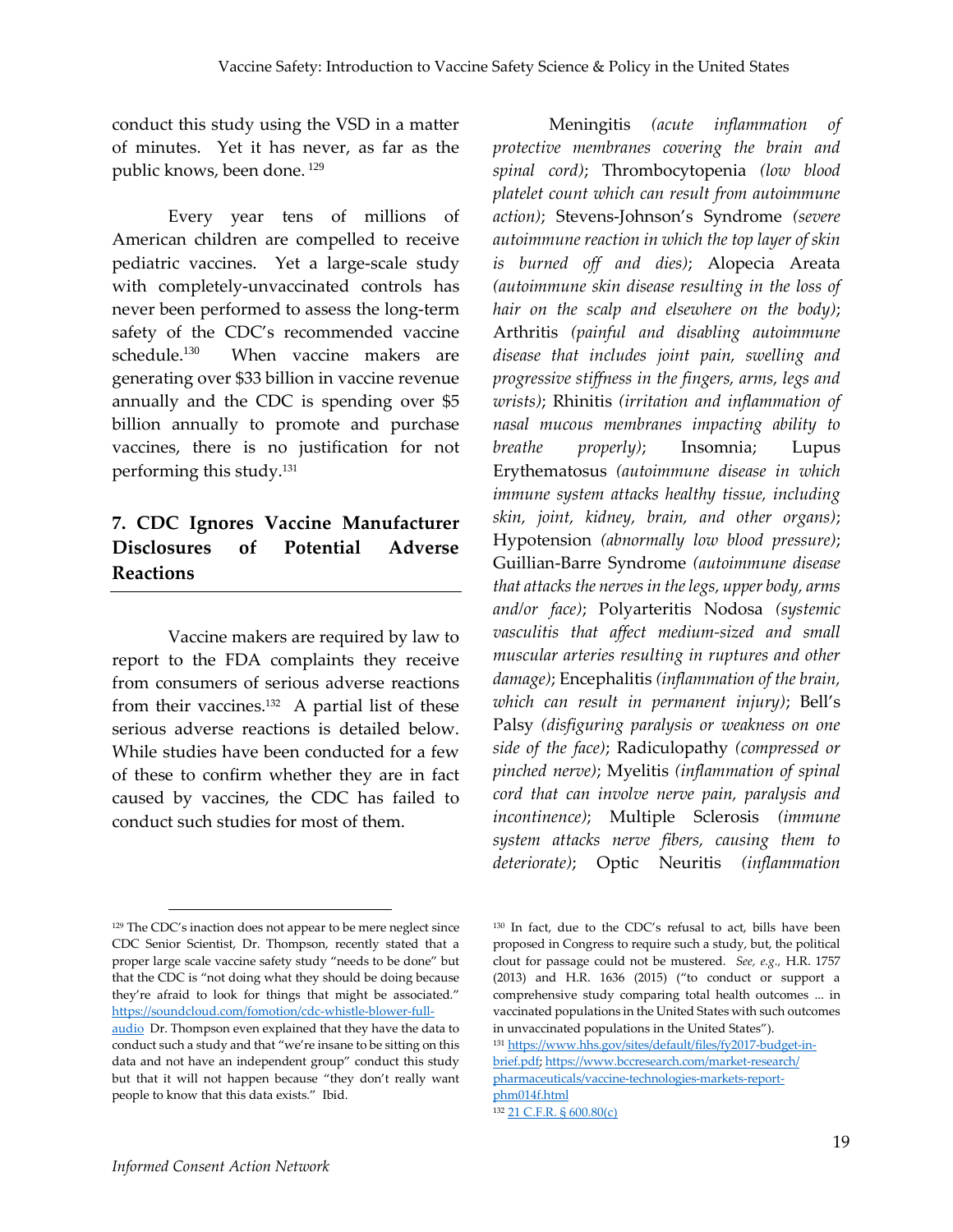*causing eye pain and partial or complete vision loss)*; Aplastic anemia *(damage to the bone marrow which slows or shuts down the production of new blood cells)*; Aseptic Meningitis *(acute inflammation of the brain and spinal cord which can lead to death)*; Henoch-Schonlein purpura *(abnormal immune response resulting in inflammation of microscopic blood vessels which can result in multiple organ damage)*; Myalgia *(muscle pain that can become chronic)*; Radial nerve and recurrent nerve paralysis *(nerve injury to the radial nerve that can cause weakness or difficulty moving the wrist, hand or fingers)*; Encephalopathy with EEG disturbances *(damage or malfunction of the brain with severity ranging from altered mental status to dementia, seizures and coma)*; Grand Mal Convulsion *(loss of consciousness and violent muscle contractions)*; Sudden Infant Death Syndrome *(sudden death of infant in good health)*; Diabetes mellitus *(chronic, lifelong condition effecting ability to use*  *energy found in food)*; Pancreatitis *(pancreas attacks its own digestive enzymes)*; Encephalomyelitis *(inflammation of the brain and spinal cord)*; Transverse myelitis *(autoimmunity causing inflamed spinal cord which may result in paralsis)*; *Pneumonitis (inflammation of lung tissue)*; Ocular Palsies *(damage to the nerve of the eye that controls eye movement)*; Ataxia *(brain damage resulting loss of full control of bodily movement, impaired speech, eye movement, and swallowing)*; Retrobulbar Neuritis *(inflammation and damage to the optic nerve between the back of the eye and the brain)*; Epididymitis *(inflammation testicle tube which can lead to abscess formation, testicular pain, painful urination, tissue death, and decreased functionality of gonads)*; Orchitis *(inflammation of one or more testicles that can cause infertility, testicular atrophy, pain, and severe pain)*; Nerve Deafness *(hearing loss from damage to the nerve that runs from the ear to the brain)*. 133

# **IV. CONFLICTS OF INTEREST IN VACCINE SAFETY**

The 1986 Act created a system in which vaccines are licensed, recommended, encouraged, subsidized, and defended by HHS (the **Vaccine Program**).

The lack of evidence supporting vaccine safety is partially the result of the 1986 Act's unfortunate scheme which places the same agency, HHS, in charge of two conflicting duties. On the one hand, HHS is responsible for vaccine safety. On the other hand, HHS is simultaneously required to promote vaccine uptake and defend against any claim that vaccines cause any harm.

Regrettably, it appears that HHS has chosen to focus almost entirely on its vaccine promotion and defense responsibilities to such a degree that it has essentially abandoned its vaccine safety responsibility.

The Vaccine Program has transformed what should be a government watchdog over the pharmaceutical industry with regard to vaccines into an industry partner, with the same interests of promoting and literally defending, with the Department of Justice (**DOJ**) as its defense firm, against any claim of

<sup>133</sup> See vaccine products inserts a[t https://www.fda.gov/](https://www.fda.gov/biologicsbloodvaccines/vaccines/approvedproducts/ucm093833.htm) [biologicsbloodvaccines/vaccines/approvedproducts/ucm](https://www.fda.gov/biologicsbloodvaccines/vaccines/approvedproducts/ucm093833.htm) [093833.htm](https://www.fda.gov/biologicsbloodvaccines/vaccines/approvedproducts/ucm093833.htm)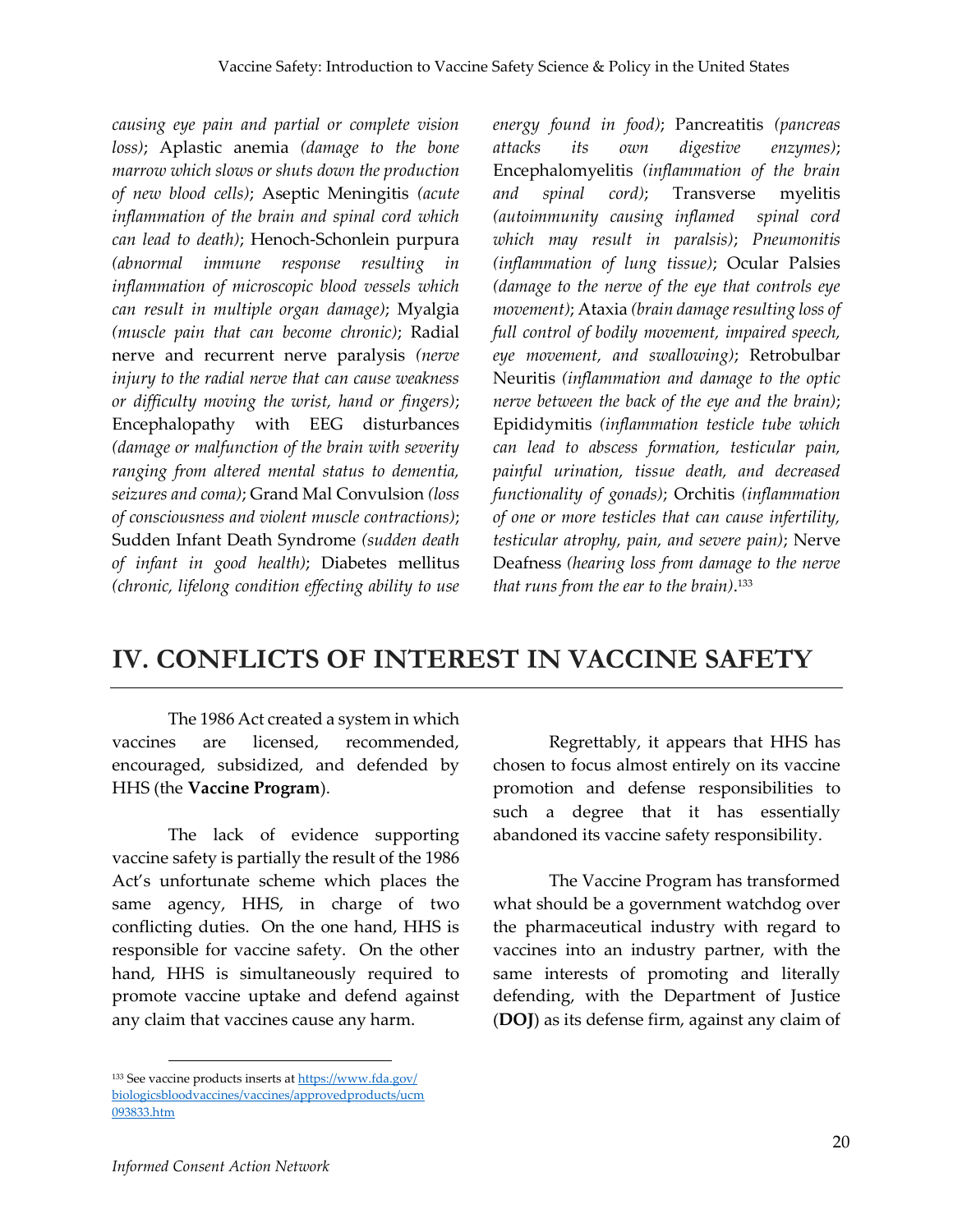vaccine injury. The result – as reflected in scathing reports by Congress and the HHS Inspector General – is that the Vaccine Program is fraught with pervasive conflicts of interests both structurally and literally with pharmaceutical company insiders.

Usually, when a government watchdog becomes ineffective or conflicted, consumers turn to the last line of recourse against harm caused by a product: class action and product liability attorneys. But in the case of vaccines, even they have been neutered because of the immunity from financial lability given to pharmaceutical companies for harms caused by their vaccines.

The Vaccine Program created by the 1986 Act has unfortunately resulted in a complete lack of accountability for vaccine safety.

#### **1. HHS Licenses Vaccines**

The introduction of a new vaccine begins with its licensure by the FDA. A committee at the FDA, the Vaccines and Related Biological Products Advisory Committee (**VRBPAC**), "advises the FDA on whether or not to license new vaccines for commercial use."<sup>134</sup> In reality this committee effectively decides whether a new vaccine gets licensed since its recommendations for licensure are almost always accepted by the FDA. Unfortunately, the members of this board are often pharmaceutical insiders and, as discussed in Section II above, they license vaccines with virtually no safety data.

By the year 2000, most pediatric vaccines on the CDC's vaccine schedule were already licensed by the FDA. That same year, the U.S. House of Representatives' Committee on Government Reform (the **Committee**) issued a report revealing serious conflicts of interest in the VRBPAC. 135 The Committee "determined that conflict of interest rules employed by the FDA and the CDC have been weak, enforcement has been lax, and committee members with substantial ties to pharmaceutical companies have been given waivers to participate in committee proceedings."<sup>136</sup> The Committee further explained that:

*Perhaps one of the major problems contributing to the overall influence of the pharmaceutical industry over the vaccine approval and recommendation process may be the loose standards that are used by the agency in determining whether a conflict actually exists. In many cases, significant conflicts of interest are not deemed to be conflicts at all.*<sup>137</sup>

For instance, the Committee found that "3 out of 5 FDA advisory committee [VRBPAC] members who voted to approve the rotavirus vaccine in December 1997 [then the most recently approved vaccine by the VRBPAC] had financial ties to pharmaceutical companies that were developing different versions of the vaccine."<sup>138</sup>

Among these five VRBPAC members present and voting to license the rotavirus vaccine: one member's employer had a \$9,586,000 contract for a rotavirus vaccine;

<sup>134</sup> [http://vaccinesafetycommission.org/pdfs/Conflicts-Govt-](http://vaccinesafetycommission.org/pdfs/Conflicts-Govt-Reform.pdf)[Reform.pdf](http://vaccinesafetycommission.org/pdfs/Conflicts-Govt-Reform.pdf)

<sup>135</sup> [http://vaccinesafetycommission.org/pdfs/Conflicts-Govt-](http://vaccinesafetycommission.org/pdfs/Conflicts-Govt-Reform.pdf)[Reform.pdf](http://vaccinesafetycommission.org/pdfs/Conflicts-Govt-Reform.pdf)

<sup>136</sup> Ibid.

<sup>137</sup> Ibid. <sup>138</sup> Ibid.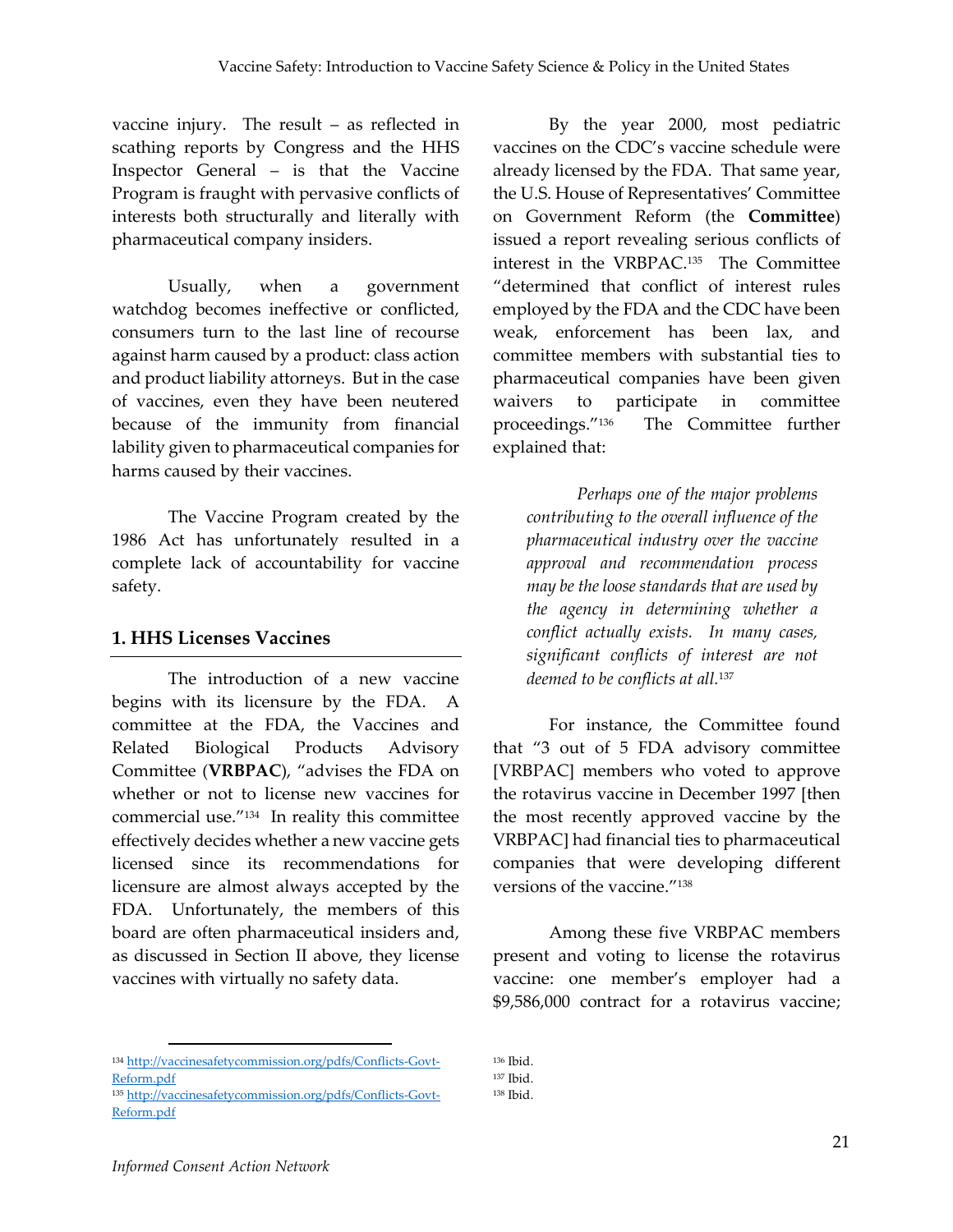another member was the principal investigator for a grant from Merck for the development of a rotavirus vaccine; two other members received almost \$1,000,000 from vaccine manufacturers toward vaccine development; and even the "consumer advocate" member (an ardent vaccine supporter) had received honoraria, in addition to travel expenses, from Merck.<sup>139</sup>

These members voted to approve this pediatric vaccine even though a temporary voting member raised the following concern: "I would ask the FDA to work with the sponsor to further quantitate what these serious side effects are – specifically the adverse effects, driven in particular by febrile illness – is inducing hospitalizations and what is that level of access. I still don't feel like I have a good grasp of that at this point."<sup>140</sup>

Regarding the VRBPAC, the Committee concluded: "The overwhelming majority of members, both voting members and consultants, have substantial ties to the pharmaceutical industry."<sup>141</sup> Hence, even putting aside the astonishing lack of safety review prior to licensure, extensive conflicts were found to pervade the HHS committee that largely determined whether to license the pediatric vaccines currently on the market.

#### **2. HHS Recommends Vaccines**

After a pediatric vaccine is licensed with virtually no safety data by an HHS

1

committee rife with conflicts of interest, another HHS committee, the CDC's Advisory Committee on Immunization Practices (**ACIP**), decides whether to recommend the vaccine for all children in America.

ACIP is the only federal entity to make vaccination recommendations and these recommendations are consistently approved by the CDC.<sup>142</sup> A recommendation by ACIP "for routine use of a vaccine is tantamount to a Federal mandate for vaccine use."<sup>143</sup> This is because "HHS regulations require that all grants for childhood immunizations are subject to the States' implementation of procedures to ensure routine vaccination ... [and] vigorous enforcement of school immunization laws." 144

ACIP-recommended vaccines are also subsidized by the federal government. <sup>145</sup> In fact, 41% of the entire childhood vaccine market is purchased through ACIP resolutions. 146 This currently amounts to over \$4 billion paid to vaccine makers by the CDC, accounting for a third of the CDC's current budget.<sup>147</sup>

Putting all this together: as a result of the 1986 Act, **when the ACIP votes to recommend a pediatric vaccine for general use, the pharmaceutical industry is handed a liability-free, captive market of 78 million children with guaranteed payment**. It is not surprising that with this economic incentive,

<sup>139</sup> Ibid.

<sup>140</sup> Ibid.

<sup>141</sup> Ibid.

<sup>142</sup> Ibid.

<sup>143</sup> Ibid.

<sup>144</sup> Ibid.

<sup>145</sup> <https://doi.org/10.1086/420748>

<sup>146</sup> Ibid. (Once ACIP votes to add a vaccine to the Vaccine for Children program, payment is provided to vaccine makers

without needing additional Congressional appropriations. As pointed out by the CDC: "It is unusual that a federal advisory committee has the power and authority to add benefits to an entitlement program." It is also noteworthy that another 11% of the pediatric vaccine market is purchased through other Congressional appropriations and another 5% from state and local government funding.)

<sup>147</sup> [https://www.hhs.gov/sites/default/files/fy2017-budget-in](https://www.hhs.gov/sites/default/files/fy2017-budget-in-brief.pdf)[brief.pdf](https://www.hhs.gov/sites/default/files/fy2017-budget-in-brief.pdf)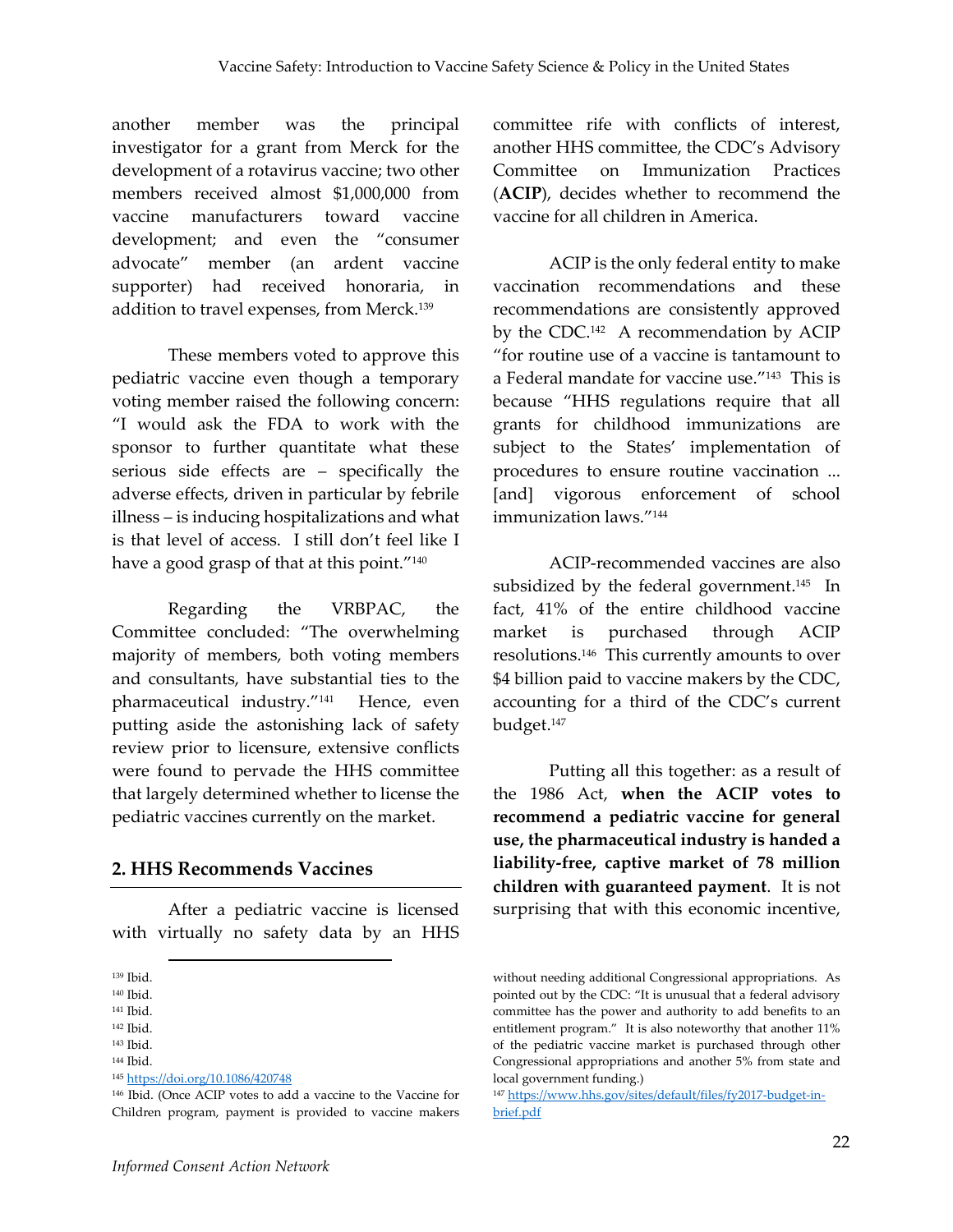the vaccine market has catapulted from \$170 million in 1982 to over \$33 billion in 2016. 148

Given these economic incentives, it is obvious that the ACIP should be scrupulously shielded from even an apparent – let alone actual – conflict of interest with vaccine makers. Unfortunately, government reports have found the exact opposite.

The ACIP is comprised of 15 voting members that are *not* federal government employees. Fourteen of these voting members must be medical professionals in the area of immunization.<sup>149</sup> There are also eight nonvoting members who represent federal agencies with responsibility for immunization programs and an additional 26 non-voting members of liaison organizations, many of which receive financial support from vaccine makers. 150 As the U.S. House Committee on Government Reform concluded:

*The absence of any consumer advocates on the ACIP has resulted in an advisory committee that is inherently not 'fairly balanced.'<sup>151</sup>*

Far worse than the structural conflicts in ACIP's composition are the actual conflicts of interests of its members. These conflicts have been highlighted by multiple government reports but due to gridlock and disparate influence on Congress by pharmaceutical companies, Congress has never moved to fix the issues and conflicts it has identified.

<sup>148</sup> [https://www.bccresearch.com/market-research/pharmaceuti](https://www.bccresearch.com/market-research/pharmaceuticals/vaccine-technologies-markets-report-phm014f.html) [cals/vaccine-technologies-markets-report-phm014f.html;](https://www.bccresearch.com/market-research/pharmaceuticals/vaccine-technologies-markets-report-phm014f.html)  <https://www.ncbi.nlm.nih.gov/books/NBK216815/>

One investigation by the U.S. House Committee on Government Reform resulted in a June 15, 2000 report entitled *Conflicts of Interest in Vaccine Policy Making*. 152 The Committee found that ACIP members routinely fail to disclose conflicts with vaccine manufacturers.<sup>153</sup> Moreover, as a matter of routine, "[t]he CDC grants blanket waivers to the ACIP members each year that allow them to deliberate on any subject, regardless of their conflicts, for the entire year."<sup>154</sup> In the congressional inquiry, legal counsel for the ACIP *conceded* that even when serious conflicts are identified, "we generally give them [waivers] to everyone ... we give them out freely."<sup>155</sup> The Committee on Government Reform was troubled:

*The CDC's policy of issuing annual waivers creates an environment where people do not take the conflict of interest issue as seriously as they should. This policy, in concert with sloppy monitoring of the completeness of members' financial disclosure statements, allows for a clubby environment where ethical concerns are downplayed.<sup>156</sup>*

As an example of this "clubby environment," the Committee found: "Members of the ACIP are allowed to vote on a recommendation for one company's vaccine even if they have

<sup>149</sup> [https://www.cdc.gov/vaccines/acip/committee/downloads/](https://www.cdc.gov/vaccines/acip/committee/downloads/nominations.pdf) [nominations.pdf](https://www.cdc.gov/vaccines/acip/committee/downloads/nominations.pdf)

<sup>150</sup> [https://www.cdc.gov/vaccines/acip/committee/acip-charter-](https://www.cdc.gov/vaccines/acip/committee/acip-charter-2016.pdf)[2016.pdf](https://www.cdc.gov/vaccines/acip/committee/acip-charter-2016.pdf)

<sup>151</sup> [http://vaccinesafetycommission.org/pdfs/Conflicts-Govt-](http://vaccinesafetycommission.org/pdfs/Conflicts-Govt-Reform.pdf)[Reform.pdf](http://vaccinesafetycommission.org/pdfs/Conflicts-Govt-Reform.pdf)

<sup>152</sup> Ibid.

<sup>153</sup> Ibid.

<sup>154</sup> Ibid.

<sup>155</sup> Ibid.

<sup>156</sup> Ibid.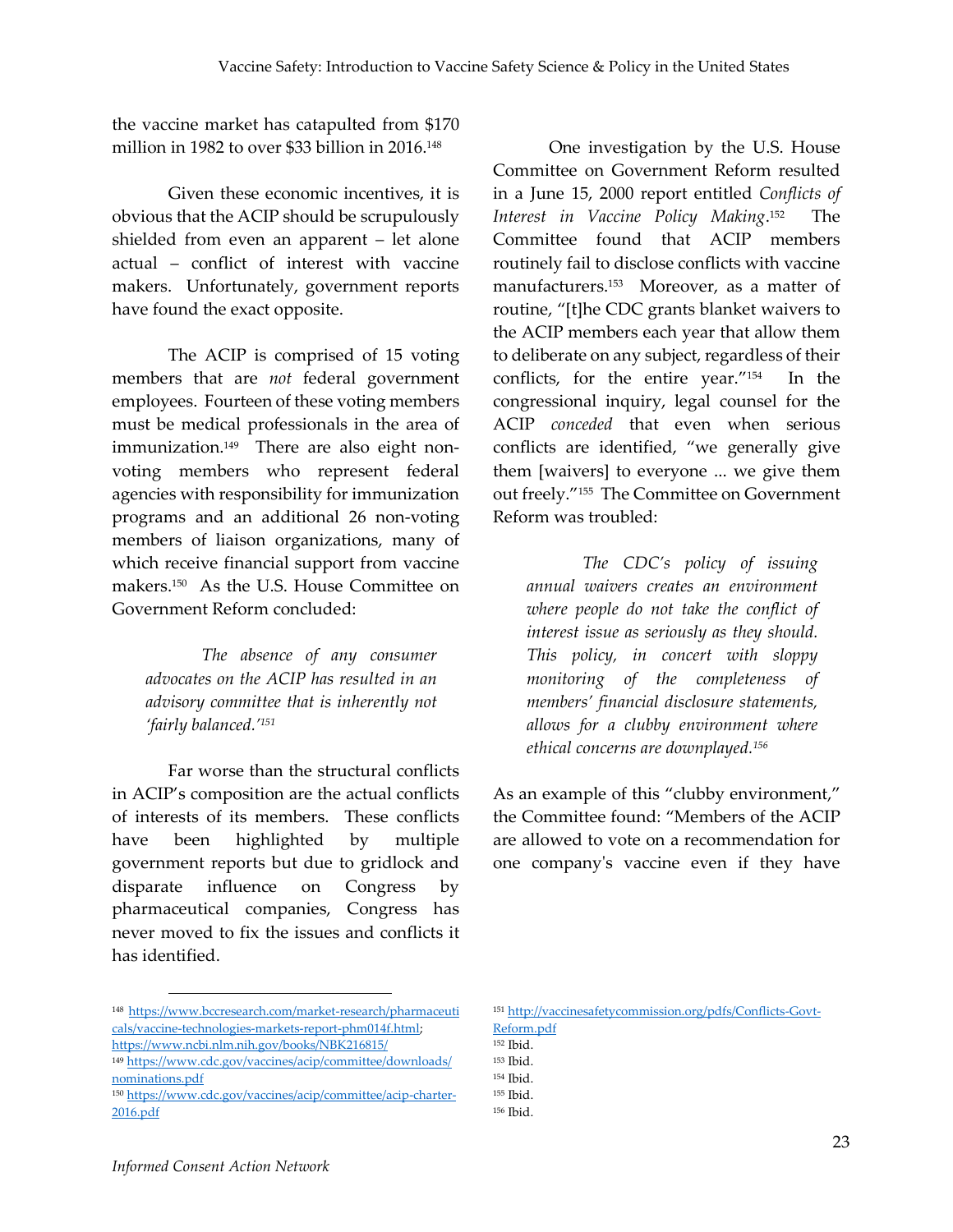financial ties to a competing firm developing a similar vaccine."<sup>157</sup>

Highlighting these conflict issues, the Committee drew focus on the vaccine most recently approved by the ACIP, a rotavirus vaccine, and whatever conflicts they could identify for the eight members of the ACIP that voted to approve that vaccine for routine pediatric use.<sup>158</sup> The Committee's findings were damning: (1) The chairman served on Merck's Immunization Advisory Board; (2) another member, who shared the patent on a rotavirus vaccine, had a \$350,000 grant from Merck to develop the vaccine, and was a consultant for Merck; (3) another member was under contract with the Merck Vaccine Division and received funds from various vaccine makers including Pasteur, and was a principal investigator for SmithKline; (4) another member received a salary and other payments from Merck; (5) another member participated in vaccine studies with Merck, Wyeth, and SmithKline; and (6) another member received grants from Merck and SmithKline.<sup>159</sup>

The Committee was deeply troubled that these members were nonetheless allowed to vote to recommend a pediatric vaccine for universal use. 160

The Committee was further concerned by its finding that "ACIP liaison representatives have numerous ties to vaccine manufacturers."<sup>161</sup> The Committee found that these liaison members, through whom thirdparty organizations are permitted to provide

 $\overline{a}$ 

opinions regarding a vaccine under review, "provide more than just the opinions."<sup>162</sup> The Committee found them "more like" a voting member of ACIP "than an advisory representative."<sup>163</sup> The advice of these liaison representatives "is solicited frequently by CDC personnel on issues where their organization has a financial interest."<sup>164</sup>

The ACIP also routinely forms subcommittees (called "working groups") which convene behind closed doors and whose recommendations are typically rubber stamped by the ACIP.<sup>165</sup> The Committee was troubled by extensive and routine use of working groups since the participants in these working groups often had conflicts which would have prohibited them from voting during an actual ACIP meeting.<sup>166</sup> The Committee explained: "The ACIPs prolific use of working groups to draft vaccine policy recommendations outside the specter of public scrutiny opens the door to undue special interest access."<sup>167</sup> Regarding the ACIP's most recent working group recommending approval of a vaccine, the Committee found:

*The working group has ten members, seven of whom have identifiable conflicts of interest with vaccine manufacturers or vaccine interest groups. The group's meetings were held in private with no minutes or records of the proceedings taken. It appears that members who were not allowed to vote because of conflicts of interest ... were allowed to work* 

<sup>157</sup> Ibid.

<sup>158</sup> Ibid. <sup>159</sup> Ibid.

<sup>160</sup> Ibid.

<sup>161</sup> Ibid.

<sup>162</sup> Ibid.

<sup>163</sup> Ibid. <sup>164</sup> Ibid.

<sup>165</sup> Ibid.

<sup>166</sup> Ibid.

<sup>167</sup> Ibid.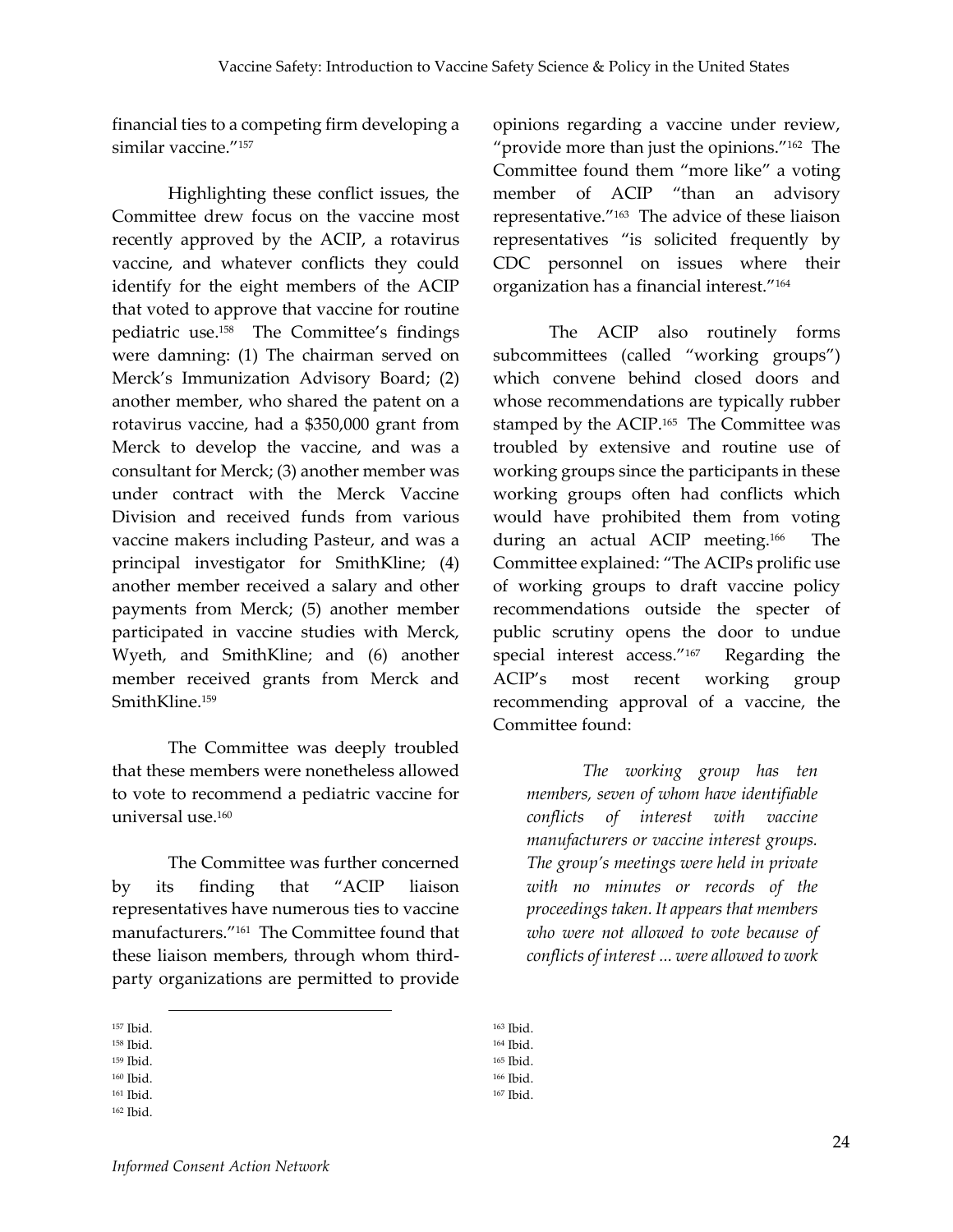*extensively on the recommendation for a long period of time in the working group.<sup>168</sup>*

The Committee's damning overall conclusion was that ACIP's process for recommending a vaccine reflected "a system where government officials make crucial decisions affecting American children without the advice and consent of the governed."<sup>169</sup>

After the Committee's scathing report in 2000, one would expect nothing less than drastic reform of ACIP – something that would differentiate it from a biased and selfinterested pharmaceutical company board so that the interests of American children are placed ahead of the companies with the resources to influence government. This expectation unfortunately has not been fulfilled.

Indeed, in December 2009, the HHS Office of Inspector General issued another report after an extensive review of the conflicts of CDC's advisory committee members, known as Special Government Employee (**SGEs**), with the first among these committees being the ACIP.<sup>170</sup> The Inspector General found that the "CDC had a systemic lack of oversight of the ethics program for SGEs." 171 For example, the Inspector General found that: "Most of the experts who served on advisory panels in 2007 to evaluate vaccines for flu and cervical cancer had potential conflicts that were never resolved."<sup>172</sup>

The Inspector General reached this conclusion after reviewing the conflict forms, Form 450's, filed by SGEs at the CDC. CDC "must obtain from SGEs" a completed Form 450, which includes "assets, sources of income, and non-income-earning activities."<sup>173</sup> Then, "[b]efore permitting SGEs to participate in committee meetings, CDC must review these forms and certify them to indicate that they are complete and that it has identified and resolved all conflicts of interest."<sup>174</sup> Reviewing CDC's compliance with these requirements, the Inspector General found that nothing had changed in the years since the scathing Congressional Committee on Government Reform report in 2000. 175

Indeed, the Inspector General found that "CDC certified OGE Forms 450 with at least one omission in 2007 for 97 percent … of SGEs."<sup>176</sup> Almost all of these "had more than one type of omission."<sup>177</sup> Compounding this problem, the Inspector General found that "58 percent … of SGEs had at least one potential conflict of interest that CDC did not identify."<sup>178</sup> Splicing down this 58% of unidentified conflicts, 40% involved employment or grants, 13% involved equity ownership, and 5% involved consulting.<sup>179</sup>

These conflicts are serious, and the CDC "did not inform the SGEs that they would violate the criminal conflict-of-interest statute if they participated in committee work regarding particular matters affecting their specific employers' financial interests."<sup>180</sup>

 $\overline{a}$ 

<sup>174</sup> Ibid.

<sup>179</sup> Ibid. <sup>180</sup> Ibid.

<sup>168</sup> Ibid.

<sup>169</sup> Ibid.

<sup>170</sup> <https://oig.hhs.gov/oei/reports/oei-04-07-00260.pdf>

<sup>171</sup> Ibid.

<sup>172</sup> [http://www.nytimes.com/2009/12/18/health/policy/18cdc.](http://www.nytimes.com/2009/12/18/health/policy/18cdc.html?‌mcubz=0)

[html?mcubz=0](http://www.nytimes.com/2009/12/18/health/policy/18cdc.html?‌mcubz=0)

<sup>173</sup> <https://oig.hhs.gov/oei/reports/oei-04-07-00260.pdf>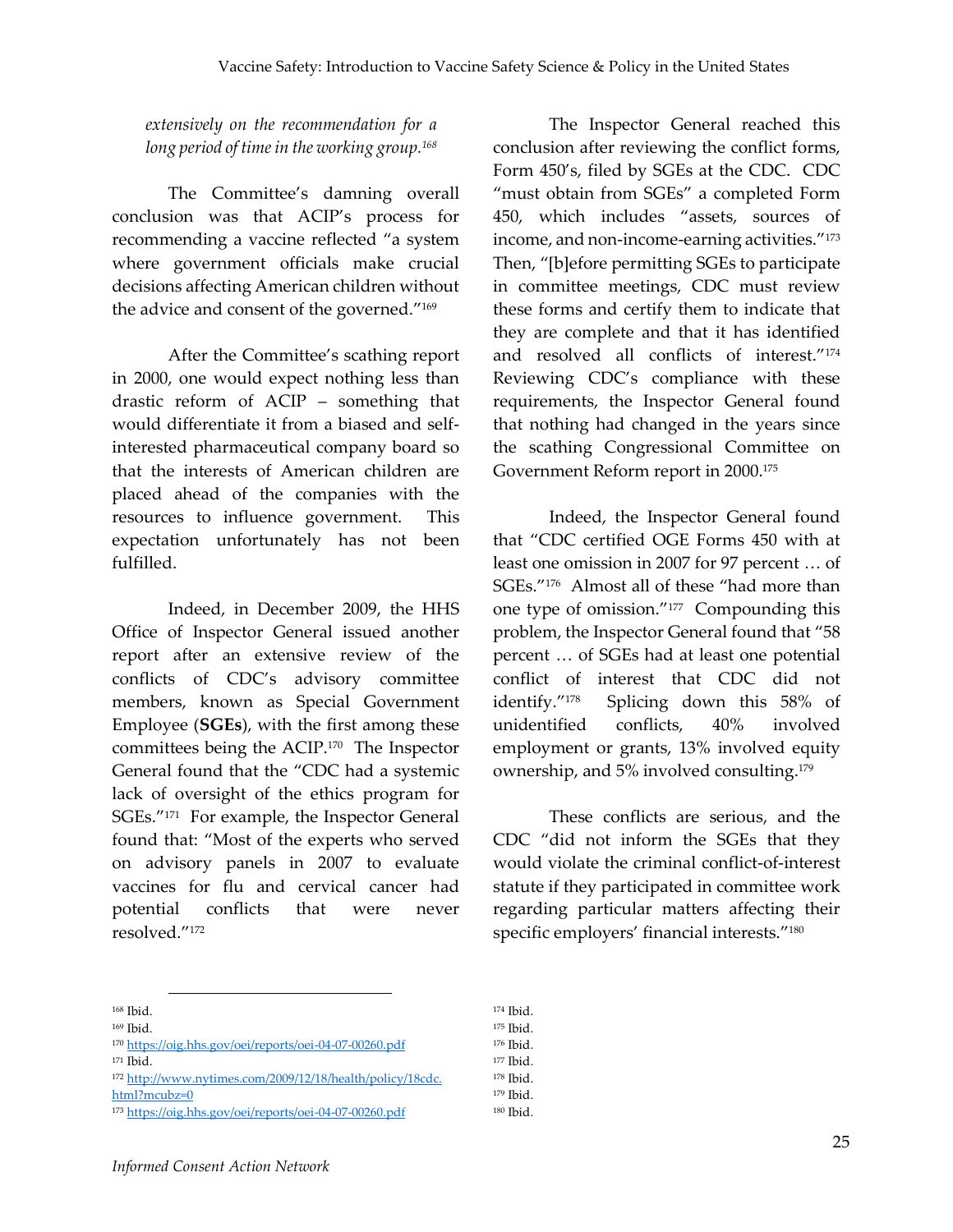The Inspector General further concluded that even when the CDC actually identified a conflict, the CDC improperly granted broad waivers despite already being castigated for this improper practice in 2000.<sup>181</sup> Even worse, "32 percent … of SGEs with certified forms had at least one potential conflict of interest that CDC identified but did not resolve."<sup>182</sup> Amazingly, 13 percent of SGEs were allowed to participate in committee meetings without even having a Form 450 on file.<sup>183</sup>

In sum, even after the blistering 2000 Committee on Government Reform report, and numerous damning Congressional hearings before that committee regarding CDC's conflicts with vaccine makers, little changed.<sup>184</sup> Instead of resolving and avoiding these conflicts, the "incestuous relationship" between the CDC and vaccine makers has apparently become even more hardened and enmeshed. 185

Since an ACIP vote to recommend a vaccine hands a vaccine maker a liability-free market of 78 million American children with guaranteed payment, an ACIP vote must be completely insulated from any influence by pharmaceutical companies. Instead, the ACIP and its working groups, are inundated with conflicts of interest and ties to these companies.

#### **3. HHS Promotes Vaccines**

Not only is the process for licensing and recommending vaccines riddled with conflicts, so is HHS's process for promoting vaccines.

While the CDC states on its website – not less than 130 times – that "CDC does not accept commercial support," this is simply not true. 186 For example, in reviewing this very issue, the British Medical Journal, which it asserts is "one of the world's most influential and widely read medical journals," reported in 2015:

*The CDC's image as an independent watchdog over the public health has given it enormous prestige, and its recommendations are occasionally enforced by law. Despite the agency's disclaimer, the CDC does receive millions of dollars in industry gifts and funding, both directly and indirectly, and several recent CDC actions and recommendations have raised questions about the science it cites, the clinical guidelines it promotes, and the money it is taking. 187*

Explaining the concern with CDC receiving industry funding, the Journal described this as "classic stealth marketing, in which industry puts their message in the mouths of a trusted third party [here the CDC]."<sup>188</sup> The Journal quoted a methodologist and emeritus professor of medicine at UCLA stating, "Most of us were shocked to learn the CDC takes

 $\overline{a}$ 

<sup>188</sup> Ibid.

<sup>181</sup> Ibid.

<sup>182</sup> Ibid.

<sup>183</sup> Ibid.

<sup>184</sup> *Compare* [http://vaccinesafetycommission.org/pdfs/Conflicts-](http://vaccinesafetycommission.org/pdfs/Conflicts-Govt-Reform.pdf)[Govt-Reform.pdf](http://vaccinesafetycommission.org/pdfs/Conflicts-Govt-Reform.pdf) *with* Ibid.

<sup>185</sup> [https://cdn.voiceamerica.com/health/010278/arranga](https://cdn.voiceamerica.com/health/010278/arranga040814.mp3) [040814.mp3](https://cdn.voiceamerica.com/health/010278/arranga040814.mp3)

<sup>186</sup> [https://search.cdc.gov/search?query=%22cdc+does+not+acc](https://search.cdc.gov/search?query=%22cdc+does+not+accept+commercial+support%22&utf8=%E2%9C%93&affiliate=cdc-main) [ept+commercial+support%22&utf8=%E2%9C%93&affiliate=](https://search.cdc.gov/search?query=%22cdc+does+not+accept+commercial+support%22&utf8=%E2%9C%93&affiliate=cdc-main) [cdc-main](https://search.cdc.gov/search?query=%22cdc+does+not+accept+commercial+support%22&utf8=%E2%9C%93&affiliate=cdc-main)

<sup>187</sup> [http://vapers.org.uk/wp-content/uploads/2015/05/CDC-](http://vapers.org.uk/wp-content/uploads/2015/05/CDC-Industry-Funding.pdf)[Industry-Funding.pdf](http://vapers.org.uk/wp-content/uploads/2015/05/CDC-Industry-Funding.pdf)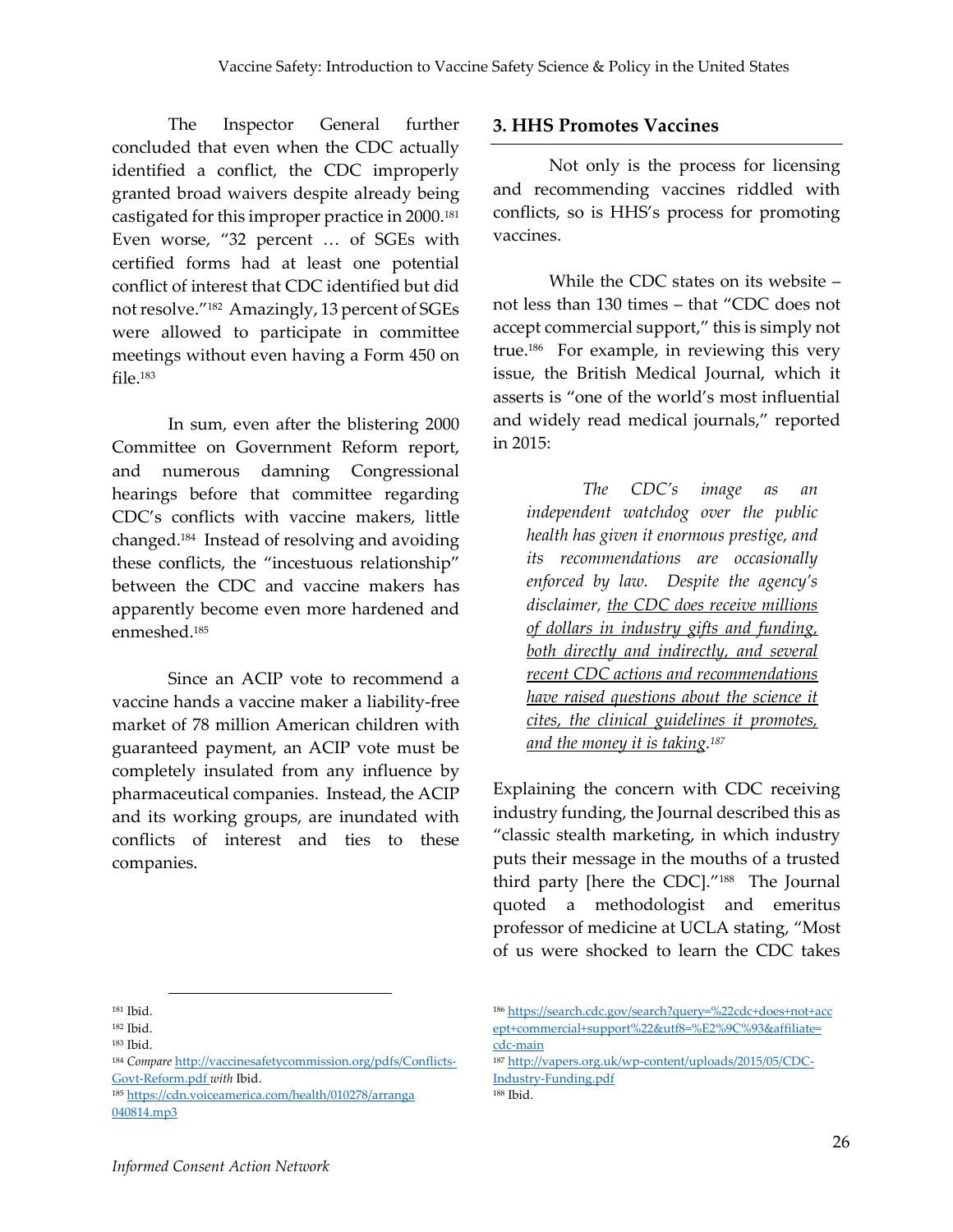funding from industry," adding that, "it is outrageous that industry apparently is allowed to punish the CDC if the agency conducts research that has the potential to cut into profits."<sup>189</sup>

As another example, Congress expressly created a private foundation, the "CDC Foundation," through which private entities, such as pharmaceutical companies, can support programs at the CDC, endow positions at the CDC, and even place individuals to work at the CDC, paid through "private funding." 190

Since 1995 the CDC Foundation has raised \$620 million to pay for 824 programs at the CDC.<sup>191</sup> In 2015 alone, the CDC Foundation raised \$157 million for privately funded programs at the CDC, which then obtain the stamp of legitimacy of the CDC.<sup>192</sup> Merck, for example, funded an \$832,916 program through the CDC Foundation to "expand CDC's ... viral hepatitis prevention and vaccination activities."<sup>193</sup> As a result, the CDC is reliant on the CDC Foundation for the continued funding of these projects, and even for the services of the staff placed at the CDC by the CDC Foundation, since the CDC is only permitted to use these funds as expressly directed by the CDC Foundation.<sup>194</sup> This foundation even funds and thus directs CDC "management training courses."<sup>195</sup>

Worse, the promotion track for CDC management extends into vaccine makers.

1

The most prominent example is former CDC Director Dr. Julie Gerberding who headed the CDC from 2002 to 2009. Dr. Gerberding oversaw several controversial studies regarding vaccines produced by Merck, including notably the MMR vaccine, which sought to silence those calling for an increase in the safety profile of those vaccines. When she left the CDC she was rewarded with the position of President of Merck Vaccines in 2010 with a reported estimated \$2.5 million annual salary and lucrative stock options. 196

In contrast, the few CDC officials who have attempted to blow the whistle on how vaccine safety research is conducted and treated at the CDC have become targets of character assassination. For example, following revelations of Dr. Thompson's statements regarding the CDC's improper conduct<sup>197</sup> (some of which was discussed above), he soon found himself marginalized and publicly maligned, despite the CDC's prior reliance on him for over a decade to produce most of its core vaccine safety science. 198

As Congressman Bill Posey explained in 2014 after investigating the CDC's approach to vaccine safety: the CDC and vaccine industry's "media network [will] twist the truth to disparage, to malign, to vilify, to denigrate anybody who wants any kind of accountability" and added that his review of CDC emails discussing vaccine safety "will make you absolutely sick to your stomach."<sup>199</sup>

<sup>189</sup> Ibid.

<sup>190</sup> [42 U.S.C.A. §§ 280e-11\(h\)\(1\), \(2\)](https://www.law.cornell.edu/uscode/text/42/280e%E2%80%9311)

<sup>191</sup> <http://www.cdcfoundation.org/FY2015>

<sup>192</sup> Ibid.

<sup>193</sup> Ibid.

<sup>194</sup> [42 U.S.C.A. § 280e-11\(h\)\(2\)\(a\)\), \(7\)\(b\)](https://www.law.cornell.edu/uscode/text/42/280e%E2%80%9311)

<sup>195</sup> [https://www.cdcfoundation.org/sites/default/files/upload/](https://www.cdcfoundation.org/sites/default/files/upload/pdf/CDCF-Form990-2014.pdf) [pdf/CDCF-Form990-2014.pdf](https://www.cdcfoundation.org/sites/default/files/upload/pdf/CDCF-Form990-2014.pdf)

<sup>196</sup> [https://www.sec.gov/cgi-bin/own-disp?action=getowner&](https://www.sec.gov/cgi-bin/own-disp?action=getowner&CIK=0001628884) [CIK=0001628884](https://www.sec.gov/cgi-bin/own-disp?action=getowner&CIK=0001628884)

<sup>197</sup> [https://soundcloud.com/fomotion/cdc-whistle-blower-full](https://soundcloud.com/fomotion/cdc-whistle-blower-full-audio)[audio](https://soundcloud.com/fomotion/cdc-whistle-blower-full-audio)

<sup>198</sup> [https://www.ncbi.nlm.nih.gov/pubmed/?term=Thompson+](https://www.ncbi.nlm.nih.gov/pubmed/?term=Thompson+WW%5BAuthor%5D) [WW%5BAuthor%5D](https://www.ncbi.nlm.nih.gov/pubmed/?term=Thompson+WW%5BAuthor%5D)

<sup>199</sup> [https://cdn.voiceamerica.com/health/010278/arranga](https://cdn.voiceamerica.com/health/010278/arranga040814.mp3) [040814.mp3](https://cdn.voiceamerica.com/health/010278/arranga040814.mp3)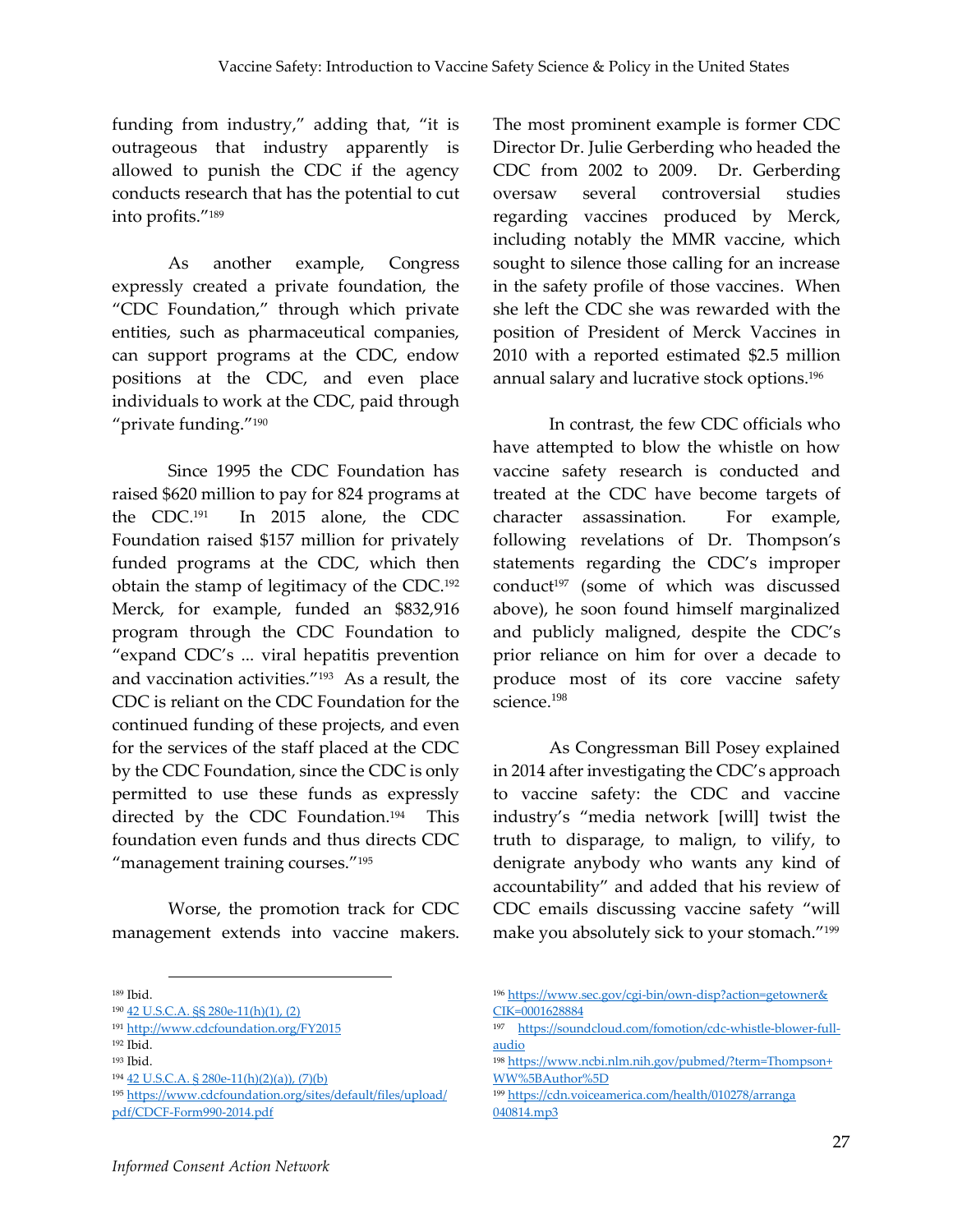#### **4. HHS Defends Vaccines**

After HHS licenses, effectively mandates, and promotes a vaccine to 78 million American children with virtually no safety data, *this very same government agency is mandated to defend against any claim that the vaccine caused harm*. There is no other product where the very agency responsible to regulate a product and assure its safety is statutorily required to defend against any claim it causes harm.

The Vaccine Injury Compensation Program (**VICP** or **Vaccine Court**) is effectively the only legal recourse in America to obtain compensation for a pediatric vaccine injury.<sup>200</sup> The injured must file a claim in the VICP and litigate against HHS and the DOJ in a quasi-judicial process filed under seal where the injured child effectively cannot obtain documents from or depose vaccine makers to prove how the vaccine caused injury. <sup>201</sup> There is no jury, nor even a judge; special masters play the role of trial judges, with the final say.<sup>202</sup> DOJ and HHS have the government's vast resources while the injured must secure a private attorney. Moreover, an injured child's damages are limited to \$250,000 for death and pain and suffering.<sup>204</sup>

Worst of all, despite these limitations, the injured child must *still* almost always prove "causation" – the biological mechanism by which the vaccine caused the claimed injury. Requiring an injured child to prove causation adds insult to injury because, sadly, had HHS conducted the vaccine safety science it demands as proof in the VICP before

1

licensing a vaccine, the child's injury may have been avoided altogether.

There is a disconnect in requiring a child receiving a compulsory pharmaceutical product to medically prove how the vaccine caused his or her injury, where the science to understand vaccine injuries is not being done by the government agency tasked with this job. <sup>205</sup> As confirmed by the IOM, HHS has not conducted the basic science needed to even determine whether commonly claimed vaccine injuries are caused by vaccines.<sup>206</sup> It has failed to conduct even one properly sized study comparing vaccinated to unvaccinated children, despite all the resources at its disposal.<sup>207</sup> It therefore may not be surprising that the Federal Circuit Court of Appeals found, medical science is "a field bereft of complete and direct proof of how vaccines affect the human body."<sup>208</sup>

The Committee on Government Reform explained the devastating consequences suffered by families when children are injured by a vaccine:

*Every year, a number of children are seriously injured by adverse reactions to vaccines. When such a tragedy befalls a family, they are faced with devastating emotional and financial consequences. As the devastation of adverse reactions can lead to paralysis, permanent disability and death, families without adequate insurance can face enormous expenses, including* 

<sup>200</sup> [42 U.S.C. § 300aa-10 et seq.](https://www.law.cornell.edu/uscode/text/42/chapter-6A/subchapter-XIX/part-2)

<sup>201</sup> [42 U.S.C. § 300aa-12](https://www.law.cornell.edu/uscode/text/42/300aa%E2%80%9312)

<sup>202</sup> Ibid. <sup>203</sup> [42 U.S.C. § 300aa-15](https://www.law.cornell.edu/uscode/text/42/300aa%E2%80%9315)

<sup>204</sup> Ibid.

<sup>205</sup> See Sections II and III above.

<sup>206</sup> See Section III(2) above.

<sup>207</sup> See Section III(6) above.

<sup>208</sup> *[Althen v. Secretary of Health and Human Services](http://law.justia.com/cases/federal/appellate-courts/F3/418/1274/544510/)*, 418 F.3d [1274 \(Fed. Cir. 2005\)](http://law.justia.com/cases/federal/appellate-courts/F3/418/1274/544510/)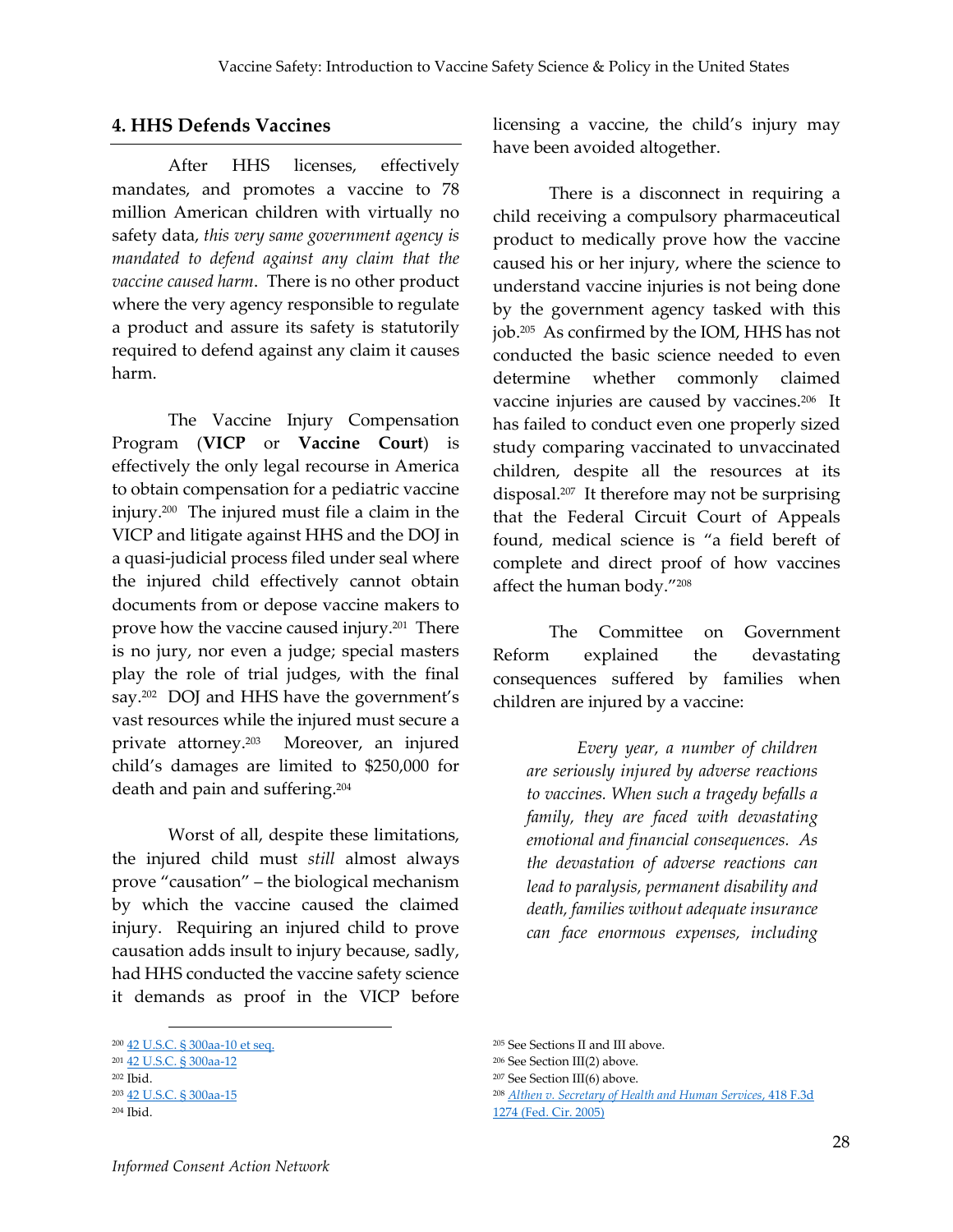*residential care, therapy, medical equipment, and drugs.<sup>209</sup>*

Yet it is left to the injured child to prove the physiological mechanics by which the vaccine caused injury.<sup>210</sup>

Moreover, Congress left HHS with the authority to set the rules for the VICP and so HHS has used this authority to shortcut its defense of claims for vaccine injuries by changing the rules in its favor. Indeed, the 1986 Act created a Vaccine Injury Table (the **Table**) which quickly compensated certain common injuries associated with each vaccine.<sup>211</sup> If the petitioner suffered an injury on the Table, the burden would shift to HHS to prove the vaccine did not cause the injury.<sup>212</sup> After passage of the 1986 Act, almost 90 percent of claims were Table claims and were quickly settled. 213 Soon after, in 1995 and 1997, HHS amended the Table such that 98% of new claims are off-Table.<sup>214</sup> This change greatly increased the difficulty of obtaining compensation for vaccine injuries.

While HHS changes the VICP rules in its favor, the Committee on Government Reform found "DOJ attorneys make full use of the apparently limitless resources available to them," "pursued aggressive defenses in

compensation cases," and "establish[ed] a cadre of attorneys specializing in vaccine injury" and "an expert witness program to challenge claims."<sup>215</sup> The Committee even noted a VICP decision which stated:

*In the special master's view, [HHS's] counsel's abrasive, tenacious, obstreperous litigation tactics were inappropriate in a program that is intended to be less adversarial; and hindered greatly a fair, expeditious resolution of the case. In addition, counsel lacks simply tact and compassion. Quite frankly; the special master is embarrassed that [HHS's] counsel and ... life care planner represented the United States Government in this case.<sup>216</sup>*

The length of time it has taken to adjudicate claims has also multiplied such that over half of claims now take over five years. 217

Even with all the foregoing barriers to obtaining compensation for a vaccine injury – notably requiring injured children to prove causation and capping damages for pain and suffering and death at \$250,000 – the VICP has paid over \$2.1 billion dollars for vaccine injury claims since 2007 and over \$3.7 billion since 1986. 218 Just a few of the serious vaccine injuries for which the VICP has paid include:

<sup>209</sup> [https://www.congress.gov/106/crpt/hrpt977/CRPT-106hrpt](https://www.congress.gov/106/crpt/hrpt977/CRPT-106hrpt977.pdf) [977.pdf](https://www.congress.gov/106/crpt/hrpt977/CRPT-106hrpt977.pdf)

<sup>210</sup> Further compounding the above issues, babies are unable to describe their symptoms which may explain why most VICP claims are filed by adults. Most adults bring claims for injury after a single flu shot. [\(https://www.hrsa.gov/vaccinecompens](https://www.hrsa.gov/vaccinecompensation/data/vicpmonthlyreporttemplate8_1_17.pdf) [ation/data/vicpmonthlyreporttemplate8\\_1\\_17.pdf\)](https://www.hrsa.gov/vaccinecompensation/data/vicpmonthlyreporttemplate8_1_17.pdf) In contrast, babies receive between five and seven injections of numerous vaccine doses at two months, four months, six months, etc. (See Section I above.) If babies could talk, they may be able to explain why they are crying inconsolably, have decreased activity/lethargy, drowsiness, irritability, fussiness, and loss of appetite – reactions that are considered "normal" side effects of vaccination. (See vaccine product inserts a[t https://www.](https://www.fda.gov/biologicsbloodvaccines/vaccines/approvedproducts/ucm093833.htm) fda. [gov/biologicsbloodvaccines/vaccines/approvedproducts/ucm](https://www.fda.gov/biologicsbloodvaccines/vaccines/approvedproducts/ucm093833.htm)

[<sup>093833.</sup>htm\)](https://www.fda.gov/biologicsbloodvaccines/vaccines/approvedproducts/ucm093833.htm) But since babies can't talk, the symptoms which would explain a neurological injury, for example, are not knowable until later in life when it is too late to assert a claim. <sup>211</sup> [https://www.hrsa.gov/vaccinecompensation/vaccineinjury](https://www.hrsa.gov/vaccinecompensation/vaccineinjurytable.pdf) [table.pdf](https://www.hrsa.gov/vaccinecompensation/vaccineinjurytable.pdf)

<sup>212</sup> [42 U.S.C. § 300aa-13](https://www.law.cornell.edu/uscode/text/42/300aa-13)

<sup>213</sup> Stevens v. Secretary of the Department of Health & Human [Services, No. 99-594V \(Office of Special Masters 2001\)](http://www.uscfc.uscourts.gov/sites/default/files/opinions/Stevens.pdf)

<sup>214</sup> <http://www.gao.gov/assets/670/667136.pdf>

<sup>215</sup> [https://www.congress.gov/106/crpt/hrpt977/CRPT-106hrpt](https://www.congress.gov/106/crpt/hrpt977/CRPT-106hrpt977.pdf) [977.pdf](https://www.congress.gov/106/crpt/hrpt977/CRPT-106hrpt977.pdf)

<sup>216</sup> Ibid.

<sup>217</sup> <http://www.gao.gov/assets/670/667136.pdf>

<sup>218</sup> [https://www.hrsa.gov/vaccinecompensation/data/vicpmon](https://www.hrsa.gov/vaccinecompensation/data/vicpmonthlyreporttemplate8_1_17.pdf) [thlyreporttemplate8\\_1\\_17.pdf;](https://www.hrsa.gov/vaccinecompensation/data/vicpmonthlyreporttemplate8_1_17.pdf)  $42$  U.S.C.A. § 300aa-15(a)(2), (4)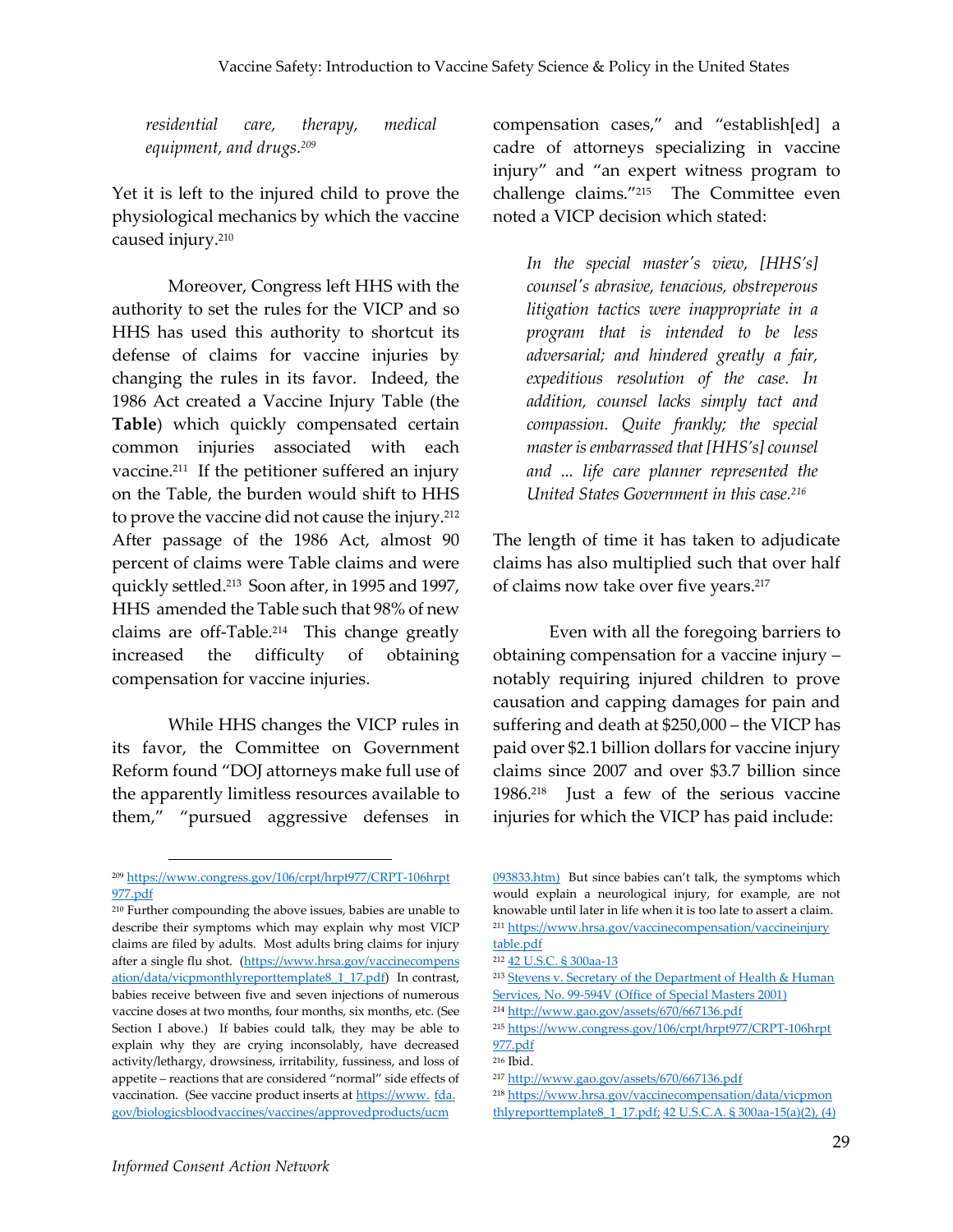*Guillain-Barre Syndrome, Transverse Myelitis, Encephalopathy (disease altering brain function), Seizure Disorder, Death, Brachial Neuritis, CIDP (inflammation damaging the brain and spinal cord), Acute Disseminated Encephalomyelitis, Premature Ovarian Failure, Bell's Palsy, Idiopathic Thrombocytopenic Purpura (ITP) (autoimmune disease of the blood), Juvenile Diabetes, Rheumatoid Arthritis, Multiple Sclerosis, Fibromyalgia, Infantile Spasms, Anaphylaxis, Ocular Myasthenia Gravis (autoimmune condition causing visual impairments), Hypoxic Seizure<sup>219</sup>*

Recognizing the depths of the foregoing issues and conflicts, in 2006 a bipartisan group of seven congressmen proposed a bill to create an entirely new government agency solely devoted to vaccine safety.<sup>220</sup> The primary sponsor of this bill explained the need for this bill as follows:

*Federal agencies charged with overseeing vaccine safety research have failed. They have failed to provide sufficient resources for vaccine safety research. They have failed to fund extramural research. And, they have failed to free themselves from conflicts of interest that serve to undermine public confidence in the safety of vaccines.* 

*The American public deserves better and increasingly parents and the public at large are demanding better.* 

*I'm a physician. … When I first began working on this issue about seven years ago, I was shocked at the dearth of resources dedicated to vaccine safety research. …*

*When I first tasked my staff with investigating this issue we got a lot of confused responses from federal agencies. The FDA told us to check in with the CDC, saying CDC did most of the vaccine safety research. The CDC referred us over to the NIH. Then, the NIH referred us back to the CDC. …*

*Several issues relating to vaccine safety have persisted for years. The response from public health agencies has been largely defensive from the outset and the studies plagued by conflicts of interest. …*

*Presently, vaccine safety research is an in-house function conducted predominantly by the CDC – the very agency that makes vaccine* 

<sup>219</sup> *See, e.g., [Kuperus v. Sec'y of the HHS](http://www.uscfc.uscourts.gov/sites/default/files/opinions/ABELL.Kuperus.pdf)*, No. 01-0060V, 2003 U.S. [Claims LEXIS 397 \(Fed. Cl. Oct. 23, 2003\)](http://www.uscfc.uscourts.gov/sites/default/files/opinions/ABELL.Kuperus.pdf) (Acute Disseminated Encephalitis from DTaP); *[Lerwick v. Sec'y of HHS](http://www.uscfc.uscourts.gov/sites/default/files/opinions/Moran%20-%20Lerwick%2005%2026%202010.pdf)*, No. 06-847V, [2010 U.S. Claims LEXIS 398 \(Fed. Cl. May 26, 2010\)](http://www.uscfc.uscourts.gov/sites/default/files/opinions/Moran%20-%20Lerwick%2005%2026%202010.pdf) (Acute Disseminated Encephalitis from DTaP); *[Price v. Sec'y of HHS](https://ecf.cofc.uscourts.gov/cgi-bin/show_public_doc?2011vv0442-94-0)*, [No. 11-442V, 2015 U.S. Claims LEXIS 1554 \(Fed. Cl. Oct. 29,](https://ecf.cofc.uscourts.gov/cgi-bin/show_public_doc?2011vv0442-94-0)  [2015\)](https://ecf.cofc.uscourts.gov/cgi-bin/show_public_doc?2011vv0442-94-0) (Anaphylaxis from DTaP); *[Rodriguez v. Sec'y of the HHS](http://www.uscfc.uscourts.gov/sites/default/files/opinions/Vowell.Rodriguez.091407.pdf)*, [No. 06-559V, 2007 U.S. Claims LEXIS 685 \(Fed. Cl. Sep. 14, 2007\)](http://www.uscfc.uscourts.gov/sites/default/files/opinions/Vowell.Rodriguez.091407.pdf) (Death from DTaP); *[Harry Tembenis & Gina Tembenis v. Sec'y of](http://www.uscfc.uscourts.gov/sites/default/files/opinions/LORD.TEMBENIS112910.pdf)  HHS*[, No. 03-2820V, 2010 U.S. Claims LEXIS 950 \(Fed. Cl. Nov.](http://www.uscfc.uscourts.gov/sites/default/files/opinions/LORD.TEMBENIS112910.pdf)  [29, 2010\)](http://www.uscfc.uscourts.gov/sites/default/files/opinions/LORD.TEMBENIS112910.pdf) (Death from DTaP); *[Agresti v. Sec'y of HHS](http://www.uscfc.uscourts.gov/sites/default/files/opinions/Golkiewicz.Agresti.pdf)*, No. 05- [0752V, 2009 U.S. Claims LEXIS 517 \(Fed. Cl. Mar. 17, 2009\)](http://www.uscfc.uscourts.gov/sites/default/files/opinions/Golkiewicz.Agresti.pdf) (Encephalopathy from DTaP); *[Corzine v. Sec'y of the HHS](http://www.uscfc.uscourts.gov/sites/default/files/opinions/FRENCH.Corzine.pdf)*, No.

[<sup>01-230</sup>V, 2004 U.S. Claims LEXIS 116 \(Fed. Cl. Apr. 23, 2004\)](http://www.uscfc.uscourts.gov/sites/default/files/opinions/FRENCH.Corzine.pdf) (Hypoxic seizure leading to Death from DTaP); *[Loving v. Sec'y](http://www.uscfc.uscourts.gov/sites/default/files/opinions/MORAN.LOVING092013.pdf)  of HHS*[, No. 02-469V, 2013 U.S. Claims LEXIS 1570 \(Fed. Cl. Sep.](http://www.uscfc.uscourts.gov/sites/default/files/opinions/MORAN.LOVING092013.pdf)  [20, 2013\)](http://www.uscfc.uscourts.gov/sites/default/files/opinions/MORAN.LOVING092013.pdf) (Infantile Spasms and Seizure Disorder from DTaP); *Herrell v. Sec'y of the HHS*[, No. 08-123V, 2009 U.S. Claims LEXIS](http://www.uscfc.uscourts.gov/sites/default/files/opinions/herrell%20damages%20decision.pdf)  [577 \(Fed. Cl. Jan. 6, 2009\)](http://www.uscfc.uscourts.gov/sites/default/files/opinions/herrell%20damages%20decision.pdf) (Idopathic Thrombocytopenic Purpura from MMR); *[Zatuchni v. Sec'y of HHS \(In re Snyder\)](http://www.uscfc.uscourts.gov/sites/default/files/opinions/hastings.Synder-Remand-correction.pdf)*, No. 94-58V, [2006 U.S. Claims LEXIS 127 \(Fed. Cl. May 10, 2006\)](http://www.uscfc.uscourts.gov/sites/default/files/opinions/hastings.Synder-Remand-correction.pdf) (Fibromyalgia leading to death from MMR); *[Francis v. Sec'y of](http://www.uscfc.uscourts.gov/sites/default/files/opinions/CAMPBELL-SMITH.Francis052307.pdf)  the HHS*[, No. 99-520V, 2007 U.S. Claims LEXIS 172 \(Fed. Cl. May](http://www.uscfc.uscourts.gov/sites/default/files/opinions/CAMPBELL-SMITH.Francis052307.pdf)  [23, 2007\)](http://www.uscfc.uscourts.gov/sites/default/files/opinions/CAMPBELL-SMITH.Francis052307.pdf) (Ocular Myasthenia Gravis from Varicella). <sup>220</sup> [https://www.congress.gov/bill/109th-congress/house-bill/58](https://www.congress.gov/bill/109th-congress/house-bill/5887) [87](https://www.congress.gov/bill/109th-congress/house-bill/5887)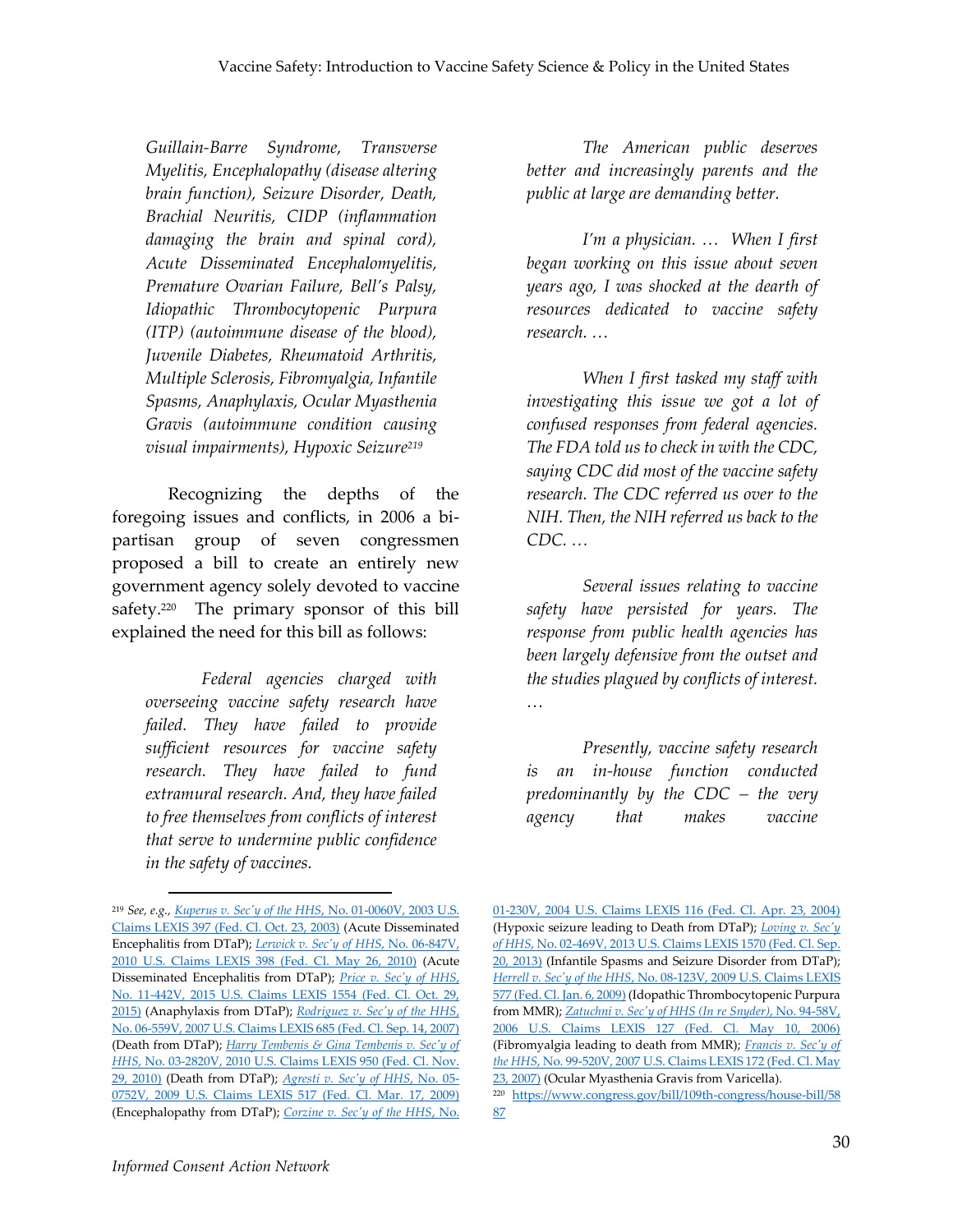*recommendations and promotes their uptake. This should not be.<sup>221</sup>*

This bill did not get out of committee, a fact which likely reflects the ratio of over 1,000 pharma lobbyists in Washington D.C. to virtually no vaccine safety lobbyists.

Many parents, doctors and scientists, as well as politicians, are legitimately concerned about the process whereby vaccines are licensed, recommended, promoted and defended by the same department. This is not because of any conspiracy, or belief in an insidious intent. Rather, the problem is with the structural conflicts and incentive scheme this system creates. There is no incentive for research to

uncover which long-term chronic conditions, including which immune and neurological disorders – which *can* clearly result from the current vaccination schedule – are caused by vaccines. Even worse is the disincentive to uncover susceptible populations to vaccine injury. The burden of judging whether a vaccine will seriously injure a child therefore falls on the child's parents. But unless parents can identify with scientific accuracy how a vaccine will injure their child, parents cannot obtain a medical exemption from vaccinating their child. Worse, when a child is injured, the burden again falls on the parent to prove how the vaccine injured their child. This system is inherently unfair and unjust.

# **CONCLUSION**

We can do better. With hundreds of vaccines in the pipeline we must do better. Children susceptible to vaccine injury are as deserving of protection as any other child. Avoiding injury to these children is not only a moral and ethical duty, but will, in fact, strengthen the Vaccine Program. Every parent that does not witness their child suffer a serious reaction after vaccination, such as a seizure or paralysis, is another parent that will not add their voice to the growing chorus of parents opposed to the Vaccine Program due to safety concerns.

These parents and their kindred doctors, scientists and politicians, are also in fact correct that the system for vaccine safety is broken. While we know that vaccines can cause serious adverse reactions, the studies to quantify the rate at which it causes these harms have never been done. While we know that certain children are predisposed to serious injury from vaccines, the studies to identify which children are so disposed have never been done. While we know that valid pre-licensure safety trials take years and must use an inert placebo control, such prelicensure safety trials are never done for any vaccine. While we know that post-licensure surveillance of vaccines captures less than one percent of adverse reactions, the CDC refused to cooperate to automate VAERS reporting.

In the zeal to protect the Vaccine Program the primary objective of protecting every child to the greatest extent possible from

<sup>221</sup> [http://vaccine-safety.s3.amazonaws.com/Weldon\\_](http://vaccine-safety.s3.amazonaws.com/Weldon_Statement_Vaccine_Safety_final.pdf) [Statement\\_Vaccine\\_Safety\\_final.pdf](http://vaccine-safety.s3.amazonaws.com/Weldon_Statement_Vaccine_Safety_final.pdf)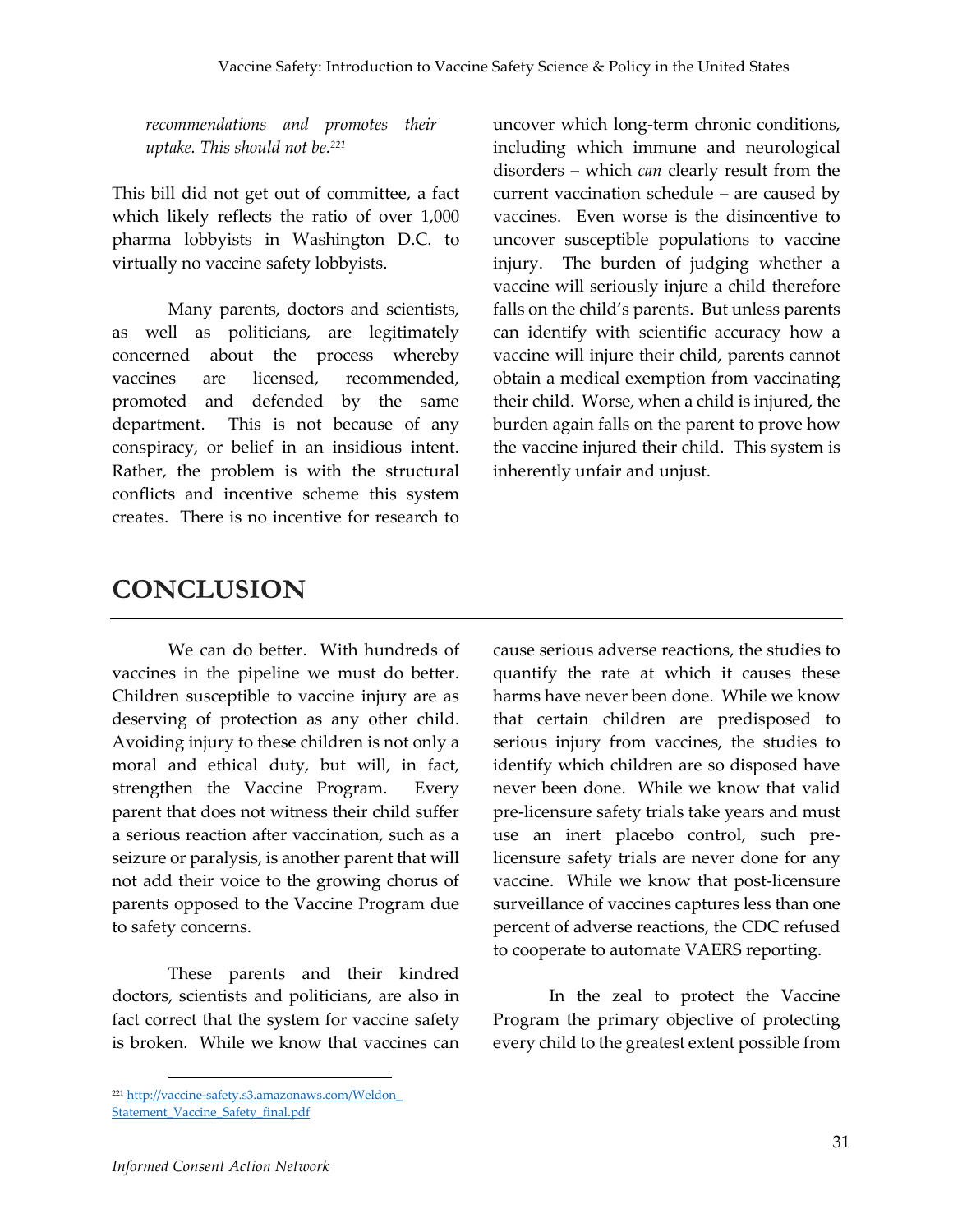harm has been lost. Every child susceptible to a vaccine injury or injured by a vaccine deserves better.

The good news is that fixing this system is not complicated and would require a tiny fraction of the resources already devoted to the Vaccine Program. The quickest solution would be to repeal the 1986 Act and let normal market forces drive vaccine safety. Alternatively, the following actions would immediately correct many of the issues identified in this white-paper:

#### **Reduce Conflicts**

- 1. Prohibit any conflict waivers for members of HHS's vaccine committees. 222
- 2. Prohibit HHS vaccine committee members or employees from accepting any compensation from a vaccine maker for twenty years.
- 3. Require that vaccine safety advocates comprise at least half of HHS's vaccine committees.

#### **Increase Safety Profile**

- 4. Conduct prospective double-blind saline-placebo controlled studies of each vaccine recommended by the CDC as well as the entire CDC vaccine schedule.
- 5. Conduct properly sized and controlled retrospective and prospective safety studies

comparing total health outcomes between vaccinated children and completely unvaccinated children.

- 6. Create a vaccine safety agency independent of HHS with a budget equal to 50% of HHS's budget for promoting and purchasing vaccines.
- 7. Automate creation and transmission of adverse reactions reports at hospital/clinic to VAERS.

<sup>222</sup> HHS's vaccine committees include the Advisory Committee on Immunization Practices (ACIP), the Vaccine and Related

Biological Products Advisory Committee (VRBPAC), the National Vaccine Advisory Committee (NVAC), and the Advisory Commission on Childhood Vaccines (ACCV).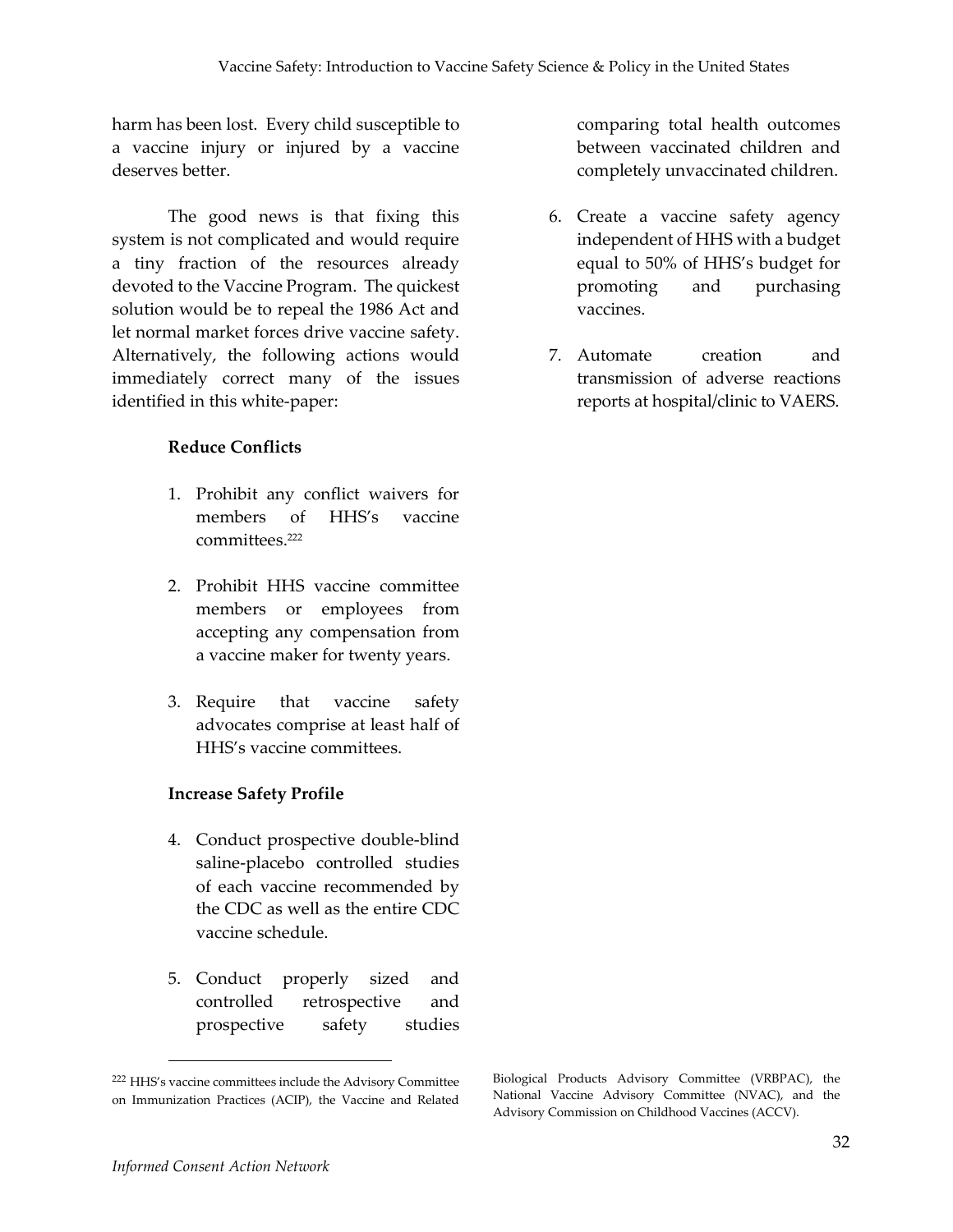#### **APPENDIX: Vaccine Ingredients**

Most pediatric vaccines do not contain live viruses.<sup>223</sup> For example, (i) polio vaccine (IPV) only contains a killed virus, (ii) hepatitis b vaccine contains a portion of a killed virus, and (iii) diphtheria vaccine contains only a modified toxin released by the diphtheria bacteria.<sup>224</sup> These pieces of killed bacteria or virus or modified toxins are commonly referred to as "antigens." An injection of antigen alone, with nothing more, produces a weak immune response insufficient for creating long-term immunity. 225

Therefore, many vaccines also contain an "adjuvant," an immune-stimulating substance that increase the immune response to the antigen, so that immunity is created. Aluminum compounds are by far the most commonly used adjuvants in vaccines. They are made of particles of aluminum hydroxide, aluminum phosphate or aluminum sulfate, or mixtures thereof. 226

It is universally accepted that aluminum is a potent neurotoxin, and toxic to all life.<sup>227</sup> Accordingly, the FDA has established strict limits for aluminum in intravenous feeding solutions (.000005 grams per kg body weight per day). Exposure in infants exceeding this limit causes long term cognitive impairment. 228

A significant safety problem with aluminum adjuvants is that, because they are made of microscopic particles, they can travel into the brain. <sup>229</sup> Once in the brain, aluminum adjuvants cause long term chronic inflammation. 230

Inflammation in the brain is a cause of neurodevelopmental disorders (e.g. autism) and mental illnesses (e.g. schizophrenia). The resulting mental illness can occur years or decades after the inflammation starts.<sup>232</sup>

Exposure to aluminum adjuvants has increased dramatically in the last 50 years, in parallel with the increasing incidence of neurodevelopmental disorders in children.<sup>233</sup>

Some vaccines also contain other biological matter, both intended and unintended.<sup>234</sup> These include cell lines from aborted human fetuses and biological material from animal tissue. 235 Before being killed in the vaccine manufacturing process, the virus, disease, or toxin (against which the vaccine is supposed to protect) is grown on these human and biological mediums.<sup>236</sup>

Human cell portions in vaccines disclosed by the CDC include "human albumin, human diploid cell cultures (WI-38), human embryonic lung cultures, WI-38 human diploid lung fibroblasts, MRC-5 (human diploid) cells, MRC-5 cells, residual components of MRC-5 cells including DNA and protein, [and] recombinant human albumin."<sup>237</sup> These human cell portions also include billions of strands of human DNA from these aborted fetal cells lines that are of a length capable of inserting themselves into DNA to which they are exposed. 238

- <https://www.ncbi.nlm.nih.gov/pubmed/25311587> <sup>232</sup> Ibid.
- <sup>233</sup> [https://www.cdc.gov/vaccines/schedules/past.html;](https://www.cdc.gov/vaccines/schedules/past.html)  <https://www.ncbi.nlm.nih.gov/pubmed/20159870>
- <sup>234</sup> [https://www.cdc.gov/vaccines/pubs/pinkbook/downloads/](https://www.cdc.gov/vaccines/pubs/pinkbook/downloads/appendices/b/excipient-table-2.pdf) [appendices/b/excipient-table-2.pdf](https://www.cdc.gov/vaccines/pubs/pinkbook/downloads/appendices/b/excipient-table-2.pdf)

<sup>223</sup> <https://www.vaccines.gov/basics/types/index.html>

<sup>224</sup> Ibid.

<sup>225</sup> <https://www.cdc.gov/vaccinesafety/concerns/adjuvants.html> <sup>226</sup> Ibid.

<sup>227</sup> [https://www.ncbi.nlm.nih.gov/pubmed/2940082;](https://www.ncbi.nlm.nih.gov/pubmed/2940082) 

[https://www.ncbi.nlm.nih.gov/pmc/articles/PMC2819810/;](https://www.ncbi.nlm.nih.gov/pmc/articles/PMC2819810/) <https://www.ncbi.nlm.nih.gov/pubmed/23932735> <sup>228</sup> <https://www.ncbi.nlm.nih.gov/pubmed/9164811>

<sup>229</sup> <https://www.ncbi.nlm.nih.gov/pubmed/23557144>

<sup>230</sup> [https://www.ncbi.nlm.nih.gov/pubmed/27908630;](https://www.ncbi.nlm.nih.gov/pubmed/27908630) 

<https://www.ncbi.nlm.nih.gov/pubmed/19740540>

<sup>231</sup> [https://www.ncbi.nlm.nih.gov/pubmed/27540164;](https://www.ncbi.nlm.nih.gov/pubmed/27540164) 

<sup>235</sup> Ibid.

<sup>236</sup> Ibid.

<sup>237</sup> Ibid.

<sup>238</sup> [http://soundchoice.org/research/dna-fragments-research/;](http://soundchoice.org/research/dna-fragments-research/)

[http://soundchoice.org/wp-content/uploads/2012/08/DNA\\_](http://soundchoice.org/wp-content/uploads/2012/08/DNA_Contaminants_in_Vaccines_Can_Integrate_Into_Childrens_Genes.pdf)